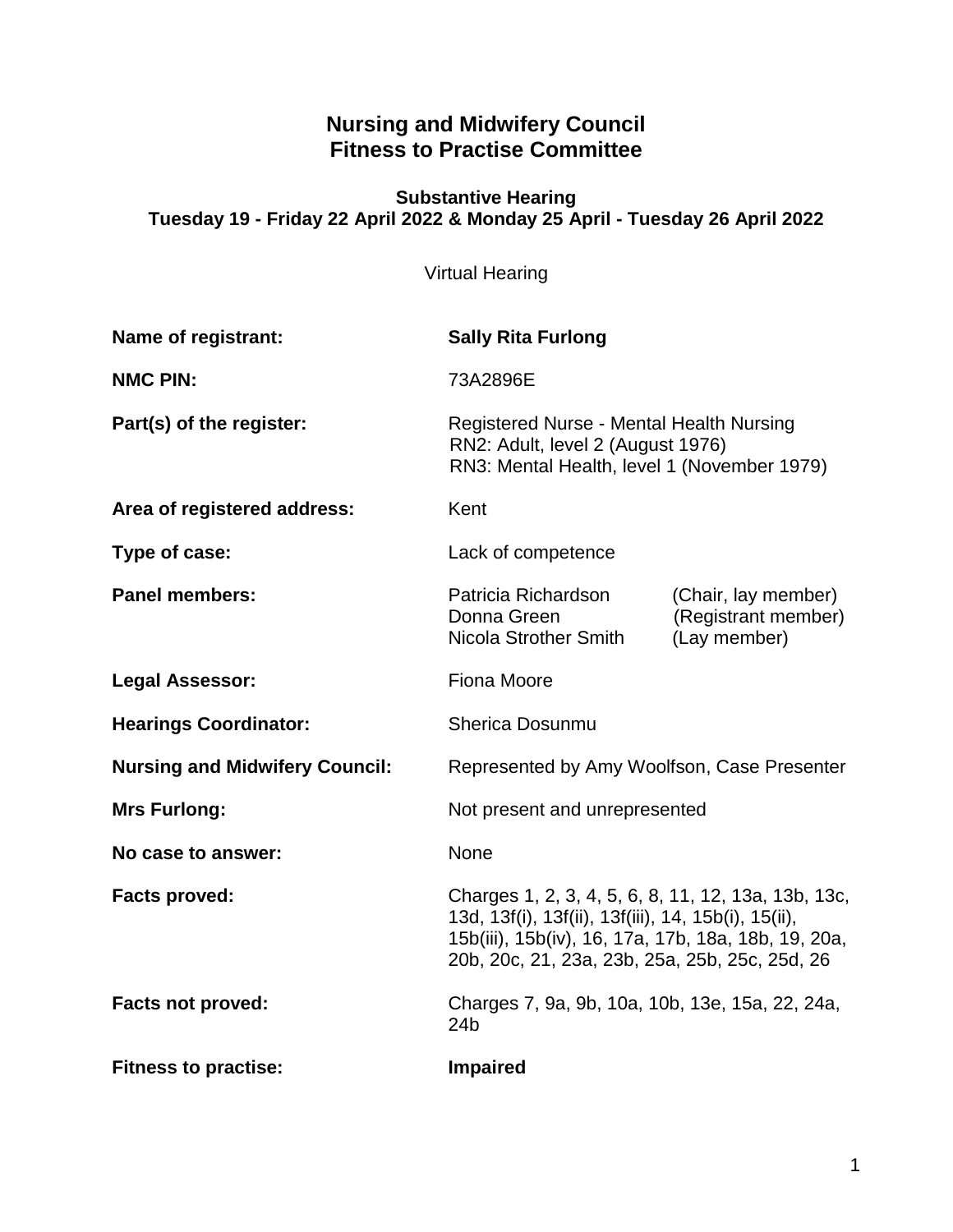| <b>Sanction:</b> | Suspension order (12 months)         |
|------------------|--------------------------------------|
| Interim order:   | Interim suspension order (18 months) |

#### **Decision and reasons on service of Notice of Hearing**

The panel was informed at the start of this hearing that Mrs Furlong was not in attendance and that the Notice of Hearing letter had been sent to Mrs Furlong's registered email address on 9 March 2022.

The panel took into account that the Notice of Hearing provided details of the allegation, the time, dates and means of joining the virtual hearing and, amongst other things, information about Mrs Furlong's right to attend, be represented and call evidence, as well as the panel's power to proceed in her absence.

Ms Woolfson, on behalf of the Nursing and Midwifery Council (NMC), submitted that it had complied with the requirements of Rules 11 and 34 of the 'Nursing and Midwifery Council (Fitness to Practise) Rules 2004', as amended (the Rules).

The panel accepted the advice of the legal assessor.

In the light of all of the information available, the panel was satisfied that Mrs Furlong has been served with the Notice of Hearing in accordance with the requirements of Rules 11 and 34.

### **Decision and reasons on proceeding in the absence of Mrs Furlong**

The panel next considered whether it should proceed in the absence of Mrs Furlong. It had regard to Rule 21 and heard the submissions of Ms Woolfson who invited the panel to continue in the absence of Mrs Furlong.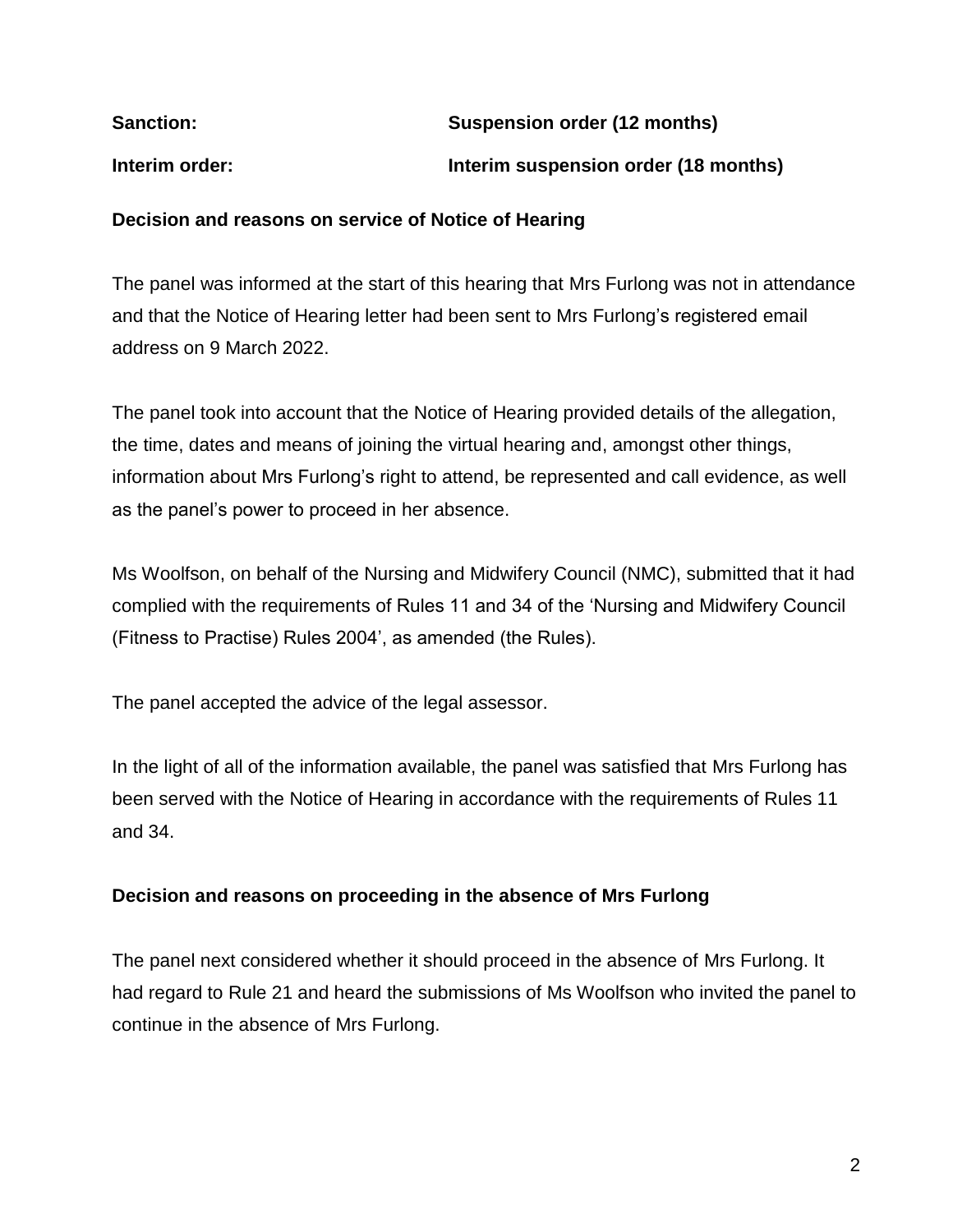Ms Woolfson invited the panel to continue in the absence of Mrs Furlong on the basis that she had voluntarily absented herself. Ms Woolfson referred the panel to a Case Management Form (CMF) received by the NMC in December 2021, which was completed by Mrs Furlong. Ms Woolfson submitted that in the CMF, Mrs Furlong indicated that she did not intend to attend a hearing if one is scheduled for this case.

Ms Woolfson further submitted that in the completed CMF, Mrs Furlong also indicated that she would have a representative present and this is not the case so the panel may want to take this into account in its consideration. She stated that Mrs Furlong was represented by the Royal College of Nursing (RCN) 18 months ago, however, the RCN was no longer a representative for Mrs Furlong and Mrs Furlong did not have a representative for this case.

Ms Woolfson submitted that there is clear public interest in the expeditious disposal of this case. She submitted that there are three witnesses due to give live evidence and further delay may have an adverse effect on the ability of the witnesses to accurately recall events. She further submitted that the three witnesses are healthcare professionals and not proceeding today may have an impact on them and their employer's professional resources and services.

The panel accepted the advice of the legal assessor.

The panel noted that its discretionary power to proceed in the absence of a registrant under the provisions of Rule 21 is not absolute and is one that should be exercised *'with the utmost care and caution'* as referred to in the case of *R* v *Jones (Anthony William)* (No.2) [2002] UKHL 5.

The panel has decided to proceed in the absence of Mrs Furlong. In reaching this decision, the panel has considered the submissions of Ms Woolfson, and the advice of the legal assessor. It has had particular regard to the factors set out in the decision of *R v*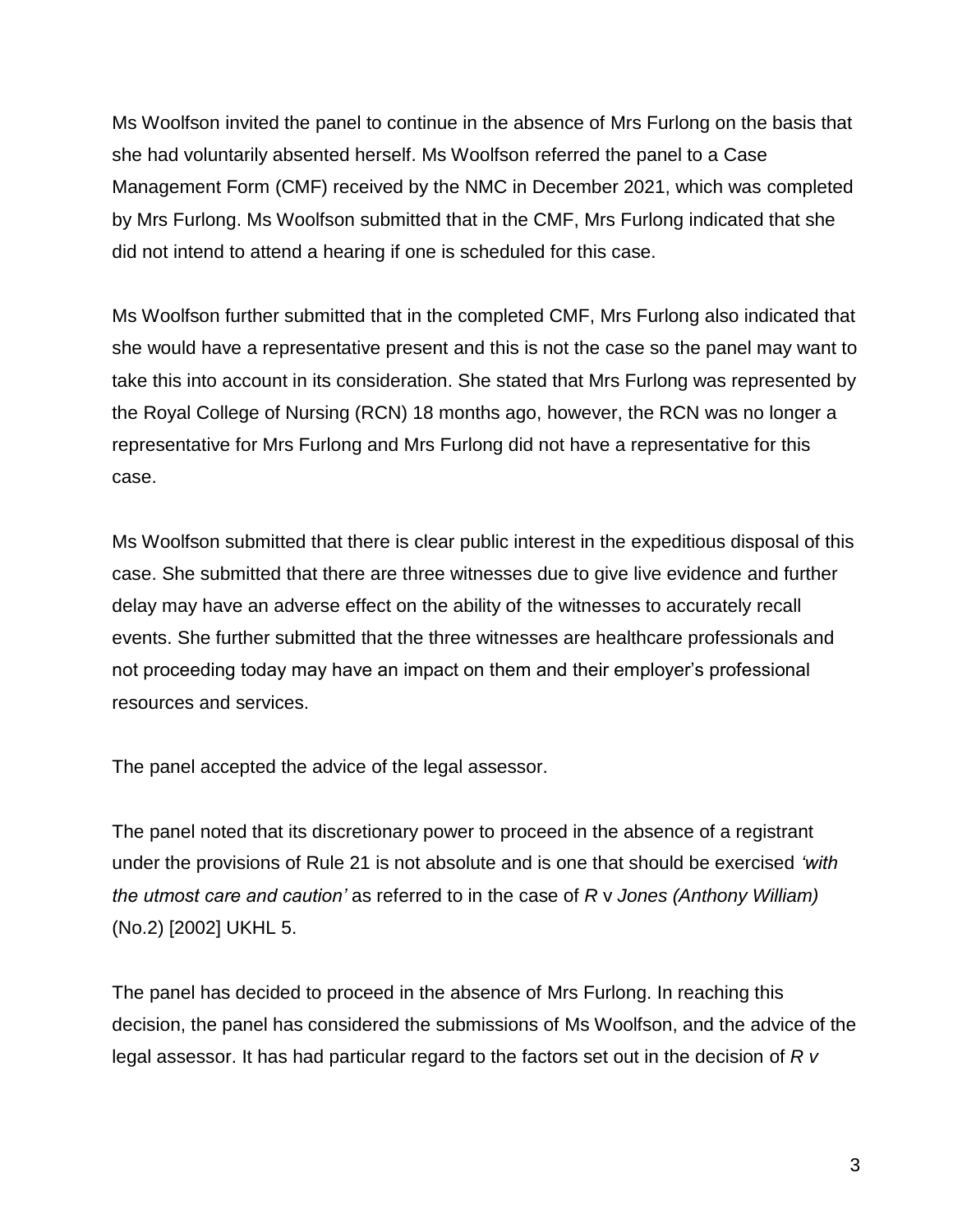*Jones* and *General Medical Council v Adeogba* [2016] EWCA Civ 162 and had regard to the overall interests of justice and fairness to all parties. It noted that:

- No application for an adjournment has been made by Mrs Furlong;
- Mrs Furlong has informed the NMC in a completed CMF that she does not propose to attend the hearing;
- There has been very limited engagement with the NMC from Mrs Furlong in relation to these proceedings;
- There is no reason to suppose that adjourning would secure her attendance at some future date;
- Witnesses are due to give evidence, and may be caused inconvenience if there was a delay to this hearing;
- Further delay may have an adverse effect on the ability of witnesses to accurately recall events; and
- There is a strong public interest in the expeditious disposal of the case.

There is some disadvantage to Mrs Furlong in proceeding in her absence. Although the evidence upon which the NMC relies has been sent to her at her registered email address, she will not be able to challenge the evidence relied upon by the NMC and will not be able to give evidence on her own behalf. However, in the panel's judgement, this can be mitigated. The panel can make allowance for the fact that the NMC's evidence will not be tested by cross-examination and, of its own volition, can explore any inconsistencies in the evidence which it identifies. Furthermore, Ms Woolfson suggested that she will, as far as she is able to, question the witnesses on the basis of the case that Mrs Furlong has put forward in the CMF. The panel noted the limited disadvantage is the consequence of Mrs Furlong's decisions to absent herself from the hearing, waive her rights to attend, and/or be represented, and to not provide evidence or make submissions on her own behalf.

In these circumstances, the panel has decided that it is fair, appropriate and proportionate to proceed in the absence of Mrs Furlong. The panel will draw no adverse inference from Mrs Furlong's absence in its findings of fact.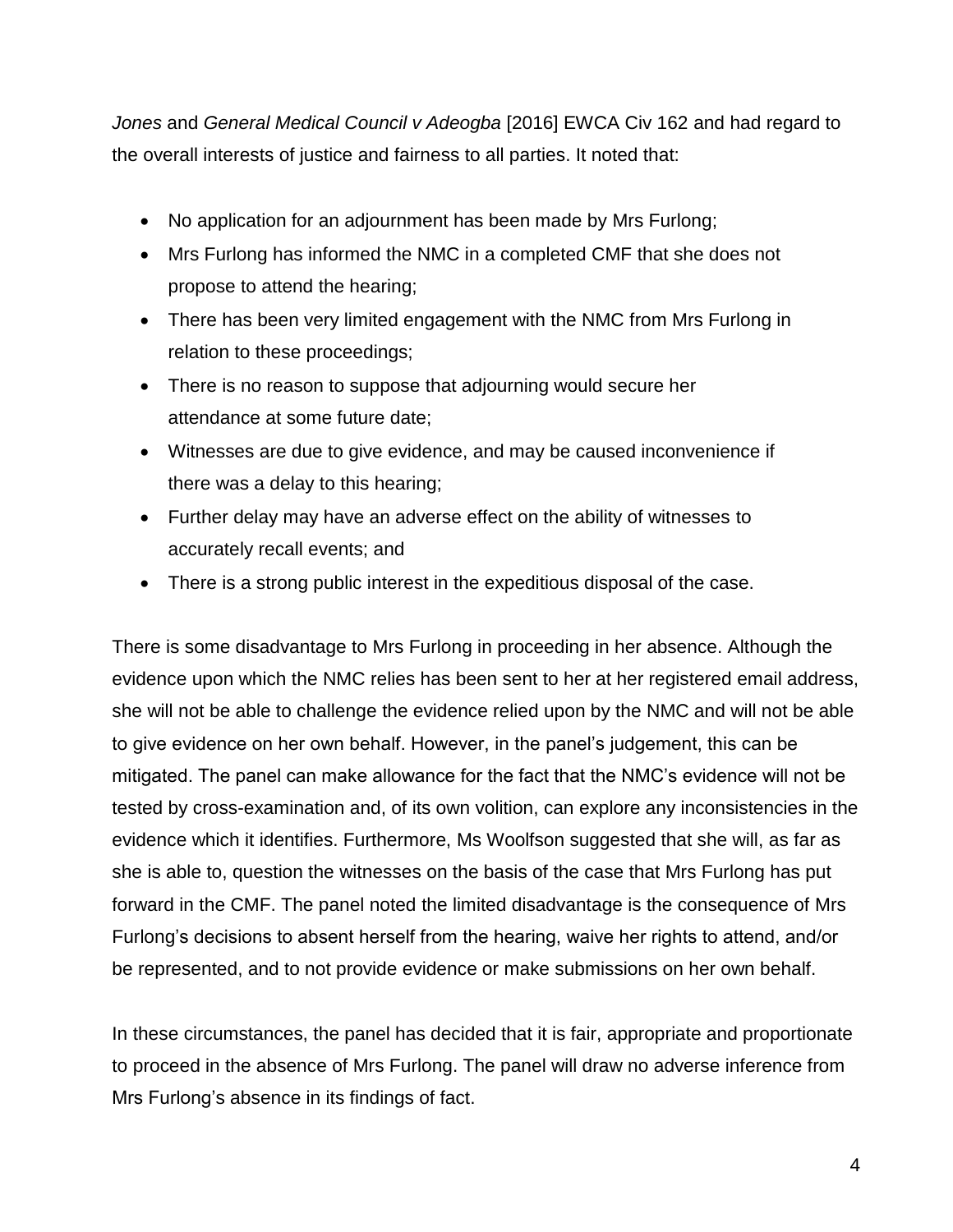#### **Decision and reasons on application for hearing to be held in private**

At the outset of the hearing, Ms Woolfson, on behalf of the NMC, made a request that this case be held partly in private on the basis that proper exploration of Mrs Furlong's case involves reference to health matters. The application was made pursuant to Rule 19 of the 'Nursing and Midwifery Council (Fitness to Practise) Rules 2004', as amended (the Rules).

The legal assessor reminded the panel that while Rule 19(1) provides, as a starting point, that hearings shall be conducted in public, Rule 19(3) states that the panel may hold hearings partly or wholly in private if it is satisfied that this is justified by the interests of any party or by the public interest.

Having heard that there may be reference to health matters, the panel determined to hold parts of the hearing in private as and when such issues are raised.

### **Details of charge (as amended)**

That you, between 16 January 2017 and 22 July 2018 failed to demonstrate the standards of knowledge, skill and judgement to practise without supervision as a band 6 nurse in that you:

- 1) Failed to adequately supervise and support a student nurse under your mentorship **[PROVED]**
- 2) Failed to send GP letters without delay **[PROVED]**
- 3) Sent a letter/fax to Patient A's GP surgery when the letter/fax should have referred to Patient H who was registered at a different GP surgery **[PROVED]**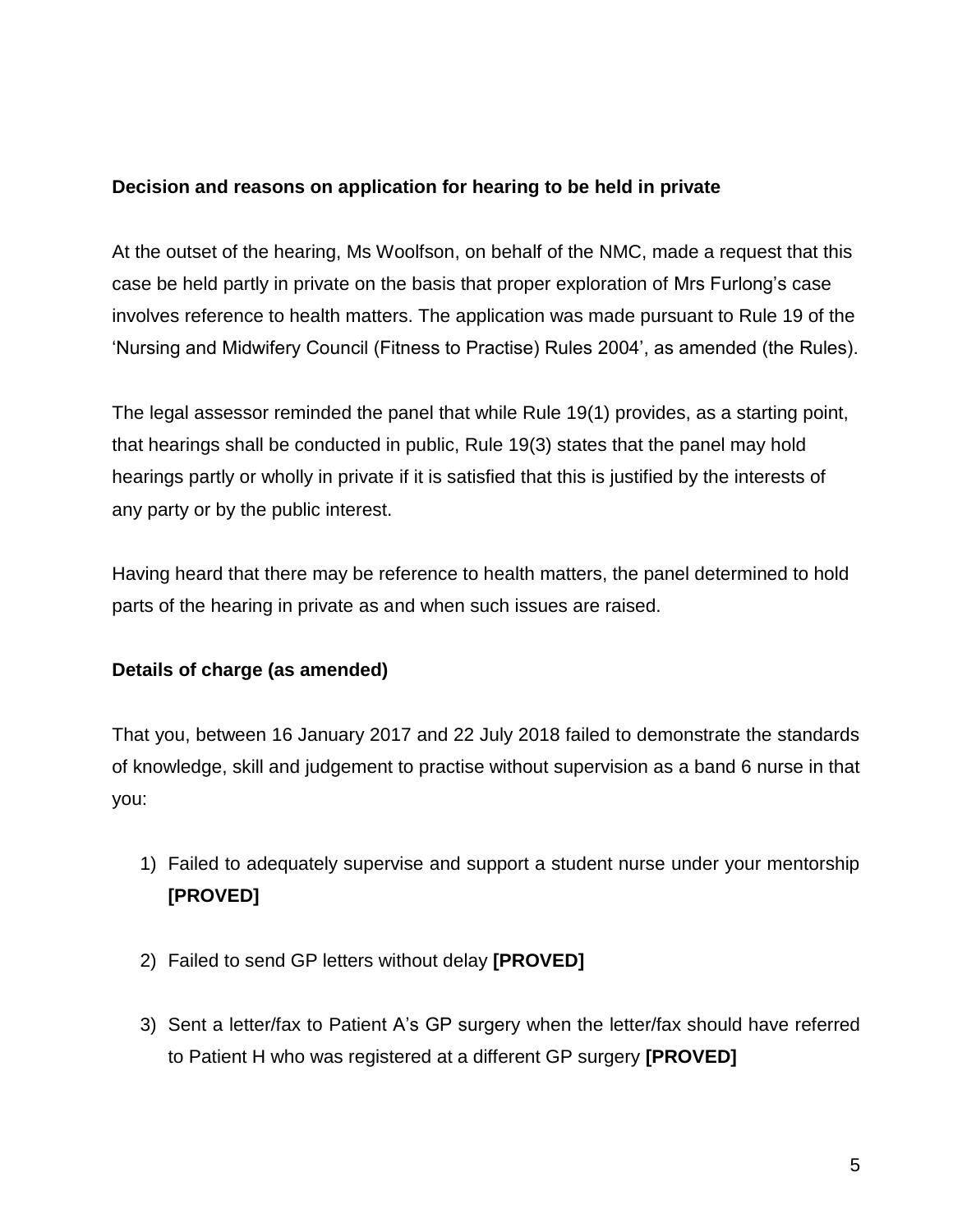- 4) Failed to adequately document Patient I's care plan **[PROVED]**
- 5) Failed to complete the core assessment for Patient B **[PROVED]**
- 6) Failed to document adequate details of Patient C's depot injection **[PROVED]**
- 7) Provided a patient with incorrect advice regarding their scans **[NOT PROVED]**
- 8) Failed to promptly request a letter be sent to a patient following an assessment thereby incurred a 2 month delay **[PROVED]**
- 9) Having noted a patient to have low blood pressure;
	- a) Failed to notify the patient's GP **[NOT PROVED]**
	- b) Failed to arrange an ECG **[NOT PROVED]**
- 10) In relation to Patient D;
	- a) Failed to seek a diagnosis **[NOT PROVED]**
	- b) Incorrectly notified the patient that he was 'under assessment' **[NOT PROVED]**
- 11) Failed to ensure a patient received their depot injection on the same day each month **[PROVED]**
- 12) Requested a colleague administer a depot injection to Patient C on the wrong day **[PROVED]**
- 13) In relation to Patient R:
	- a) Failed to document 'needs and risks' **[PROVED]**
	- b) Failed to adequately document the 'mental state examination' **[PROVED]**
	- c) Failed to obtain the patient's signature on the care plan **[PROVED]**
	- d) Having failed to obtain the signature in charge 13 c) above, failed to document any reasons why the patient had not signed **[PROVED]**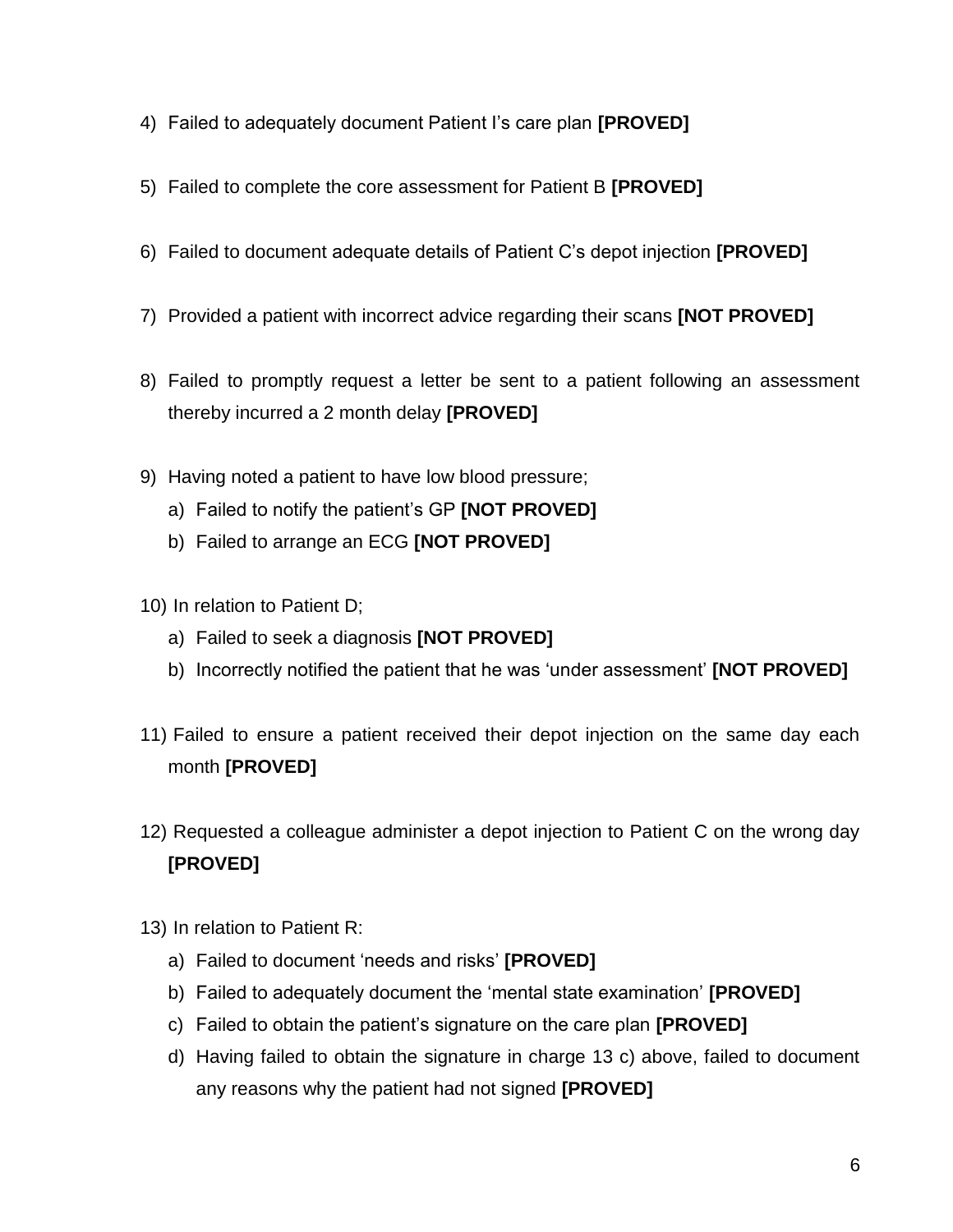- e) Failed to book an appointment with the outpatient clinic **[NOT PROVED]**
- f) Failed to adequately complete areas of the RIO notes, including:
	- i) Advance care/recovery plans **[PROVED]**
	- ii) Crisis and contingency plan **[PROVED]**
	- iii) Risk assessment **[PROVED]**
- 14) Failed to re-arrange a follow up appointment for Patient E **[PROVED]**
- 15) In relation to Patient F:
	- a) Failed to document the 'mental state examination' **[NOT PROVED]**
	- b) Failed to adequately complete areas of the RIO notes, including:
		- i) Behaviour **[PROVED]**
		- ii) Speech **[PROVED]**
		- iii) Presenting situation **[PROVED]**
		- iv) Current medication **[PROVED]**
- 16) Failed to arrange a home medic visit for Patient G **[PROVED]**
- 17) In relation to Patient Q:
	- a) Failed to document any discussion with the medic regarding the CT scan results **[PROVED]**
	- b) Failed to arrange a meeting with the patient to deliver their diagnosis **[PROVED]**
- 18) In relation to Patient N:
	- a) Failed to arrange an ECG **[PROVED]**
	- b) Failed to arrange a home visit wellbeing check **[PROVED]**
- 19) Failed to arrange an appointment for a wellbeing check on Patient S **[PROVED]**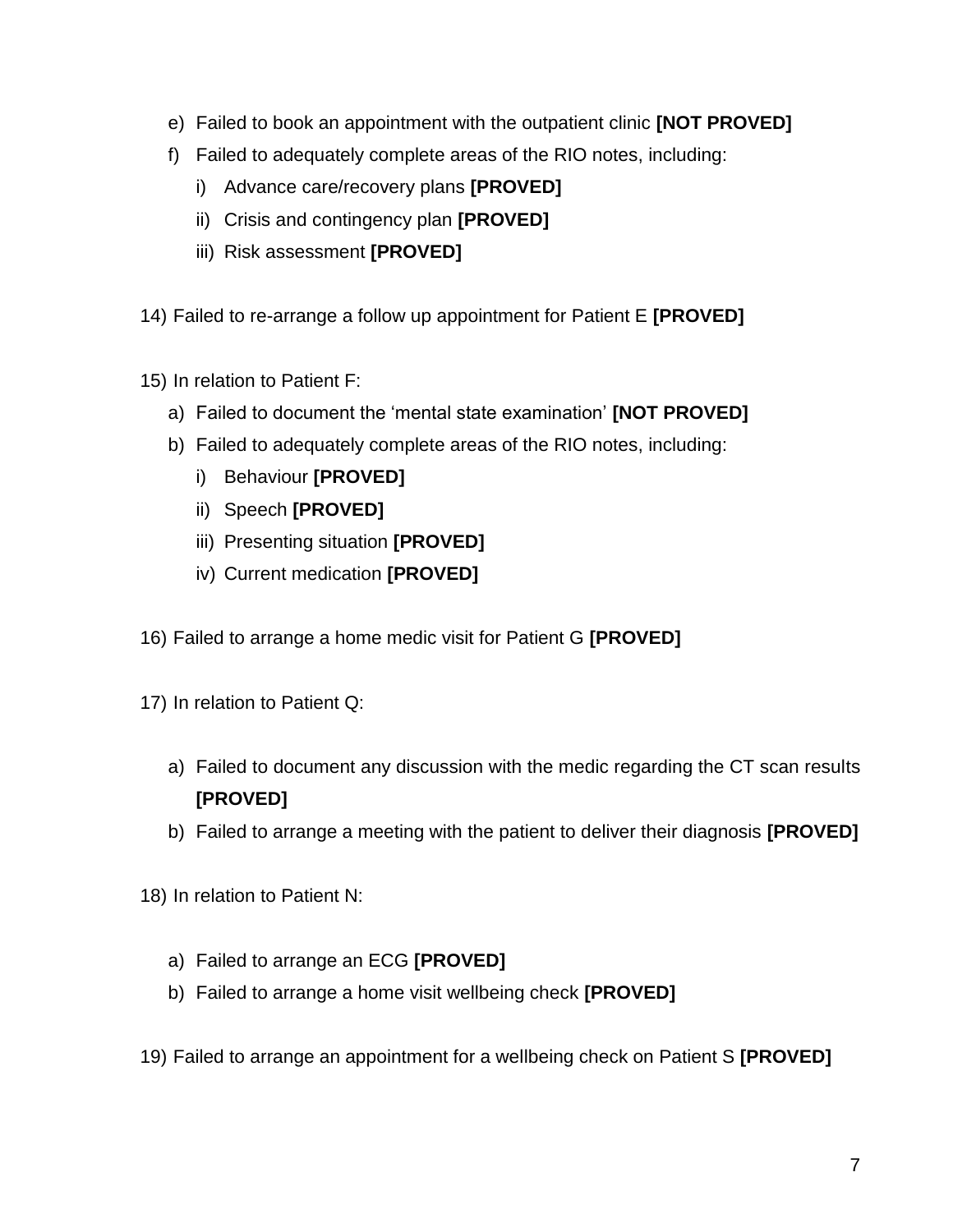- 20) In relation to Patient T:
	- a) Failed to conduct and/or document the core assessment **[PROVED]**
	- b) Failed to adequately document the risk assessment **[PROVED]**
	- c) Failed to adequately document the care plan **[PROVED]**
- 21) Failed to adequately document Patient L's 'mental state examination' without prompting and assistance **[PROVED]**
- 22) Failed to adequately document Patient M's care plan without assistance **[NOT PROVED]**
- 23) In relation to Patient HH:
	- a) Failed to discuss medication with the doctor **[PROVED]**
	- b) Failed to discharge the patient **[PROVED]**
- 24) In relation to Patient F:
	- a) Failed to document details of the patient's memory **[NOT PROVED]**
	- b) Failed to document details of the patient's anxiety **[NOT PROVED]**
- 25) In relation to Patient Z, failed to adequately document details including:
	- a) Family and personal history **[PROVED]**
	- b) Social history **[PROVED]**
	- c) Formulation **[PROVED]**
	- d) Pre-morbid history **[PROVED]**
- 26) Failed to complete the 'non-compliance' section of Patient S's notes **[PROVED]**

AND in light of the above, your fitness to practise is impaired by reason of your lack of competence.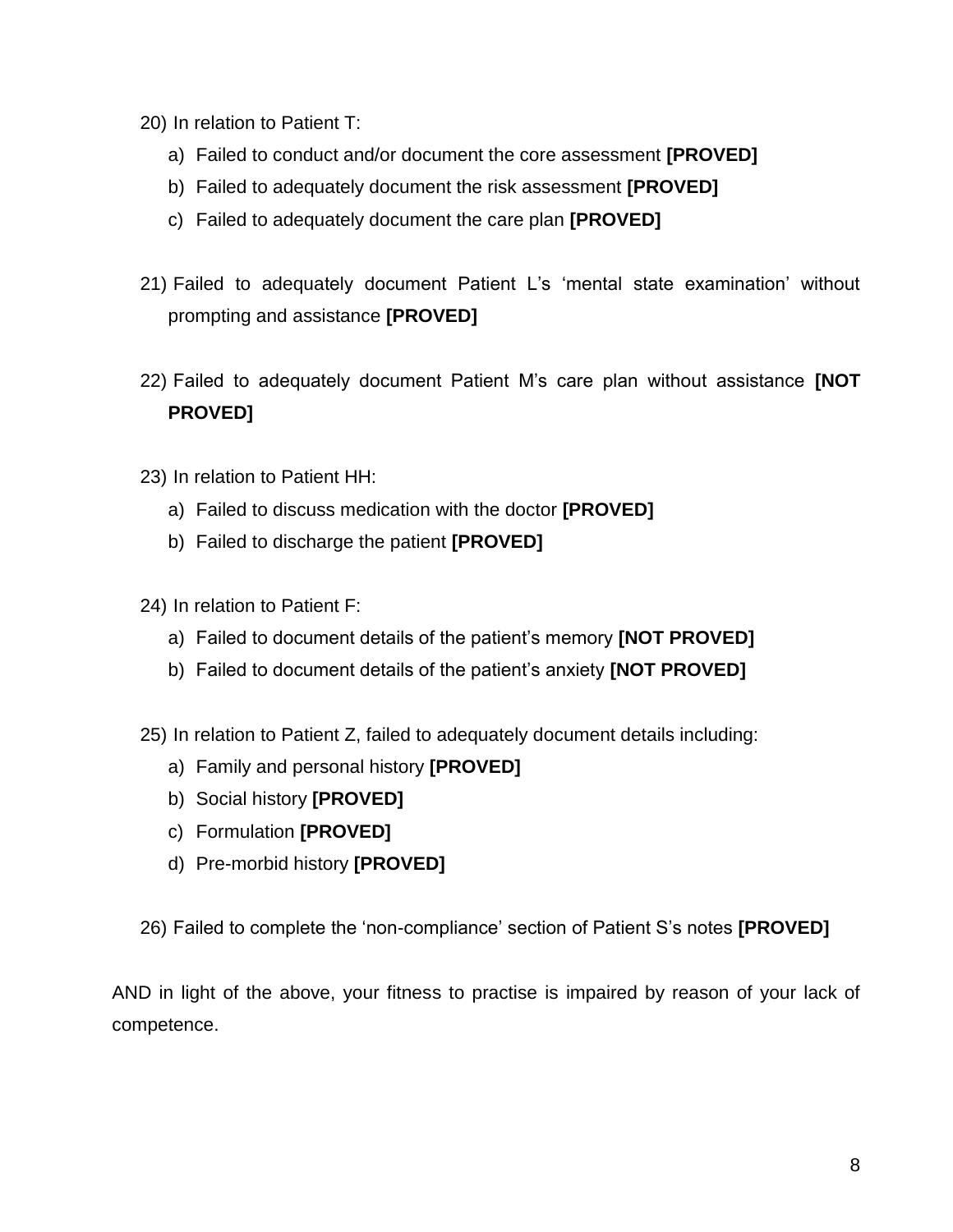### **Decision and reasons on application to amend charge 3**

The panel heard an application made by Ms Woolfson, on behalf of the NMC, to amend the wording of charge 3.

The proposed amendment was to change the wording in charge 3 from '*letter*' to '*letter/fax*'. It was submitted by Ms Woolfson that the proposed amendment would more accurately reflect the evidence, as it is apparent from the exhibited evidence in this matter that the complaint from Patient A's General Practitioner's (GP) surgery makes reference to a fax. In addition, she submitted that although the fax may well have been in a letter format, this amendment would be useful to provide clarity.

Ms Woolfson submitted that such amendment would be a technical amendment and would not cause any unfairness as it does not alter the overall substance of the charge.

# Original charge 3:

3) Sent a letter to Patient A's GP surgery when the letter should have referred to Patient H who was registered at a different GP surgery

# Proposed charge 3:

3) Sent a letter **letter/fax** to Patient A's GP surgery when the letter **letter/fax** should have referred to Patient H who was registered at a different GP surgery

The panel accepted the advice of the legal assessor and had regard to Rule 28.

The panel was of the view that such an amendment was minor in nature and did not affect the substance of the charge. The panel was satisfied that there would be no prejudice to Mrs Furlong and no injustice would be caused to either party by the proposed amendment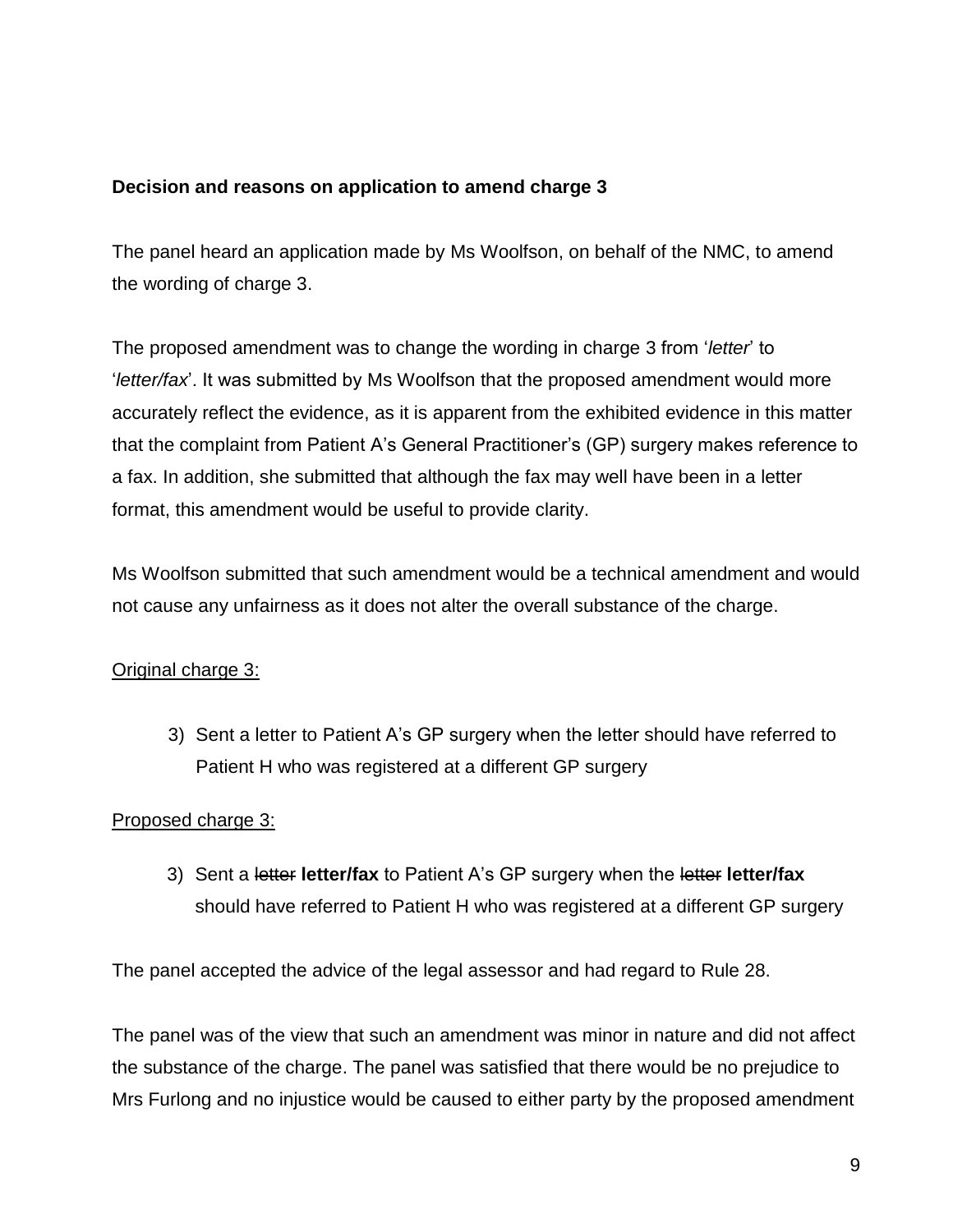being allowed. It was therefore appropriate to allow the amendment, as applied for, to ensure clarity and accuracy.

#### **Decision and reasons on no case to answer**

At the closing of the NMC's case, the panel heard and accepted the legal assessor's advice on issues it should take into consideration regarding Rule 24(7), which states:

*'24(7) Except where all the facts have been admitted and found proved under paragraph (5), at the close of the Council's case, and i) either upon the application of the registrant, or (ii) of its own volition, the Committee may hear submissions from the parties as to whether sufficient evidence has been presented to find the facts proved and shall make a determination as to whether the registrant has a case to answer.'*

The panel of its own volition considered whether there was a case to answer in respect of each charge. Ms Woolfson did not make any submissions on this matter.

In reaching its decision, the panel has made an initial assessment of all the evidence that had been presented to it at this stage. The panel was solely considering whether sufficient evidence had been presented for each charge, such that it could reach a finding on the facts and whether Mrs Furlong had a case to answer.

The panel also reminded itself that if a charge alleges a failure the NMC must prove a duty on the registrant to carry out the actions alleged as a failure. It applied the test in *R v Galbraith [1981] 1 WLR 1039* to each charge and each part of each charge separately.

In respect of each charge, the panel considered whether there was any evidence to support the charge, or whether there was some evidence of such a tenuous character that taken at its highest it could not say that the NMC had satisfied it to the requisite standard that there was a case to answer.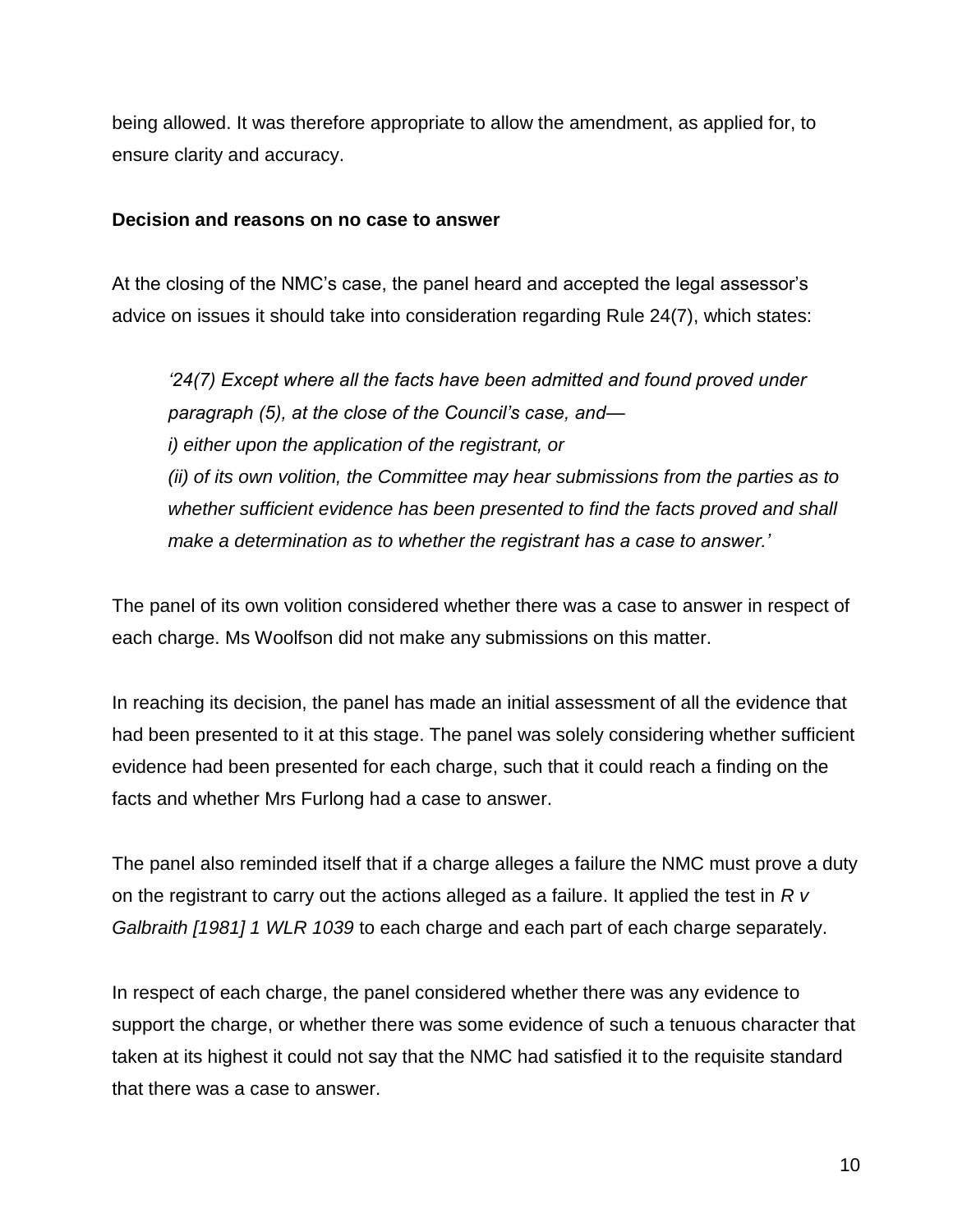The panel was of the view that there had been sufficient evidence to support each of the charges at this stage and, based on the evidence before it, there was a case to answer in respect of all charges. What weight the panel gives to any evidence remains to be determined at the conclusion of all the evidence.

#### **Decision and reasons on additional evidence from Colleague B**

During the course of Colleague B's evidence, when questioned, Colleague B referred to a Pro Forma document, which relates to the recording of depot injections at the Trust at the time of the allegations. However, this document was not put before the panel. Colleague B stated that if necessary he could make enquiries to obtain a Pro Forma document, which would have been in use at the time of the allegations.

Ms Woolfson did not make an application to admit the additional evidence under Rule 31, however, she stated that the NMC could make enquiries to obtain the document if required by the panel. She informed the panel that this document had not been served on Mrs Furlong, and as Mrs Furlong is not in attendance, she is not able to comment on evidence that has not been served upon her. Ms Woolfson invited the panel to take into account fairness to Mrs Furlong and submitted that the panel may consider it is not particularly necessary to admit this additional evidence.

The panel heard and accepted the legal assessor's advice and had regard to Rule 31. Rule 31 provides that, so far as it is 'fair and relevant', a panel may accept evidence in a range of forms and circumstances, whether or not it is admissible in civil proceedings.

The panel, in making its decision, bore in mind the principles of relevance and fairness. The panel considered whether it would be relevant to admit the additional evidence that could be produced by Colleague B. The panel was of the view that a Pro Forma document, which relates to the recording of depot injections at the Trust, would be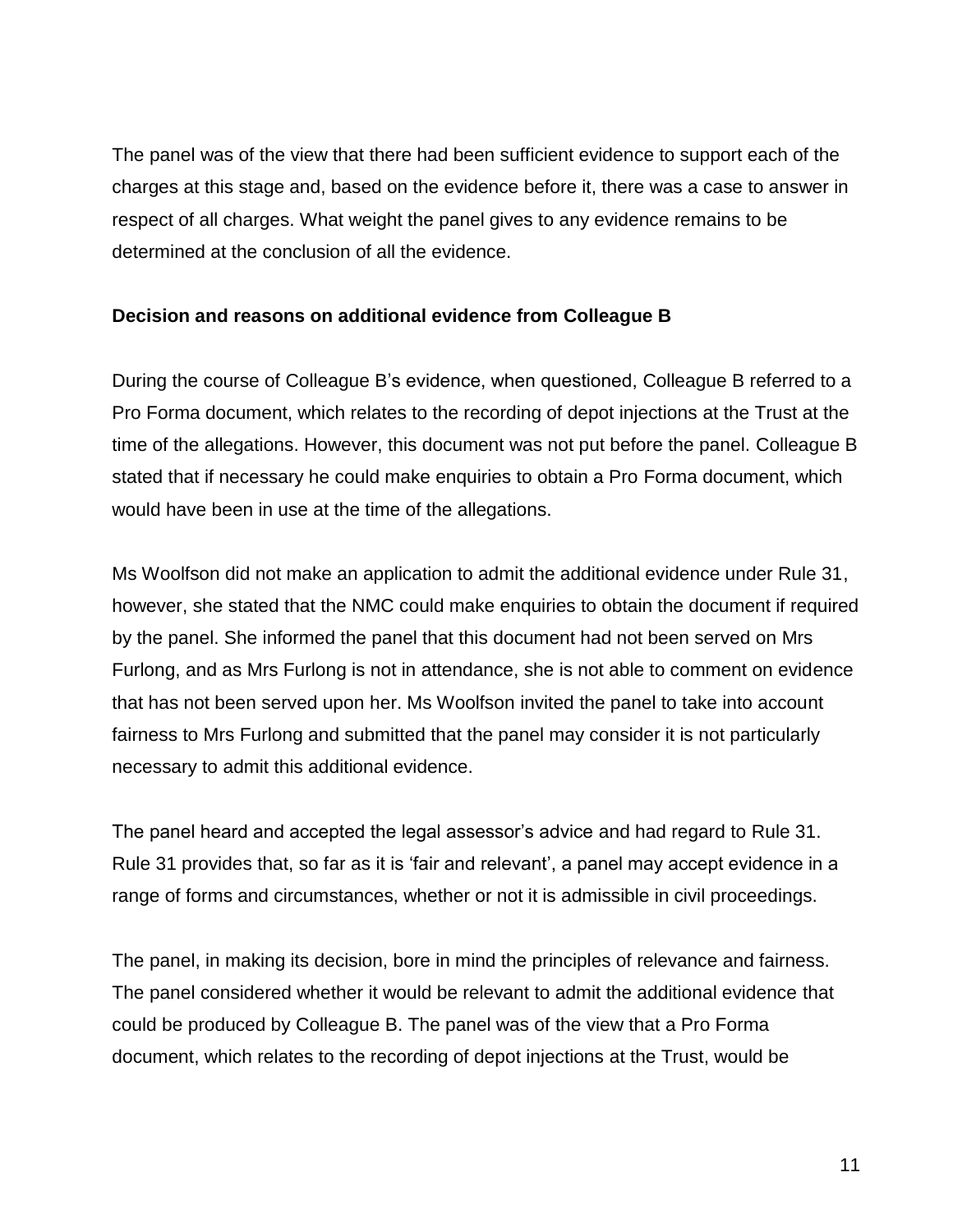relevant in the circumstances of this case. The panel was of the view that this could aid the understanding of best practice at the Trust at the time of the allegations.

The panel next considered whether it would be fair to admit the additional evidence from Colleague B without causing prejudice. The panel considered that Mrs Furlong had not had sight of the additional evidence and at this stage in the proceedings would not have the opportunity to comment on the evidence. In these circumstances, the panel concluded that it was not fair to admit this additional information and would not be appropriate at this stage.

### **Background**

The NMC received a referral from Kent and Medway NHS and Social Care Partnership Trust (the Trust) on 4 December 2018, in relation to concerns raised while Mrs Furlong was working as a Band 6 Community Psychiatric Mental Health Nurse (CPN) at the Trust. Mrs Furlong qualified as a Registered Mental Health Nurse in 1979 and started working for the Trust in December of that year. In March 2000, Mrs Furlong began work in the Trust's Community Team. At the relevant time, Mrs Furlong was working as a CPN initially in Tunbridge Wells at Highlands House (Highlands), from July 2001 until November 2017, and then in Dartford at Greenacres, from December 2017 until she resigned.

In her role, Mrs Furlong worked with older people with functional mental health illnesses and progressive conditions. The patients were typically, but not limited to, over 65 years of age with illnesses such as; Dementia, Schizophrenia, Anxiety and Depression.

In March 2017, Mrs Furlong's Line Manager at Highlands retired and Colleague A, a Registered Mental Health Nurse, became Mrs Furlong's Line Manager and Team Leader.

A student nurse was on placement at Highlands with Mrs Furlong as her mentor and another colleague as an associate mentor. On 20 May 2017, the student nurse provided feedback on a 'Report of Issues for Practice' (PIR1) form. The student raised concerns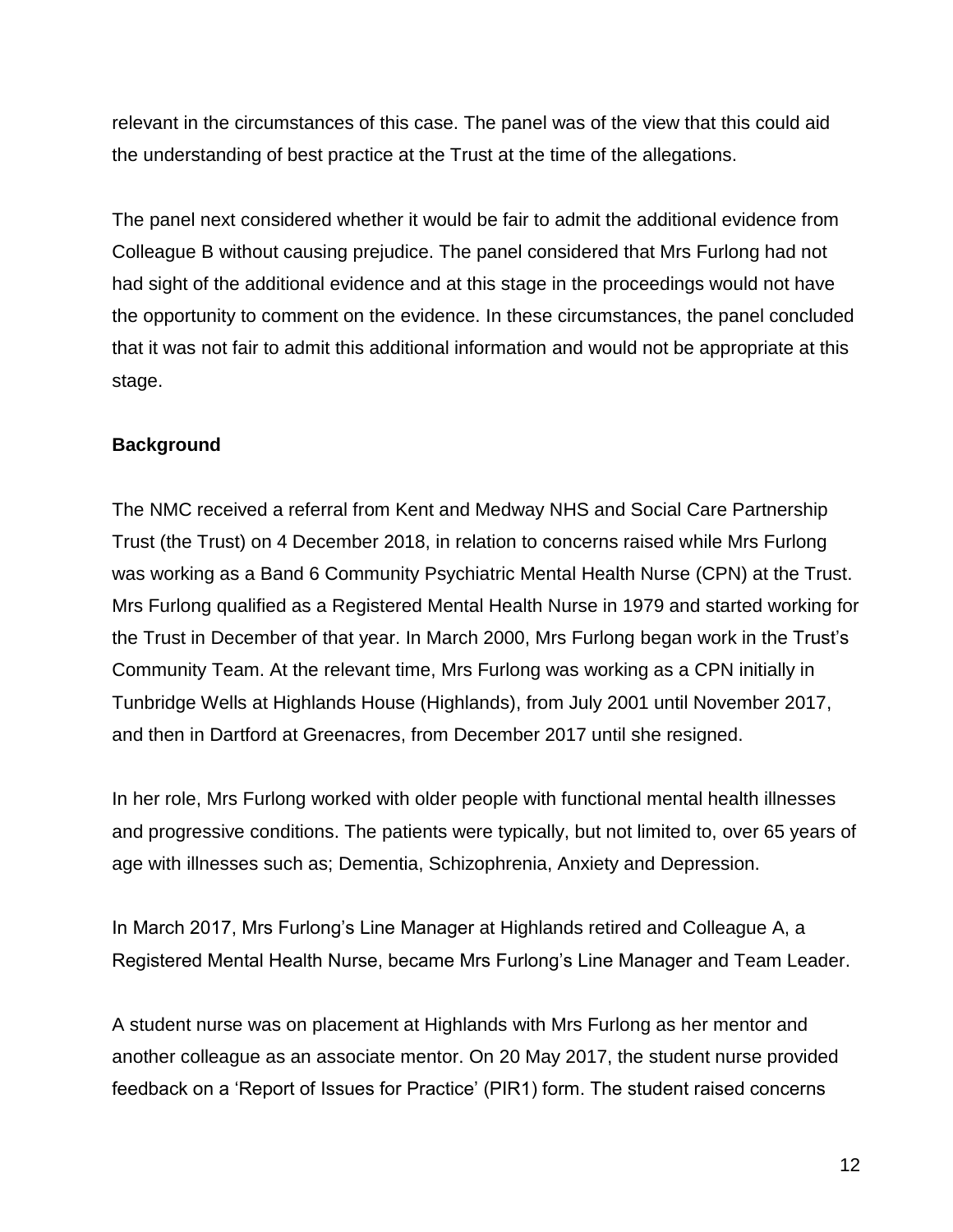about the Trust's Community Team as a whole and the two mentors that she had been allocated. The matter was investigated by Colleague B, who was the Trust's Service Manager at the time.

As a result of the concerns raised, Mrs Furlong was placed on an informal performance management plan in May 2017, regarding her performance. The informal performance management plan focused on Mrs Furlong's record keeping, patient care, attitude and respect to staff and others. Whilst on the informal performance management plan, Mrs Furlong's caseload was reduced from 52 patients to 39. There were also various support measures offered, including the use of templates; the use of a Dictaphone; and further administrative help. However, Mrs Furlong declined the offer of a Dictaphone. Mrs Furlong was also placed on monthly supervision, to receive support from Colleague A.

The referral alleges that despite the informal performance management plan, there were ongoing concerns about Mrs Furlong's ability to perform to an appropriate standard, placing patient safety at risk. It is alleged that the issues included:

- The quality of Mrs Furlong's record keeping and documentation;
- The quality of Mrs Furlong's risk assessments;
- The quality of Mrs Furlong's mental state examinations;
- Delays in updating progress notes and draft letters;
- Not seeking diagnosis for patients in a timely manner;
- The quality of Mrs Furlong's work fluctuating, with sporadic improvements for short periods of time, which would then decline again; and
- Inconsistencies in the improvement of Mrs Furlong's work.

The informal performance management plan was due to be completed at the end of July 2017. However, due to continued concerns it was extended until January 2018.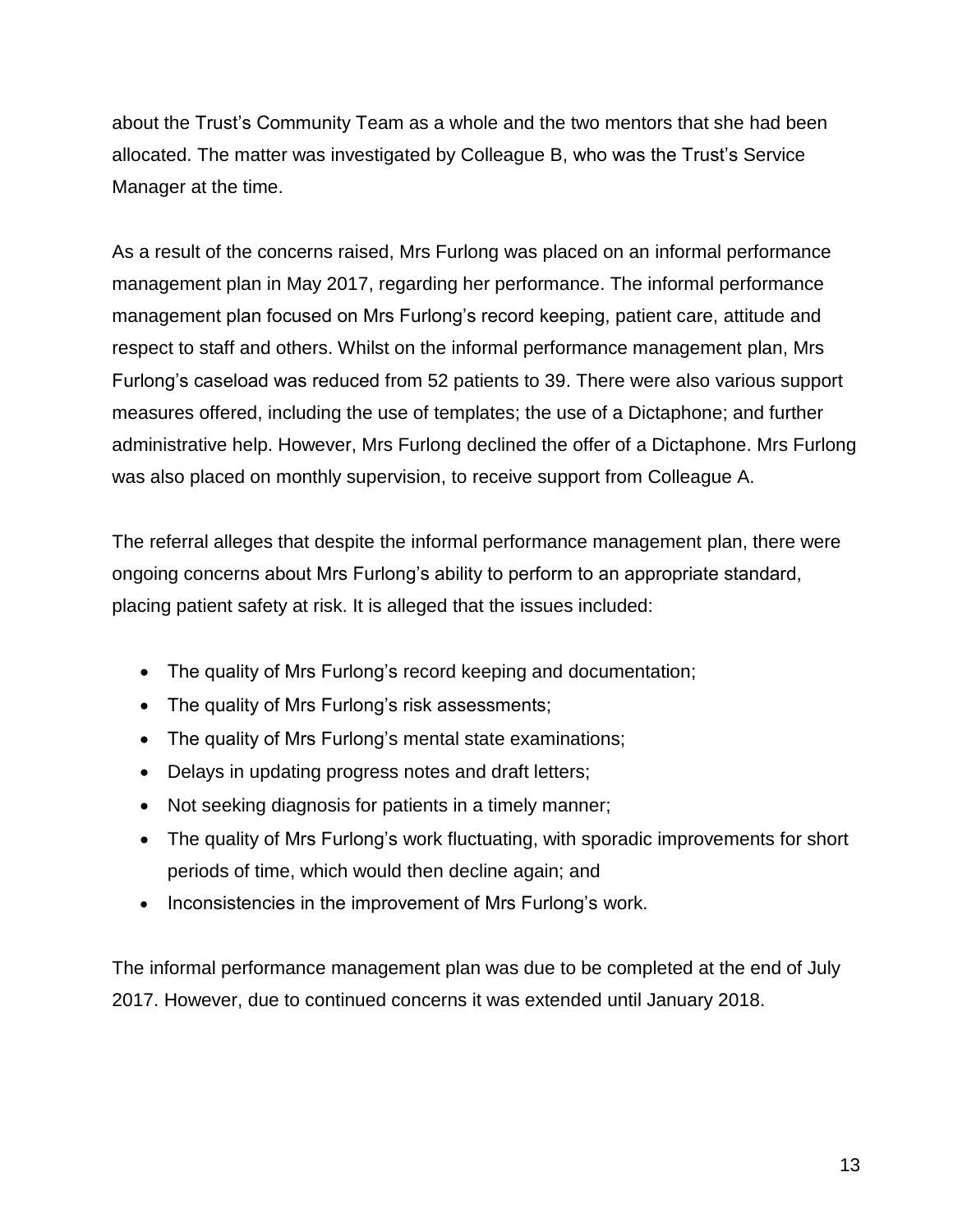During a supervision meeting with Colleague A in October 2017, Mrs Furlong informed Colleague A that [PRIVATE]. Colleague A arranged for Mrs Furlong to undertake [PRIVATE], however, the results showed [PRIVATE].

In an email dated 29 October 2017, Mrs Furlong emailed Colleague B, who was Colleague A's manager at the time, alleging that Colleague A was bullying her. Colleague B met with Mrs Furlong on 17 November 2017 and sent a letter to Mrs Furlong dated 20 November 2017, summarising the discussion about the allegations. Colleague B advised Mrs Furlong that she would need to put the detailed allegations against Colleague A in writing if she wanted to pursue them. However, Mrs Furlong declined to do so.

Colleague B also offered to move Mrs Furlong to another team in the Trust, at Greenacres in Dartford, which she accepted. Mrs Furlong started work at Greenacres on 20 December 2017, after a period of sick absence in November 2017. The Operational Team Leader at the time, Colleague C, became Mrs Furlong's Line Manager at Greenacres and formally managed Mrs Furlong from January 2018 until her resignation.

Mrs Furlong was subsequently placed on a formal performance management plan in January 2018, due to continued alleged performance issues around poor record keeping and clinical competence. She remained on the formal performance management plan until her resignation.

Following induction at Greenacres, Mrs Furlong was given weekly supervision with Colleague C and additional administrative support. During the period from January 2018 to July 2018 numerous further concerns were allegedly identified, mostly relating to documentation issues. It is alleged that although there was some improvement in Mrs Furlong's practice, this was not sustained and Mrs Furlong's performance was not satisfactory.

A performance management meeting was held on 4 July 2018. At this time, Mrs Furlong refused to attend any further weekly supervision meetings but subsequently agreed to attend fortnightly.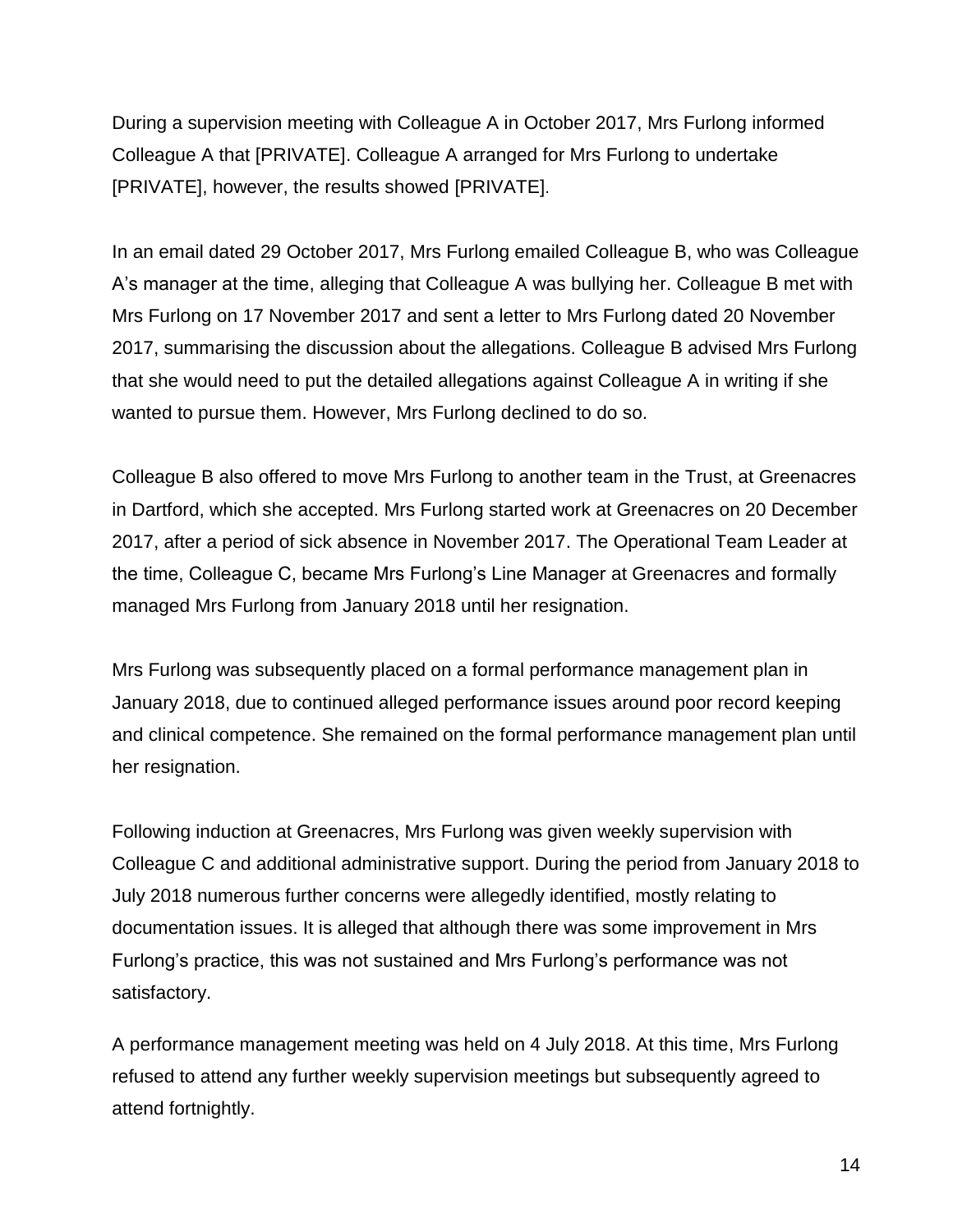The matter of Mrs Furlong's performance was scheduled to be heard at a performance management hearing in September 2018. However, Mrs Furlong resigned on 22 July 2018, in advance of this hearing.

On 5 September 2018, a performance management hearing was held, which determined that Mrs Furlong continued not to meet the minimum standards on a regular basis and could not perform to the level of a Band 6 nurse without supervision. The hearing concluded that Mrs Furlong would be dismissed if she had not already resigned.

### **Decision and reasons on facts**

The panel noted from the CMF that Mrs Furlong denied all the charges.

In reaching its decisions on the disputed facts, the panel considered the evidence adduced in this case together with the submissions made by Ms Woolfson on behalf of the NMC.

The panel has drawn no adverse inference from the non-attendance of Mrs Furlong.

The panel was aware that the burden of proof rests on the NMC, and that the standard of proof is the civil standard, namely the balance of probabilities. This means that a fact will be proved if a panel is satisfied that it is more likely than not that the incident occurred as alleged.

The panel heard live evidence from the following witnesses called on behalf of the NMC:

 Colleague A: Team Leader at the Trust at the time, who was Mrs Furlong's Line Manager at Highlands in Tunbridge Wells;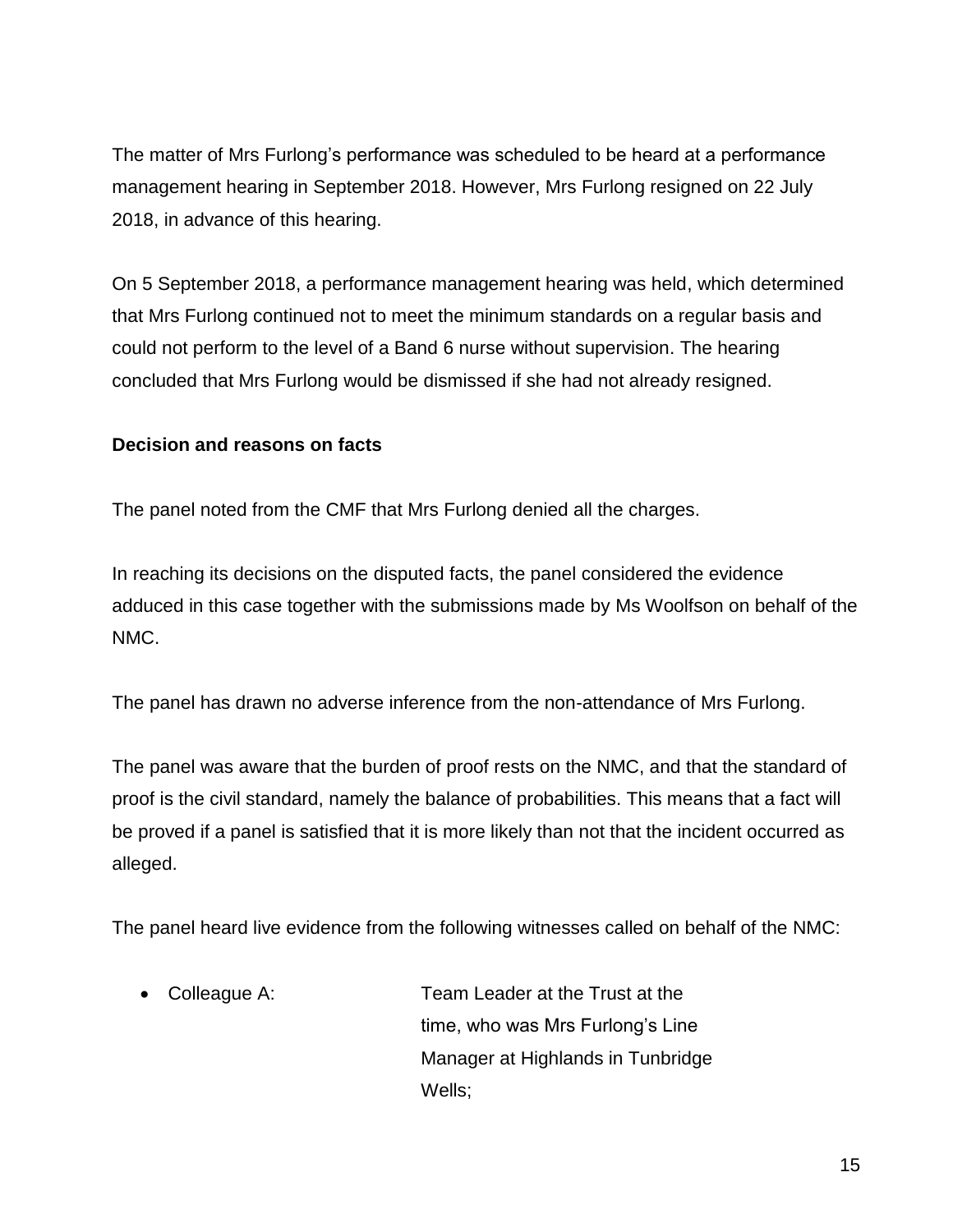- Colleague B: Service Manager at the Trust at the time;
- Colleague C: **Operational Team Leader at the** Trust at the time, who was Mrs Furlong's Line Manager at Greenacres in Dartford.

Before making any findings on the facts, the panel heard and accepted the advice of the legal assessor. It considered the witness and documentary evidence provided by the NMC.

The panel then considered each of the disputed charges and made the following findings.

### **Charge 1**

1) Failed to adequately supervise and support a student nurse under your mentorship.

### **This charge is found proved.**

In reaching this decision, the panel took into account the evidence of Colleague A and Colleague B. The panel considered documentary evidence exhibited, which included feedback from a student nurse in a PIR1 form and a placement evaluation. In addition, the panel also considered a reflective account from Mrs Furlong dated 10 April 2017.

The panel noted the PIR1 form, in which the student nurse details incidents from January 2017 to March 2017, while she was on placement at Highlands. The panel further noted that the concerning feedback given by the student nurse about her experience of the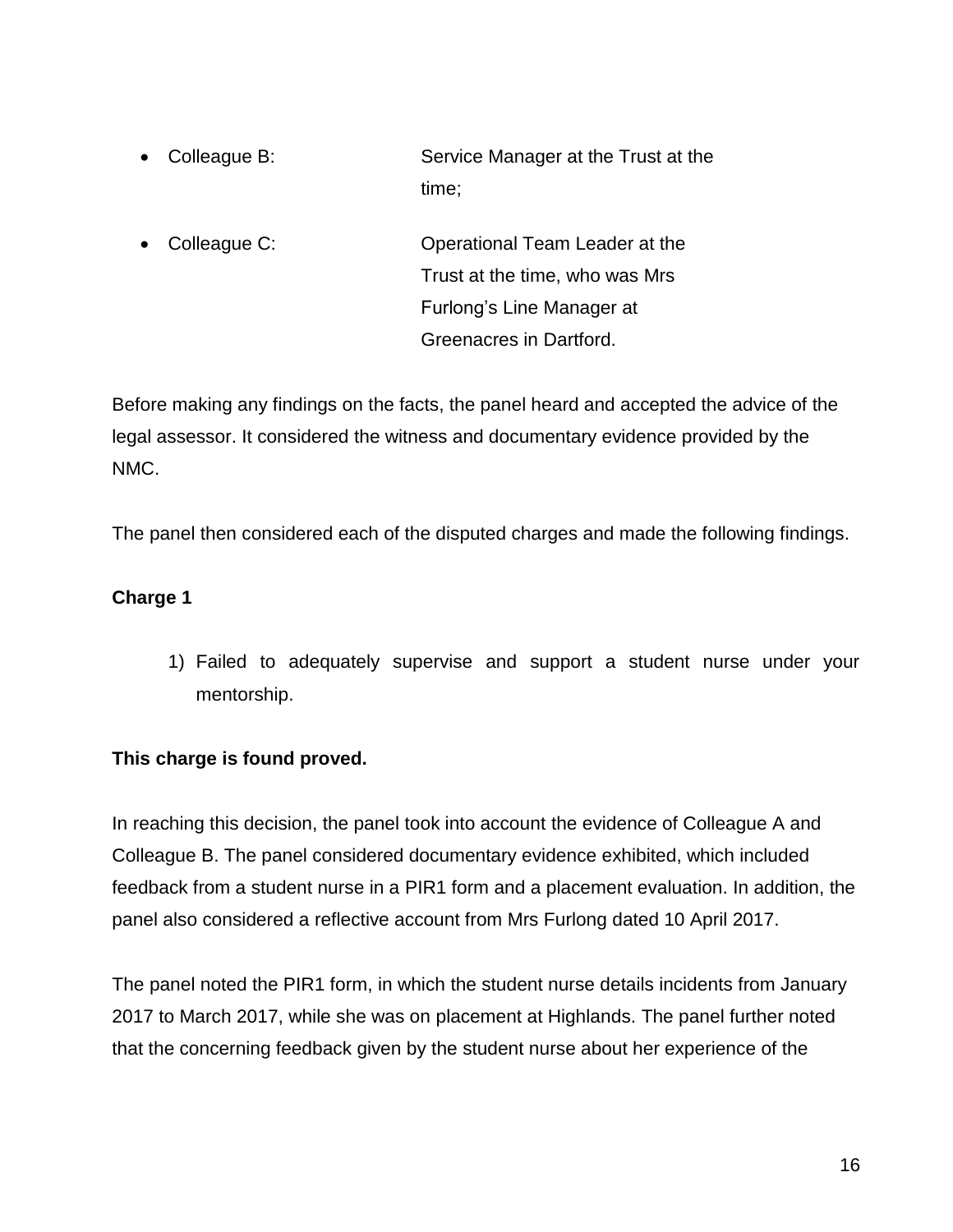incidents also involved Mrs Furlong, albeit with more emphasis on the culture of the team rather than on supervision.

The panel considered the student nurse's response in the placement evaluation form, in relation to a question about mentor support, in which she indicated that she was not satisfied with the support received from her mentor. The completed placement evaluation form states:

*'34. I was satisfied with the support I received from my Mentor/Practice Educator Answers given: Yes: 0 No: 1'*

The panel also considered Colleague A and Colleague B's evidence, which generally corroborated one another's account that support for the student nurse was the responsibility of all staff, but particularly the student's mentors. The panel further considered Colleague B's evidence where he investigated the student's feedback and found Mrs Furlong's supervision to be lacking, in that the student had not been able to complete a sufficient number of centrally set competencies.

The panel accepted the evidence of Colleague A and Colleague B as credible overall and was of the view that it was Mrs Furlong's duty at the time as a mentor to adequately supervise and support the student nurse.

The panel also took into account Mrs Furlong's reflective account dated 10 April 2017, in which Mrs Furlong appears to accept failings in her mentorship, which states:

*'I know the students need more consistency and that I failed to give it to her but she was so rarely in placement.'*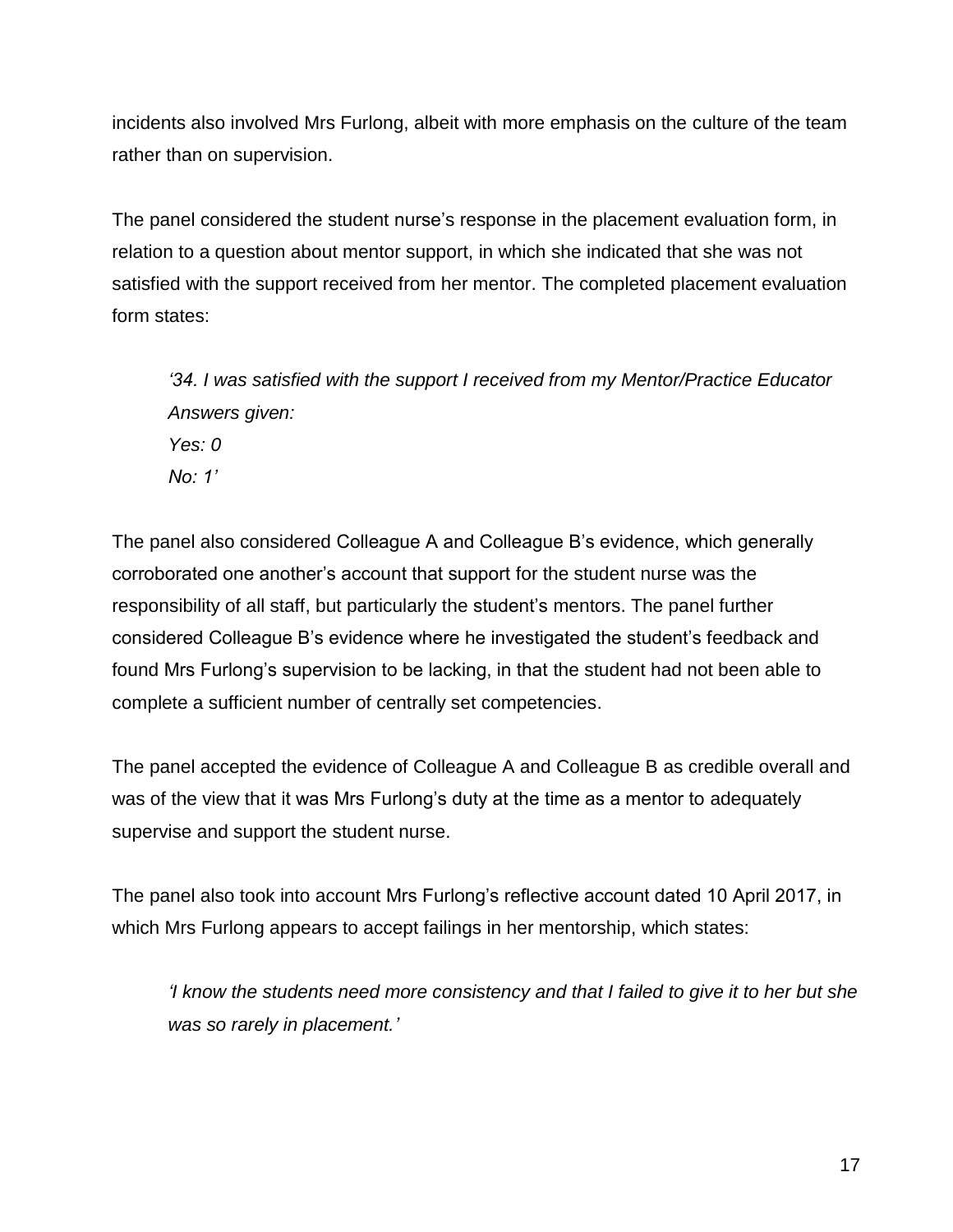The panel had regard to context and apparent systemic issues within Mrs Furlong's team. However, notwithstanding this, the panel concluded that Mrs Furlong failed to adequately supervise and support the student nurse under her mentorship.

Accordingly, the panel finds charge 1 proved.

# **Charge 2**

2) Failed to send GP letters without delay.

### **This charge is found proved.**

In reaching this decision, the panel took into account the evidence of Colleague A. The panel also considered documentary evidence exhibited, which included emails from Colleague A to Mrs Furlong, dated 16 March 2017 and 27 March 2017.

The panel considered Colleague A's evidence where she explained that the service standard was to send GP letters within seven days of seeing a patient, but that it was best practice to send them as soon as possible. It noted that Colleague A stated that this is to ensure prompt service for GP's and patients; and for letters to be complete and accurate. The panel was therefore of the view that Mrs Furlong had a duty to ensure the avoidance of unduly delay when sending GP letters.

The panel noted an example of Colleague A having to chase Mrs Furlong to send a GP letter three weeks after a patient had been seen. The email from Colleague A to Mrs Furlong dated 16 March 2017, states:

*'Hi SALLY Please can you do a letter for the GP on […] asap seeh on 22nd Feb Thanks'*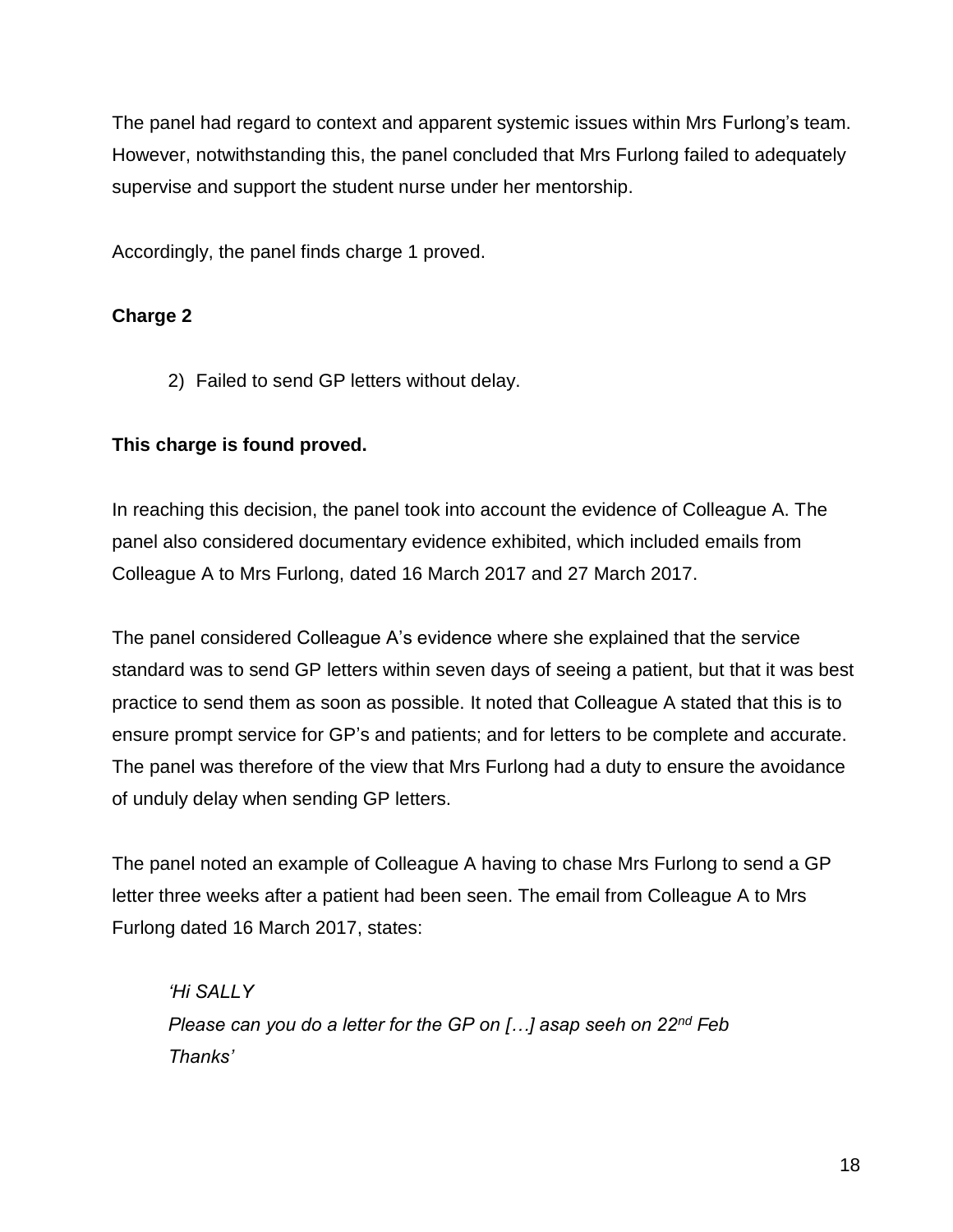The panel considered that Colleague A explained that this was not a single oversight, which is supported by another example of Colleague A having to chase Mrs Furlong, in an email dated 27 March 2017:

*'Hi Sally Letter needed for […] please ASAP'* 

The panel accepted Colleague A's evidence highlighting delays to GP letters being sent and Mrs Furlong's failure to act upon it. The panel also noted the numerous opportunities provided to Mrs Furlong to receive administrative assistance to support her timely completion of documentation, which was refused.

Accordingly, the panel finds charge 2 proved.

# **Charge 3**

3) Sent a letter/fax to Patient A's GP surgery when the letter/fax should have referred to Patient H who was registered at a different GP surgery.

# **This charge is found proved.**

In reaching this decision, the panel took into account the evidence of Colleague A. The panel also considered documentary evidence exhibited, which included a complaint letter from a GP surgery dated 21 June 2017.

The panel considered Colleague A's evidence that the Trust received a complaint letter from a GP surgery on 21 June 2017 regarding a letter/fax sent about their patient, Patient A, who lived in a care home.

The panel considered the complaint letter, which indicated that the letter/fax requested alterations to two of Patient A's medications, but Patient A was not prescribed either of the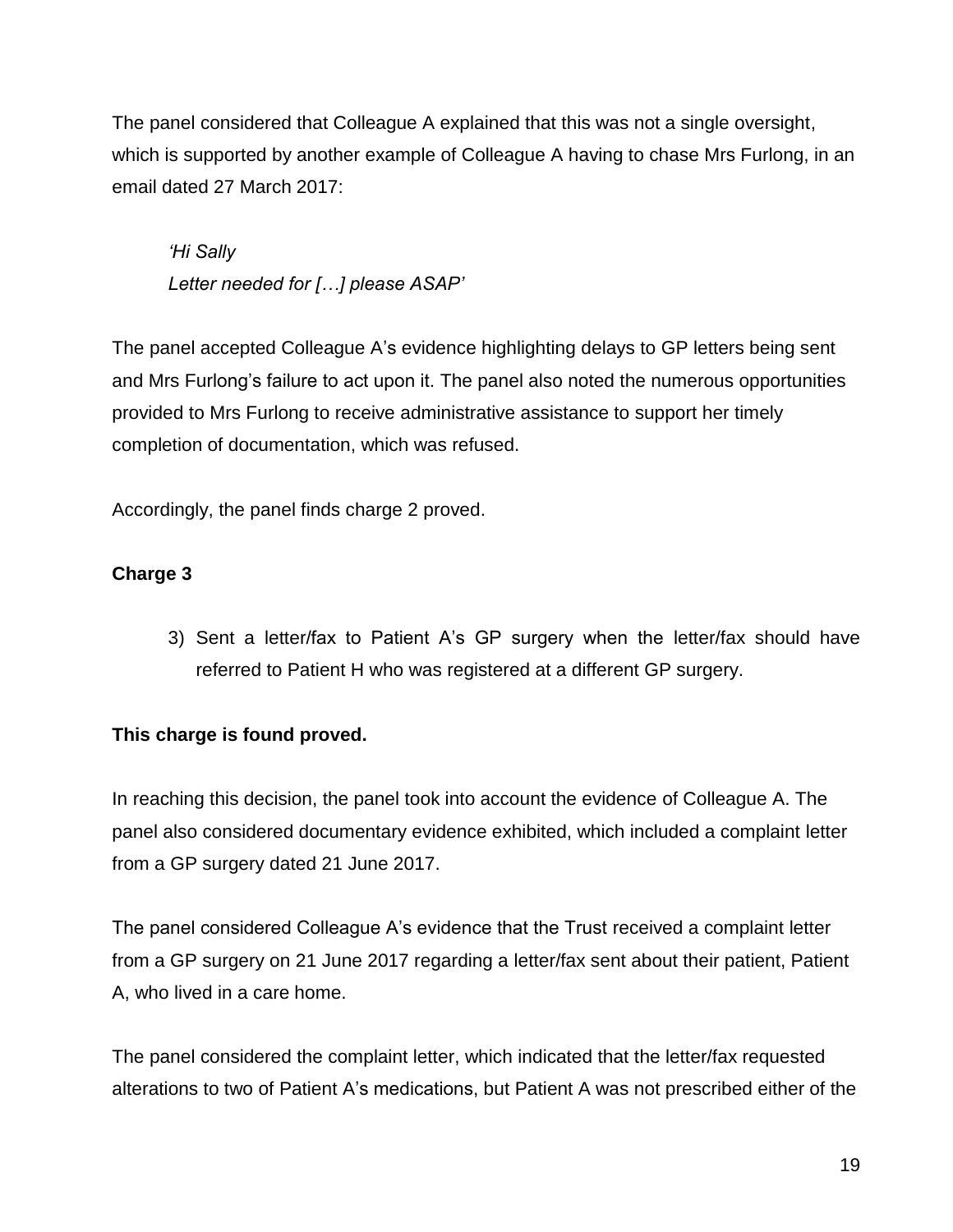named medications. The complaint letter also indicated that when the GP practice investigated the matter, they learned that the letter/fax was referring to a different patient at the care home, Patient H, who was not registered with their practice. The panel noted that Mrs Furlong was specifically named in the complaint letter as having sent the letter/fax and her unwillingness to accept responsibility for the error.

The panel determined that there is credible evidence from an external source, which makes reference to Mrs Furlong's error in the letter/fax she sent to Patient A's GP surgery.

Accordingly, the panel finds charge 3 proved.

### **Charge 4**

4) Failed to adequately document Patient I's care plan.

### **This charge is found proved.**

In reaching this decision, the panel took into account the evidence of Colleague A. The panel also considered documentary evidence exhibited, which included Patient I's care plan completed by Mrs Furlong on 9 June 2017.

The panel considered Colleague A's evidence that Mrs Furlong failed to answer some important and necessary questions in Patient I's care plan. The panel noted that Colleague A indicated that this presents a risk, as important information missed can have a negative impact on patient care. In Colleague A's witness statement she states the following:

*'The first was at question four, which references whether the care plan clearly identified the steps needed to achieve the goal. […]*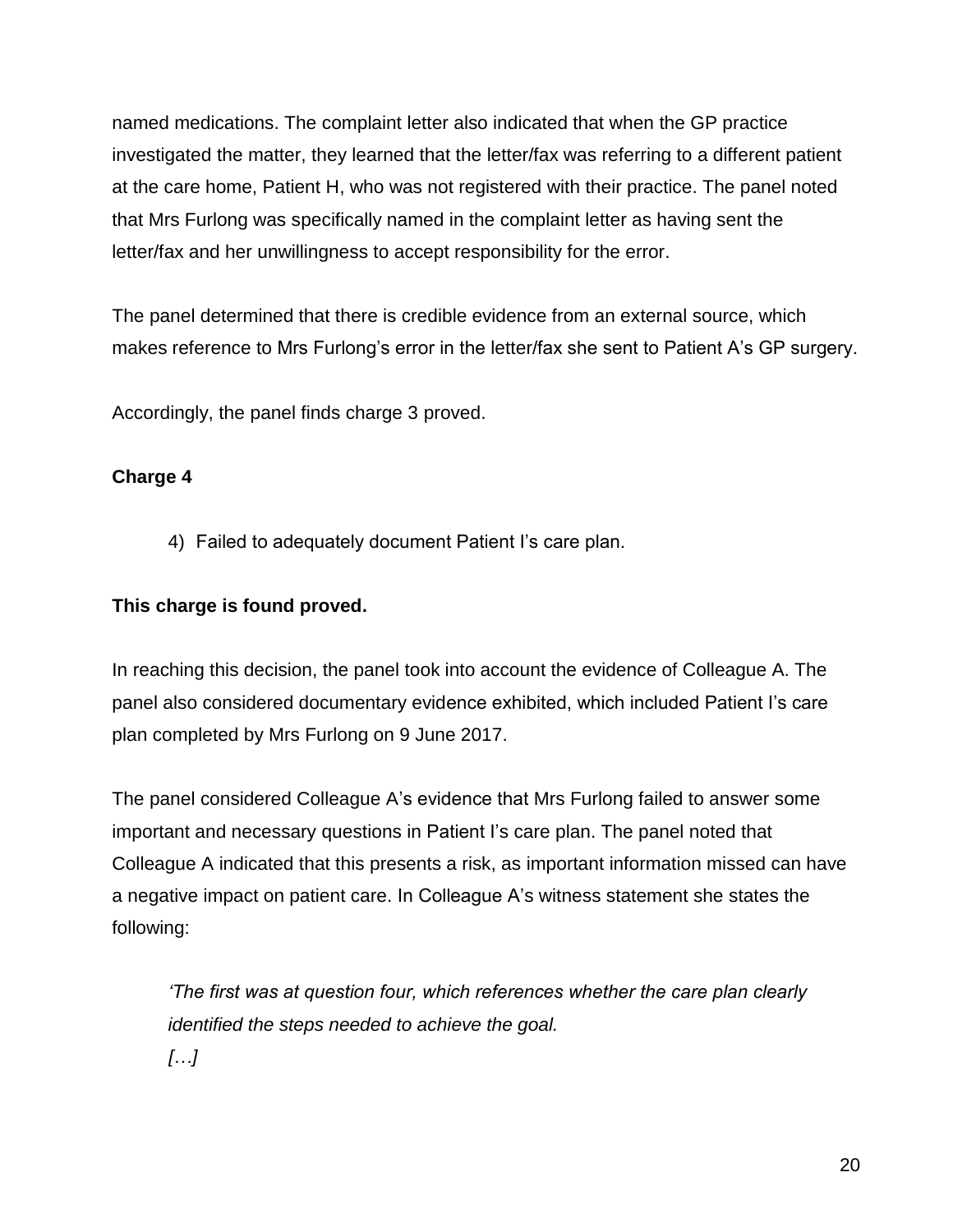*Question five relates to the care plan addressing legal implications e.g. Deprivation of Liberty applications. This was missing. […]*

*The next question is number one under the risk assessment section. Sally had not put the patient's history in order i.e. made it clear what the most pertinent information to the risk was.'*

The panel considered Patient I's care plan, which supported Colleague A's account. It determined that Mrs Furlong failed to include information in Patient I's care plan, which was essential to the patient's care.

The panel therefore concluded that Mrs Furlong failed to adequately document Patient I's care plan.

Accordingly, the panel finds charge 4 proved.

# **Charge 5**

5) Failed to complete the core assessment for Patient B.

### **This charge is found proved.**

In reaching this decision, the panel took into account the evidence of Colleague A. The panel also considered documentary evidence exhibited, which included Patient B's core assessment on 18 August 2017.

The panel considered Colleague A's evidence that Mrs Furlong failed to complete Patient B's core assessment. The panel noted that Colleague A stated the following in her witness statement: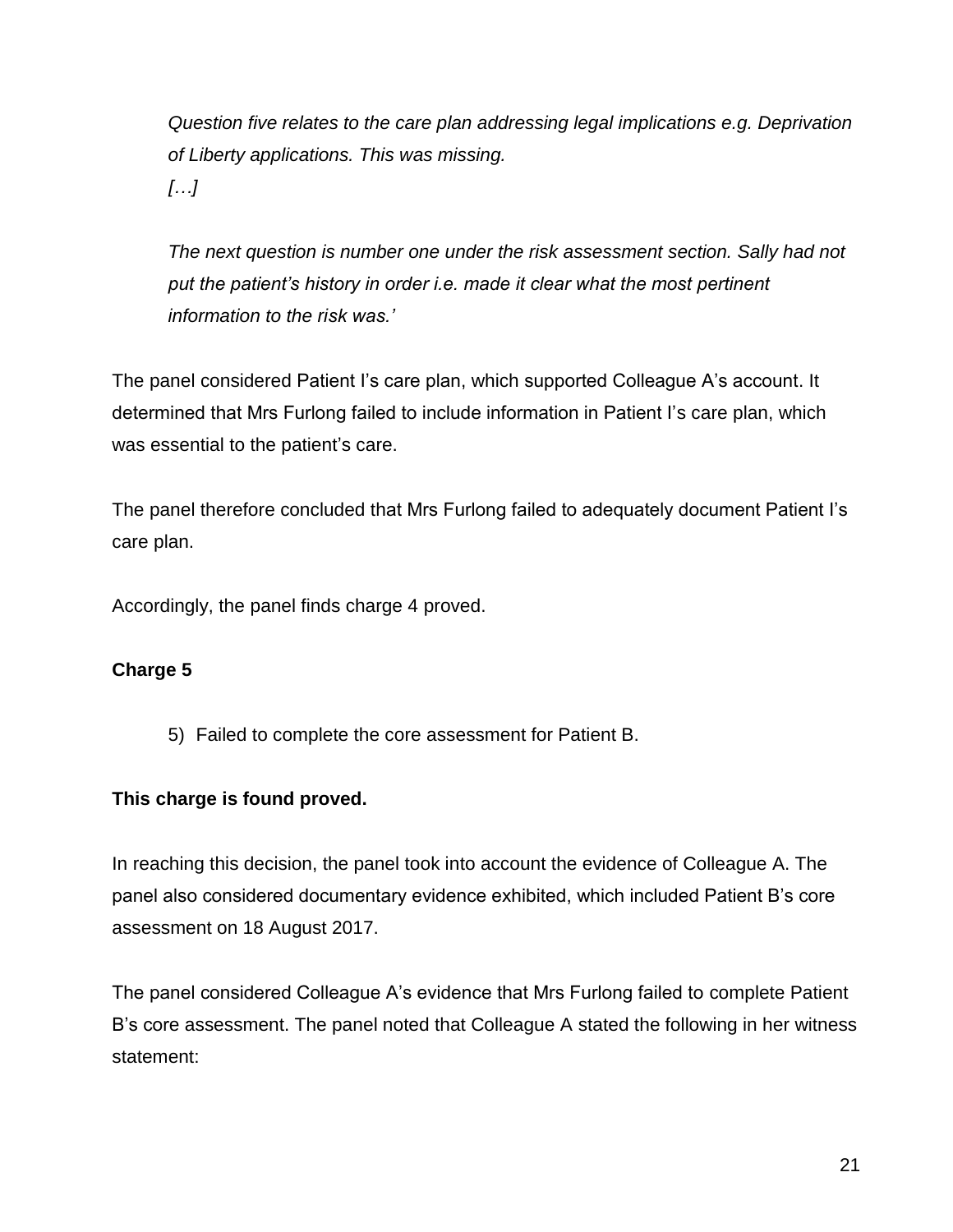*'If core assessments are not completed in a timely fashion then it is difficult for the medics to make a diagnosis, which in turns means that if medication is needed there is a delay in this being made available to the patient hence potentially leading to harm e.g. further preventable deterioration.'*

The panel observed that Patient B's core assessment had incomplete sections on RiO (the Trust's electronic patient record), which supported Colleague A's account. It determined that Mrs Furlong failed to include information in Patient B's core assessment essential to the patient's care.

The panel therefore concluded that Mrs Furlong failed to complete the core assessment for Patient B.

Accordingly, the panel finds charge 5 proved.

### **Charge 6**

6) Failed to document adequate details of Patient C's depot injection.

# **This charge is found proved.**

In reaching this decision, the panel took into account the evidence of Colleague A and Colleague B. The panel also considered documentary evidence exhibited, which included Patient C's Progress Notes on RiO; Patient C's Depot Prescription and Administration Sheet; and an email sent to Colleague A dated 11 September 2017, relating to Patient C's depot injection.

The panel considered Colleague A's evidence where she stated that she received an email from another member of her team, which raised concerns that Mrs Furlong had administered a depot injection to Patient C but only written that she administered the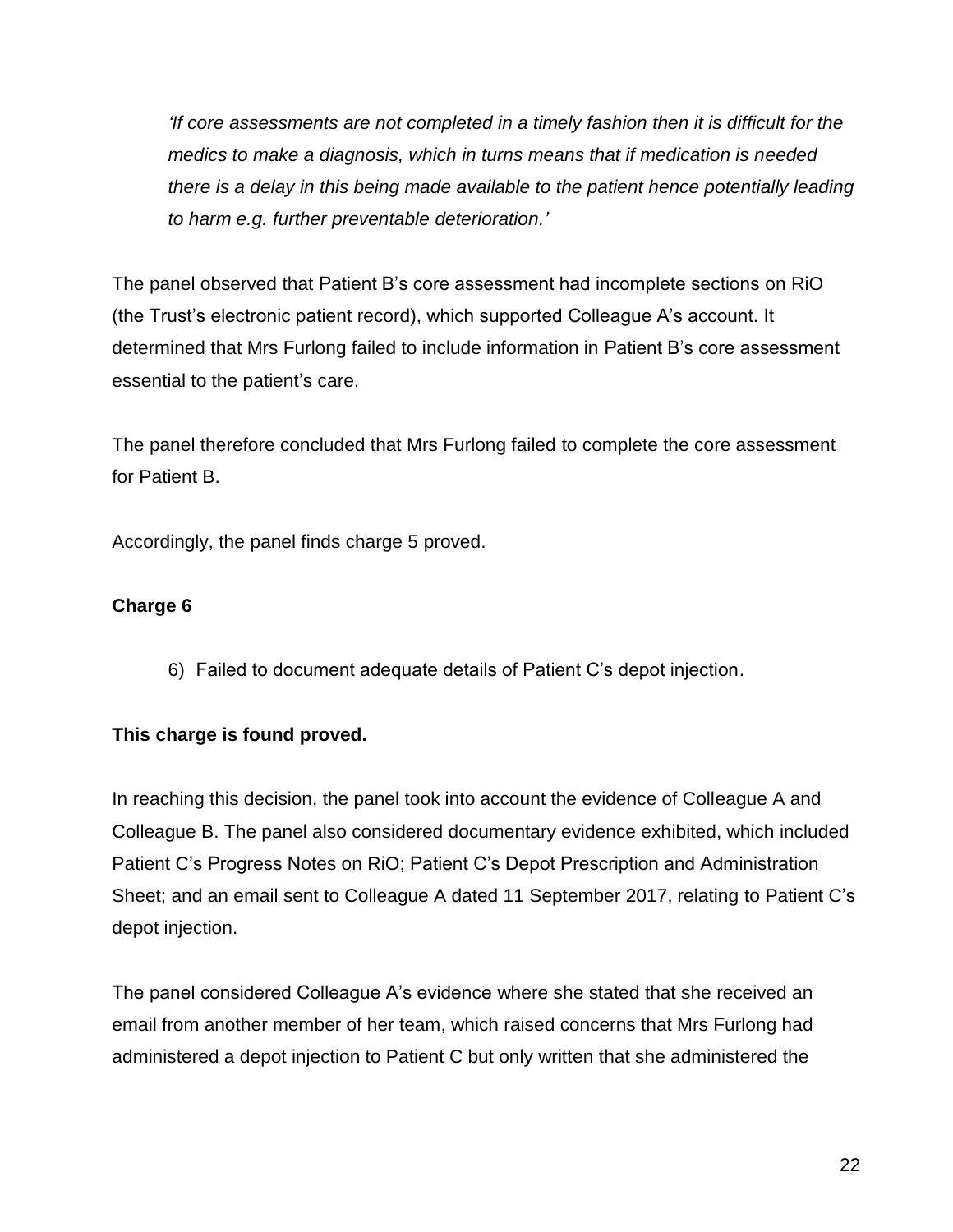depot injection without including the necessary required details. The panel noted that Colleague A stated the following in her witness statement:

*'When one gives a depot injection, one must record the medication, the dose, the site and the side it was given. This is because when the depot injections are given we*  rotate sides, so if for example in month one it was injected into the right buttock then in *month two we would inject the depot into the left buttock. This is to prevent the patient from developing sores at the injection site. In addition, one must record the medication and the dose because if the patient was to go into crisis and was admitted to hospital, the hospital staff would not know what medication the patient had already been given or how much. This could result in the patient potentially being given too much of the depot antipsychotic medication.'*

The panel noted the email from a member of Mrs Furlong's team to Colleague A, which supported Colleague A's account that Mrs Furlong failed to provide details of the depot injection that was essential to the patient's care. The email dated 11 September 2017, states:

*'Hi [Colleague A] –*

*Just wondered if you would mind having a chat with Sally? I've just been looking through the progress notes and Sally has just written 'depot administered', not the actual medication, dose, site or side. There is a prescription card under Clinical Documentation which was dated 2016, so will make it difficult if she is admitted into hospital (say if Psych Liaison access the notes) as it isn't particularly clear what is being administered or the dose.* 

*Thanks'*

The panel considered that in Patient C's progress notes on RiO Mrs Furlong did not record details of the depot injections given to the patient on 1 August 2017 and on 11 September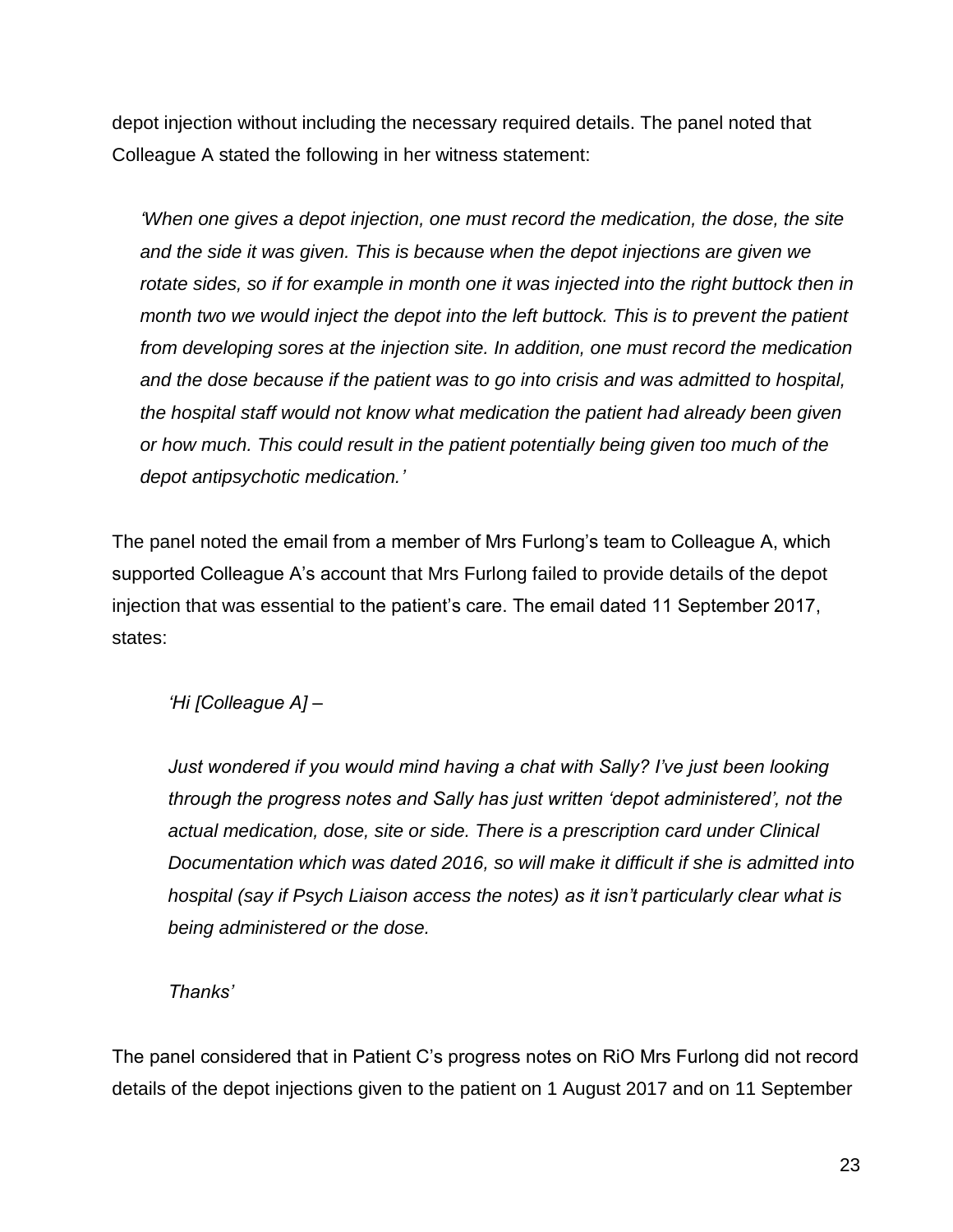2017. However, it noted that further details were provided by Mrs Furlong on Patient C's handwritten prescription depot sheet.

The panel took into account Colleague A and Colleague B's evidence as to the importance of detailed information being recorded on RiO, particularly when the patient is admitted to hospital or seen out of hours. The panel considered that Colleague A and Colleague B's evidence generally corroborated one another's account that this information must be uploaded to RiO and it is not satisfactory for Mrs Furlong to write this on a prescription sheet only.

The panel was therefore satisfied that there was clear corroborative evidence to determine that Mrs Furlong failed to document adequate details of Patient C's depot injection.

Accordingly, the panel finds charge 6 proved.

### **Charge 7**

7) Provided a patient with incorrect advice regarding their scans.

# **This charge is NOT found proved.**

In reaching this decision, the panel took into account the evidence of Colleague A. The panel also considered documentary evidence exhibited, which included a letter to an external Medical Centre, dated 2 October 2017, regarding Patient D.

The panel considered Colleague A's evidence where she explained that it was not correct for a nurse to advise on CT scans. The panel noted that Colleague A stated the following in her witness statement:

*'There was an issue that had come to my attention separately. I cannot remember how I became aware of it but Sally had given a patient advice about their scan that*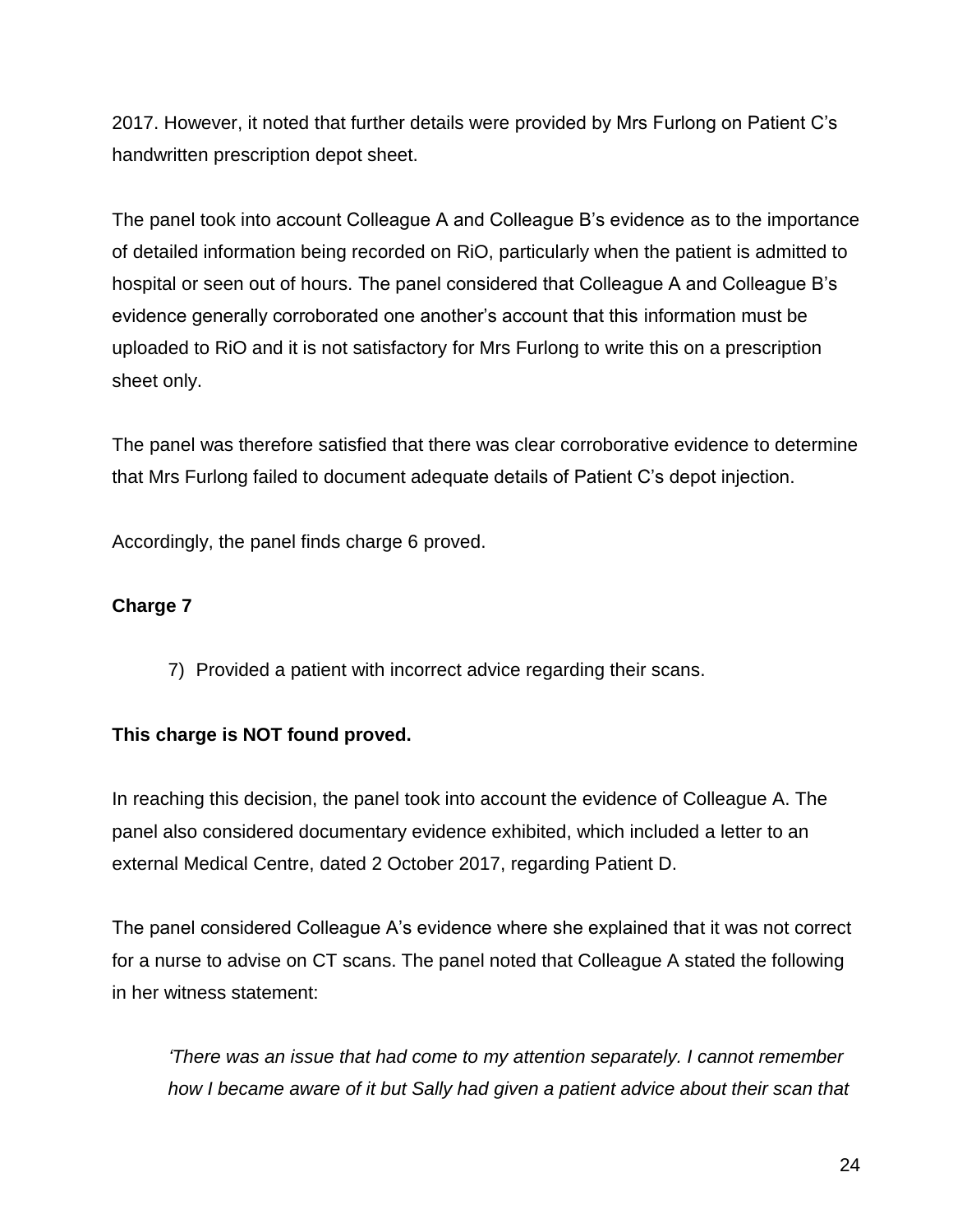*was incorrect. During this meeting I reminded Sally that she should not be doing this. The doctors/medics are the ones who give patients their diagnoses following receipt of the scan. The CPNs are not experts in reading scans and we are also not competent in answering the questions that stem from receipt of a diagnosis. It is possible that the CPN could misinterpret the scan and or miss something that needs to be addressed, hence why this is left to the medics.'*

The panel noted a letter from the Trust dated 2 October 2017, which provides details of Patient D's CT scan to an external Medical Centre. The panel noted that Mrs Furlong was not mentioned in this email as having given advice.

The panel found no other evidence, which makes reference to advice given by Mrs Furlong in relation to a patients scan. The panel also considered that Colleague A stated that she '*cannot remember'* how she became aware of the advice Mrs Furlong had given a patient about their scan. In the absence of any further evidence, the panel was not satisfied that there is sufficient evidence to determine that Mrs Furlong provided a patient with incorrect advice regarding their scans.

Therefore, the panel finds charge 7 not proved.

# **Charge 8**

8) Failed to promptly request a letter be sent to a patient following an assessment thereby incurred a 2 month delay.

### **This charge is found proved.**

In reaching this decision, the panel took into account the evidence of Colleague A. The panel also considered documentary evidence exhibited, which included an email from Colleague A to Mrs Furlong, dated 6 October 2017.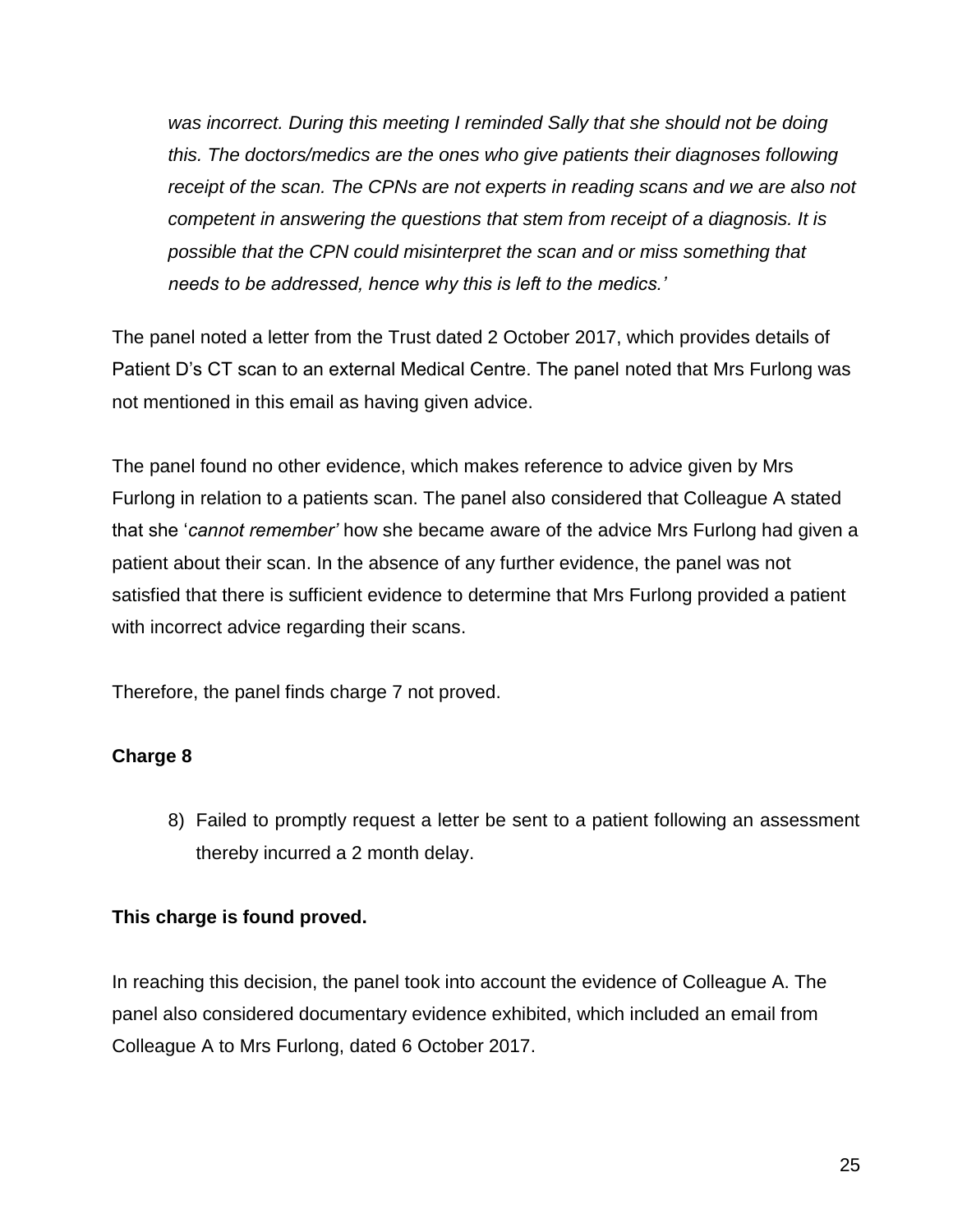The panel considered Colleague A's evidence where she explained that Mrs Furlong had seen a patient in July 2017, but not arranged to write a letter to their GP until September 2017. The panel bore in mind Colleague A's explanation of service standard, as outlined in charge 2, that GP letters were to be sent within seven days of seeing a patient, but that it was best practice to send them as soon as possible.

The panel noted an email from Colleague A to Mrs Furlong, which supports her account that Mrs Furlong failed to promptly request a letter to be sent after seeing the patient in July 2017. The email from Colleague A to Mrs Furlong dated 6 October 2017, states:

'*Hi Sally*

[...] asked me to pp your letters as you are off sick and there were a couple of *issues I noted.* 

*I am concerned that a when you saw a patient in July the letter was not requested until the middle of September. It has taken two months to send a letter to the GP and trust protocol is 7 days […]'*

The panel accepted Colleague A's evidence highlighting a two month delay to a patient's letter being sent as a result of Mrs Furlong's failure to promptly request this.

Accordingly, the panel finds charge 8 proved.

# **Charge 9**

- 9) Having noted a patient to have low blood pressure;
- a) Failed to notify the patient's GP
- b) Failed to arrange an ECG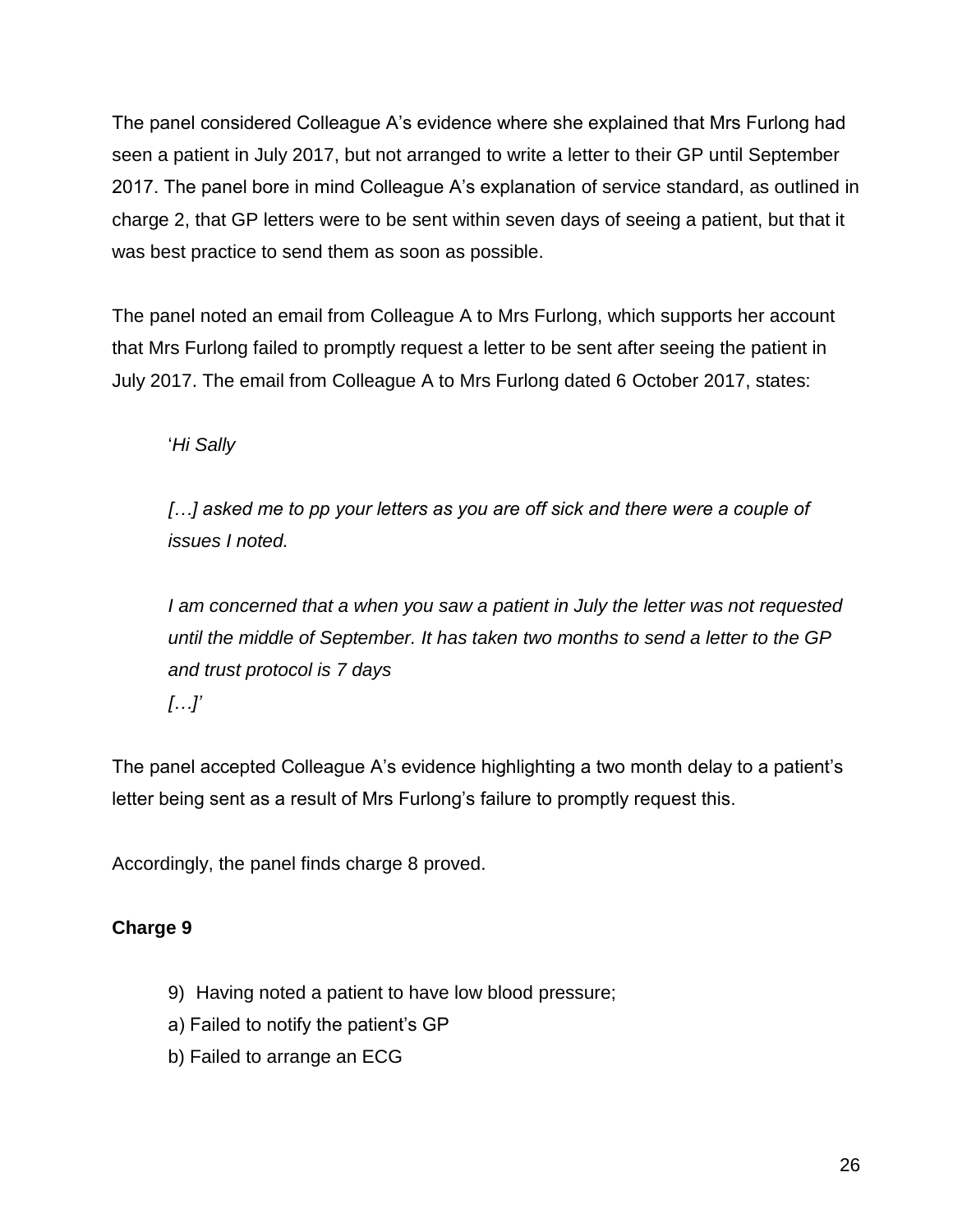### **This charge is found NOT proved.**

In reaching this decision, the panel took into account the evidence of Colleague A. The panel also considered documentary evidence exhibited, which included an email from Colleague A to Mrs Furlong, dated 6 October 2017.

The panel considered Colleague A's evidence where she describes having documented a patient's low blood pressure, Mrs Furlong failed to notify the patient's GP and also arrange an Echocardiogram (ECG). The panel noted that Colleague A stated the following in her witness statement:

*'I cannot recall if the next issue was for the same patient or a separate patient. In Sally's progress notes it was recorded that the patient's blood pressure was low and they reported to Sally that they were feeling dizzy. This information had not been acted on by Sally. The patient was evidently not feeling well therefore Sally should have made the patient's GP aware of this information and requested an echocardiogram ("ECG") so that it could be addressed.'*

The email from Colleague A to Mrs Furlong dated 6 October 2017 stated the following, in respect of a patient's low blood pressure:

*'… Also, when a blood pressure is low and they are saying they are dizzy are you not requesting a review by the GP and getting an ECG?'* 

The panel found that Colleague A's evidence was not clear who the patient is and did not make reference to the patient's progress notes. The panel also considered that Colleague A stated that she '*cannot recall'* which patient the issue related to and it is unclear from her email the extent of the identified issue, in respect of the patient's blood pressure. The panel was not satisfied that there is sufficient evidence to determine the alleged actions not taken by Mrs Furlong, in respect of a failure to notify the patient's GP and arrange an ECG, after a documenting low blood pressure.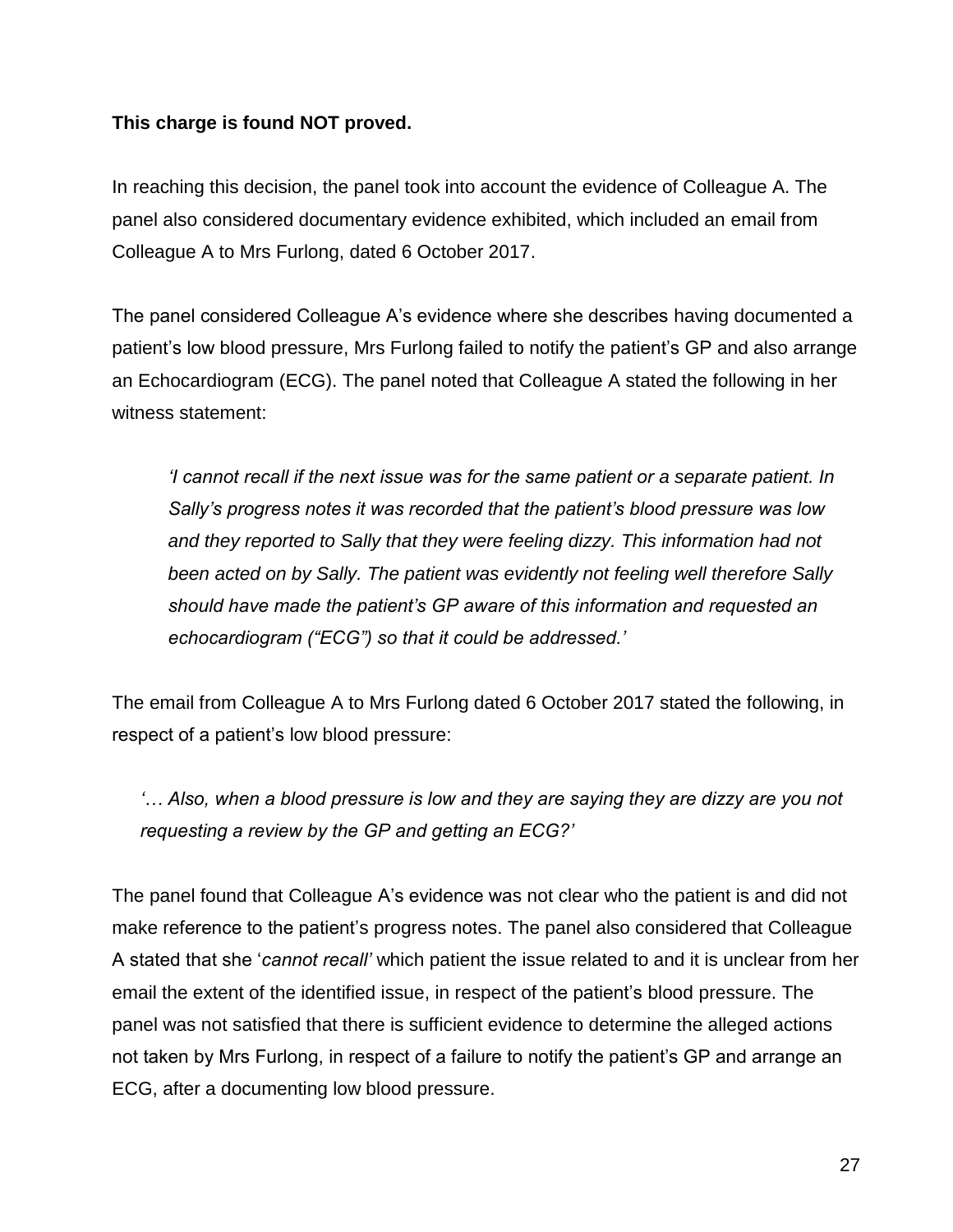Therefore, in the absence of any further evidence, the panel finds charge 9a and 9b not proved.

### **Charge 10**

- 10) In relation to Patient D;
- a) Failed to seek a diagnosis
- b) Incorrectly notified the patient that he was 'under assessment'

#### **This charge is found NOT proved.**

In reaching this decision, the panel took into account the evidence of Colleague A. The panel also considered documentary evidence exhibited, which included an email from Colleague A to Mrs Furlong, dated 6 October 2017 and a letter to an external Medical Centre, dated 2 October 2017, regarding Patient D.

The panel considered Colleague A's evidence where she explains that Mrs Furlong should have sought a diagnosis for Patient D following her examination, and should not have described him as being '*under assessment'*. The panel noted that Colleague A stated the following in her witness statement:

*'The last issue I noted was that Sally had not sought a diagnosis from the medics for patient Patient D. I recall that I had asked Sally to do this twice on separate occasions but this had not been actioned. Patient D had been seen and started on medication but the letter sent subsequent to his appointment with Sally stated that he was 'under assessment', which was incorrect. Having a diagnosis makes things easier for the patient. It helps them to understand what is happening with them and also means that if they need help others understand what is wrong as well. In addition, having a diagnosis makes it easier for patients to claim benefits if needed.'*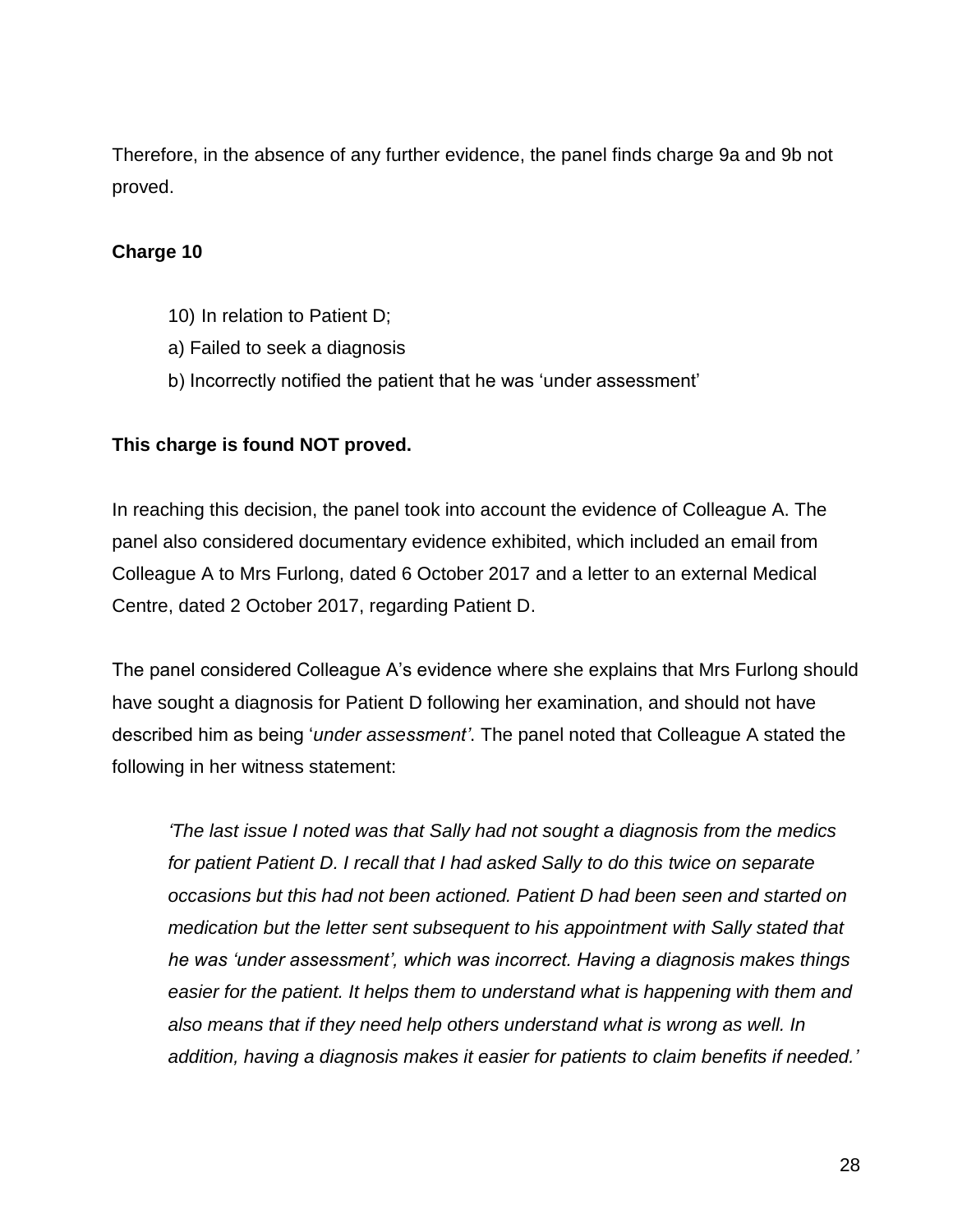The email from Colleague A to Mrs Furlong dated 6 October 2017 stated the following, in respect of Patient D's diagnosis and assessment:

*'also asked you in Supervision to get a diagnosis for Patient D before the letter was sent out as he was started on medication and therefore it can't go out as under assessment, but this had not been done.'* 

The panel noted a letter from the Trust dated 2 October 2017 copied to Patient D, which provides details of Patient D's diagnosis and makes no reference to the patient being under assessment. The panel found no further reference to the alleged actions not taken by Mrs Furlong.

In the absence of any further evidence, the panel was not satisfied that there is sufficient evidence to determine that Mrs Furlong failed to seek a diagnosis for Patient D and incorrectly notified the patient that he was '*under assessment*'.

Therefore, the panel finds charge 10a and 10b not proved.

# **Charge 11**

11) Failed to ensure a patient received their depot injection on the same day each month.

### **This charge is found proved.**

In reaching this decision, the panel took into account the evidence of Colleague A and Colleague B. The panel also considered documentary evidence exhibited, which included Patient C's Depot Prescription and Administration Sheet.

The panel noted Colleague A's evidence that depot injections must be given as prescribed and at the prescribed time intervals, otherwise there is a risk that the patient may not get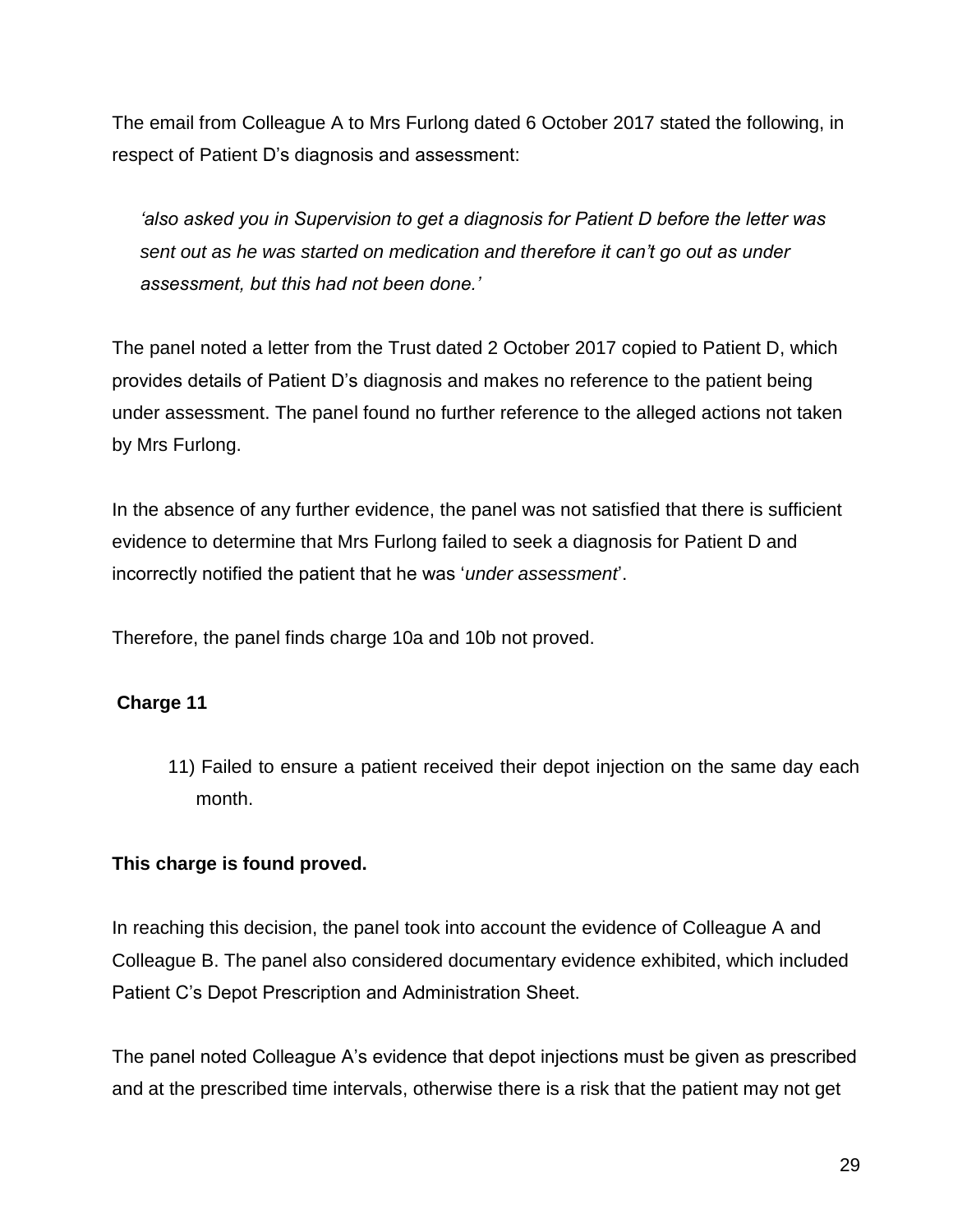the correct doses in the allocated timeframe (which was 12 injections for the year, in Patient C's case). The panel also noted that Colleague B gave evidence that there is a '*window*' within which a depot injection could be given, but that this should be done in consultation with the prescriber i.e. not unilaterally by a nurse. The panel considered that Colleague A and Colleague B's evidence generally corroborated one another's account.

The panel accepted the evidence of Colleague A and Colleague B as credible overall and was of the view that it was Mrs Furlong's duty to ensure that Patient C receive their depot injections on the same day each month to ensure compliance with the Trust's standards of care.

The panel noted Patient C's prescription sheet completed by Mrs Furlong at the relevant time, which demonstrates that the patient received depot injections from Mrs Furlong on:

*'4/7/17 […] 1/8/17 […] 11/9/17 […] 16/9/17 […] 6/11/17 […]'*

The panel was therefore satisfied that there was clear evidence to determine that Mrs Furlong failed to ensure Patient C received their depot injection on the same day each month.

Accordingly, the panel finds charge 11 proved.

# **Charge 12**

12) Requested a colleague administer a depot injection to Patient C on the wrong day.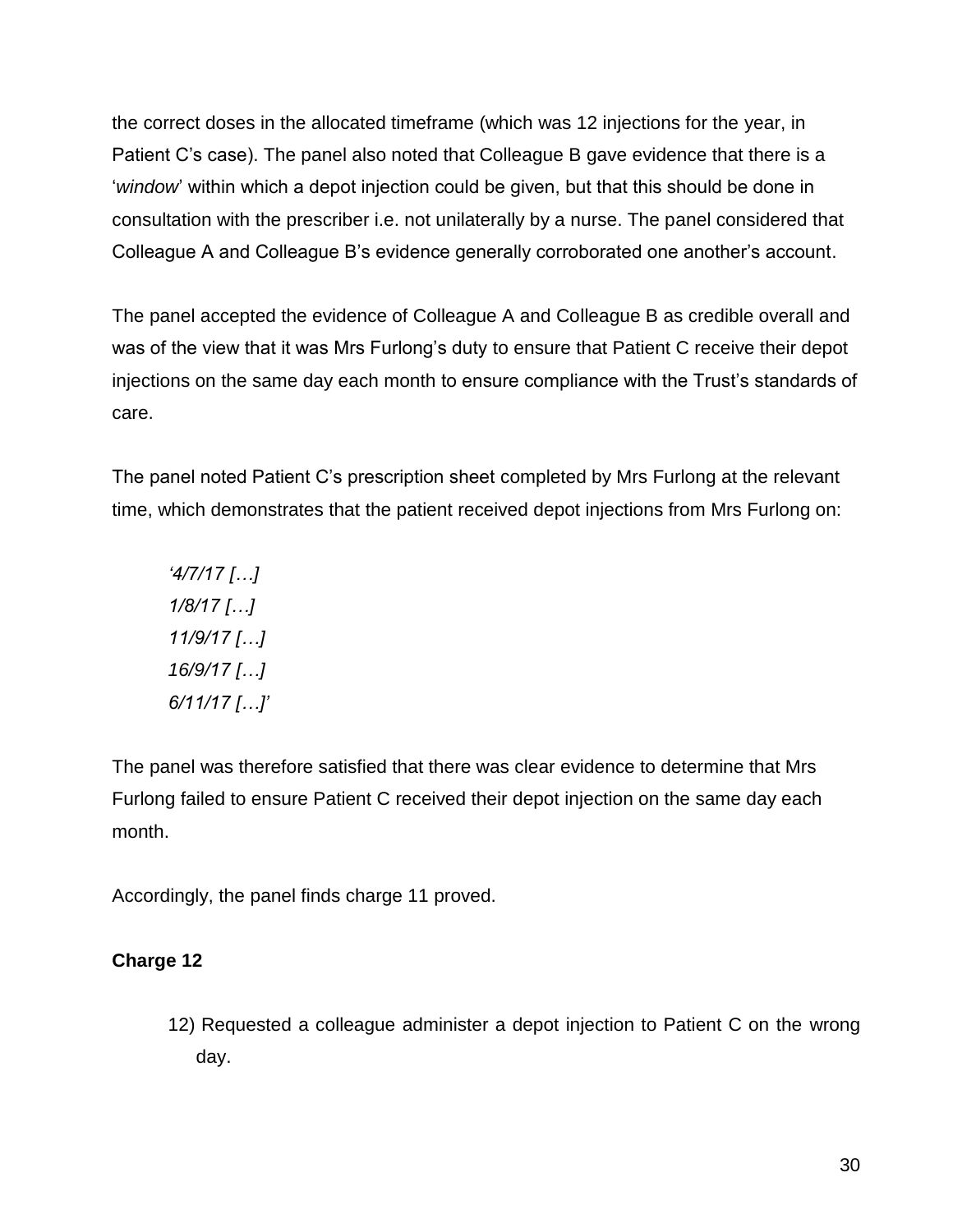### **This charge is found proved.**

In reaching this decision, the panel took into account the evidence of Colleague A. The panel also considered documentary evidence exhibited, which included an email sent to Colleague A dated 13 November 2017, relating to Patient C's depot injection.

The panel considered Colleague A's evidence where she stated that she received an email from another member of her team, which raised concerns that Mrs Furlong had asked her to administer a depot injection to a patient before this was due. The panel noted that Colleague A stated the following in her witness statement:

*'I produce at Exhibit FM/17 a copy of an email I received from […] dated 13 November 2017 concerning a patient. From memory, Sally had asked […] to give a depot injection to the patient for her on 9 October 2017 however […] had pointed out to Sally that the injection was not due until 11 October 2017. […] had not heard anything further from Sally about this so she had not given the injection. The depot ended up being given to the patient a day later than it should have been i.e. 12 October 2017.'*

The panel noted the email from a member of Mrs Furlong's team to Colleague A, which supported Colleague A's account that Mrs Furlong instructed her colleague to administer the depot injection to Patient C on the wrong day. The email dated 13 November 2017, states:

# *'Hi […] –*

*Just to confirm – Sally asked me to do […] depot on 9 October. When I looked at the dates on the prescription chart, I gave the depot prescription chart back to Sally stating that the depot would need to administered on Wed 11 Oct and not today as it was too early as the last time was administered on 11th Sept and to let me know if she was unable to do this. Sally said that it may be difficult for her as it is her clinic*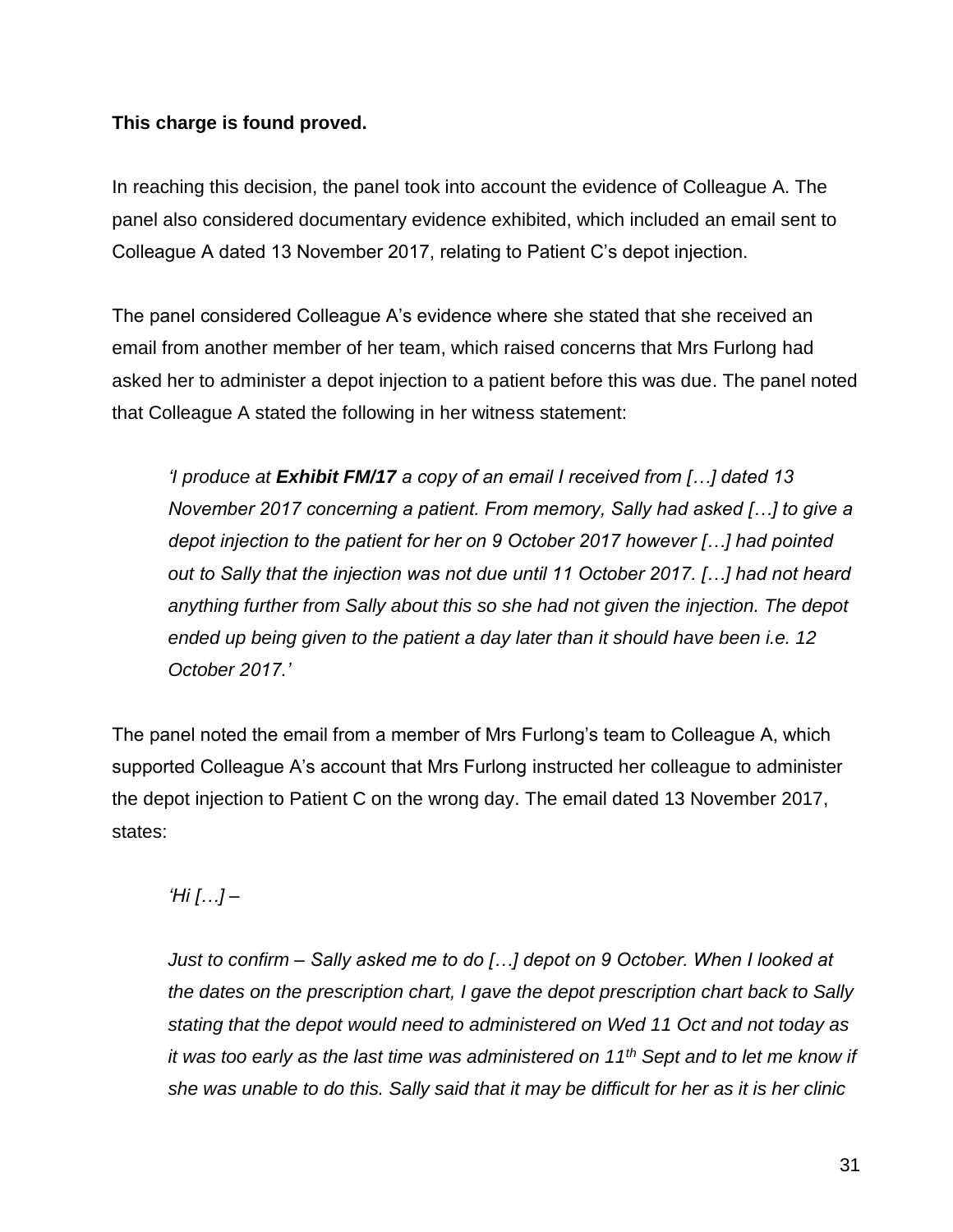*day but will see. I didn't hear anymore from her on that Monday or Wednesday so I believed she was able to find time to do the depot around her assessment clinics.'*

The panel was therefore satisfied that there was clear evidence to determine that Mrs Furlong requested a colleague to administer depot injection to Patient C on the wrong day.

Accordingly, the panel finds charge 12 proved.

# **Charge 13**

- 13) In relation to Patient R;
- a) Failed to document 'needs and risks'
- b) Failed to adequately document the 'mental state examination'
- c) Failed to obtain the patient's signature on the care plan
- d) Having failed to obtain the signature in charge 13 c) above, failed to document any reasons why the patient had not signed
- e) Failed to book an appointment with the outpatient clinic
- f) Failed to adequately complete areas of the RIO notes, including:
	- i) Advance care/recovery plans
	- ii) Crisis and contingency plan
	- iii) Risk assessment

In reaching this decision, the panel took into account the evidence of Colleague C. The panel also considered documentary evidence exhibited, which included Patient R's Progress Notes on RiO; Patient R's Risk Summary; and Colleague C's Management Supervision Records for Mrs Furlong, dated 7 January 2018 and 5 February 2018.

The panel noted that Colleague C gave evidence that Mrs Furlong had repeated failures in her documentation and further duties regarding Patient R, which were raised with Mrs Furlong during supervision.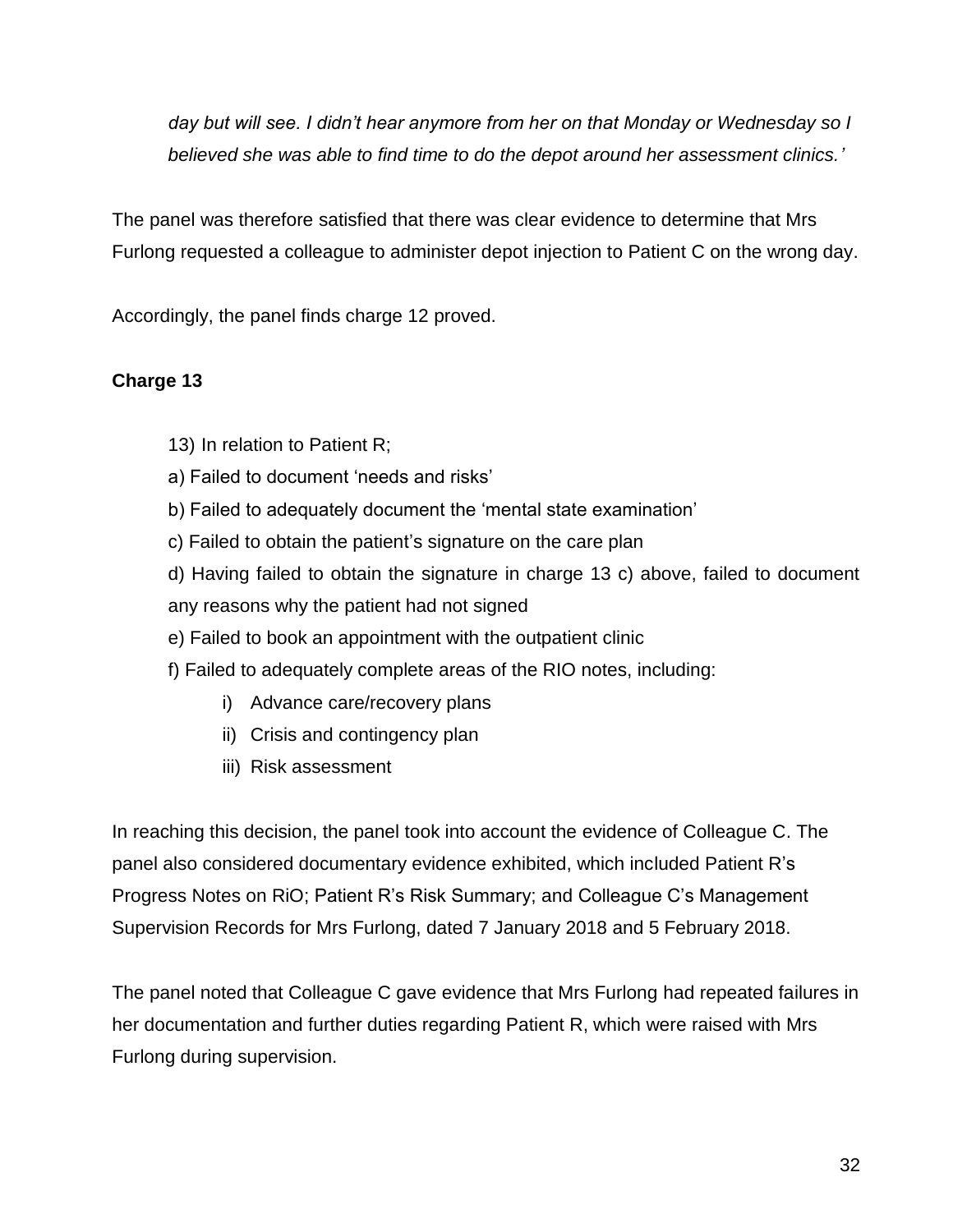#### **a) Failed to document 'needs and risks'**

#### **This charge is found proved**

In relation to charge 13a, the panel noted that Colleague C stated the following in her witness statement in regards to the documentation of Patient R's 'needs and risks':

*'On pages six and seven of Exhibit JW/7* [**Management Supervision Record, dated 7 January 2018]**, *Sally and I went through a progress note that she had completed for a patient ( ). Sally had not completed the section for 'needs and risks,' which is very important. Sally explained that she had mistakenly validated the note before completing it. This is a feasible explanation if it was late in the day and someone shut down their computer, but I would expect that member of staff to make a note to themselves of what they had done and return to complete the notes properly. I was not satisfied with her explanation.'*

The panel considered that Colleague C's evidence is supported by notes from Mrs Furlong's Management Supervision Record, dated 7 January 2018, in which Mrs Furlong appears to accept a failure in regards to documenting Patient R's needs and risks. The Management Supervision Record, states the following:

*'Sally and I have audited a recent Progress Note. All headings were completed, except for 'Identified Needs and Risks'. Sally explained that she had validated the note mistakenly prior to completing it. Sally was able to identify room for improvement in the Progress Note.'*

The panel was therefore satisfied that there was clear evidence to determine that Mrs Furlong failed to document Patient R's 'needs and risks'.

Accordingly, the panel finds charge 13a proved.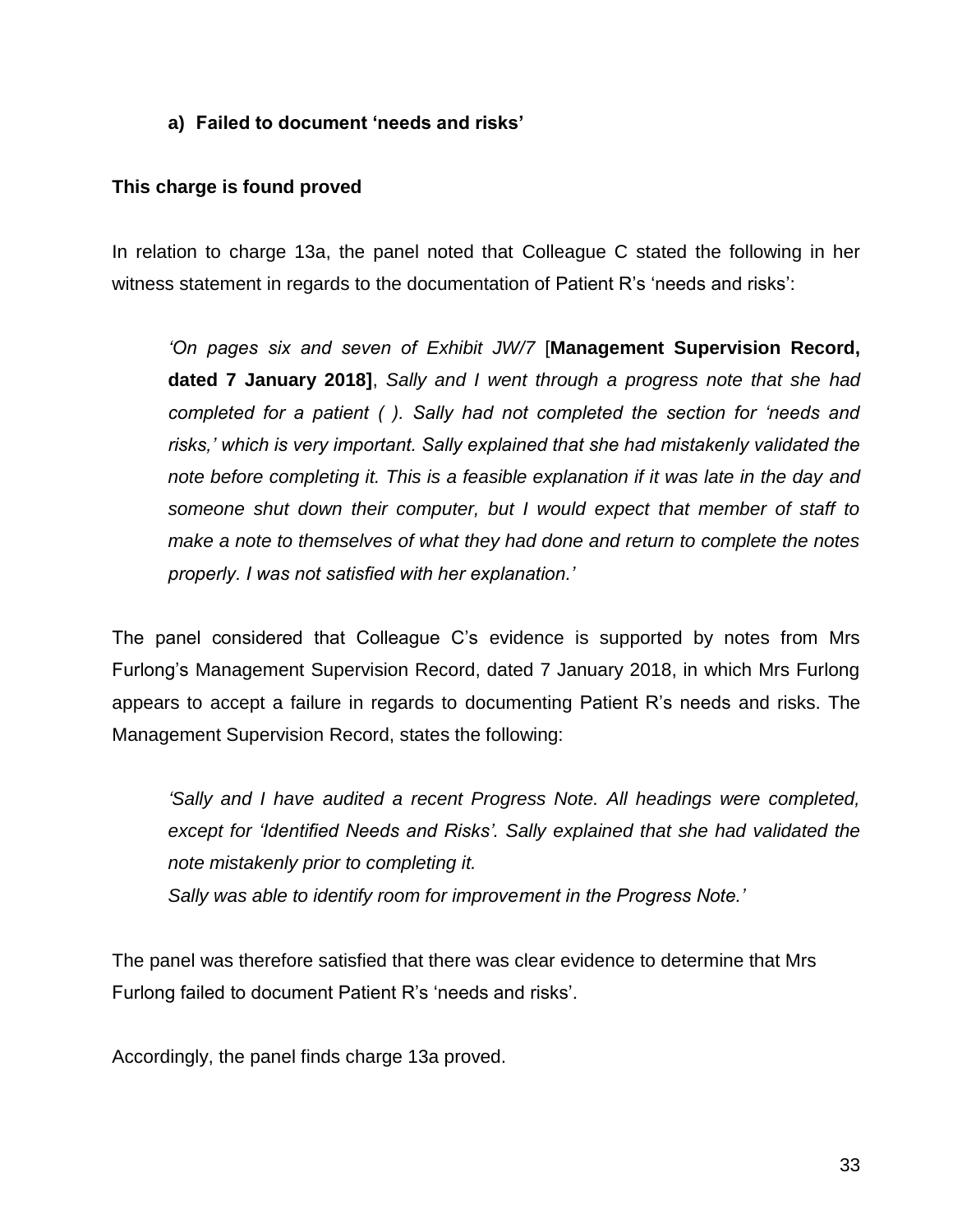#### **b) Failed to adequately document the 'mental state examination'**

#### **This charge is found proved**

In relation to charge 13b, the panel noted that Colleague C stated the following in her witness statement, in regards to the documentation of Patient R's *'mental state examination*':

*'I also found that Sally's Mental State Examination ("MSE") for this patient had areas for improvement. A copy of this MSE forms part of Patient R. As an experienced member of staff Sally should have been aware how to correctly complete the progress notes and MSE. The same system is used across the Trust so she should have been familiar with it.*

*In order to address these shortcomings Sally and I discussed what was missing. She was able to identify areas for improvement. On the system for MSE it tells you clearly what you need to consider e.g. appearance. However, Sally appeared to be struggling therefore I thought it would be easier if I printed off the electronic version so she had it in her pack of documents. I did this on this day. I also went through examples of MSEs that I had completed with Sally and gave her a couple to refer to in the future.'*

The panel had regard to Patient R's Progress Notes on RiO. It noted that Mrs Furlong had documented some information regarding the patient's mental state presentation. However, the panel determined that, on the balance of probabilities, this appears to be consistent with Colleague C's evidence that it was inadequately documented and lacking sufficient details.

Accordingly, the panel finds charge 13b proved.

#### **c) Failed to obtain the patient's signature on the care plan**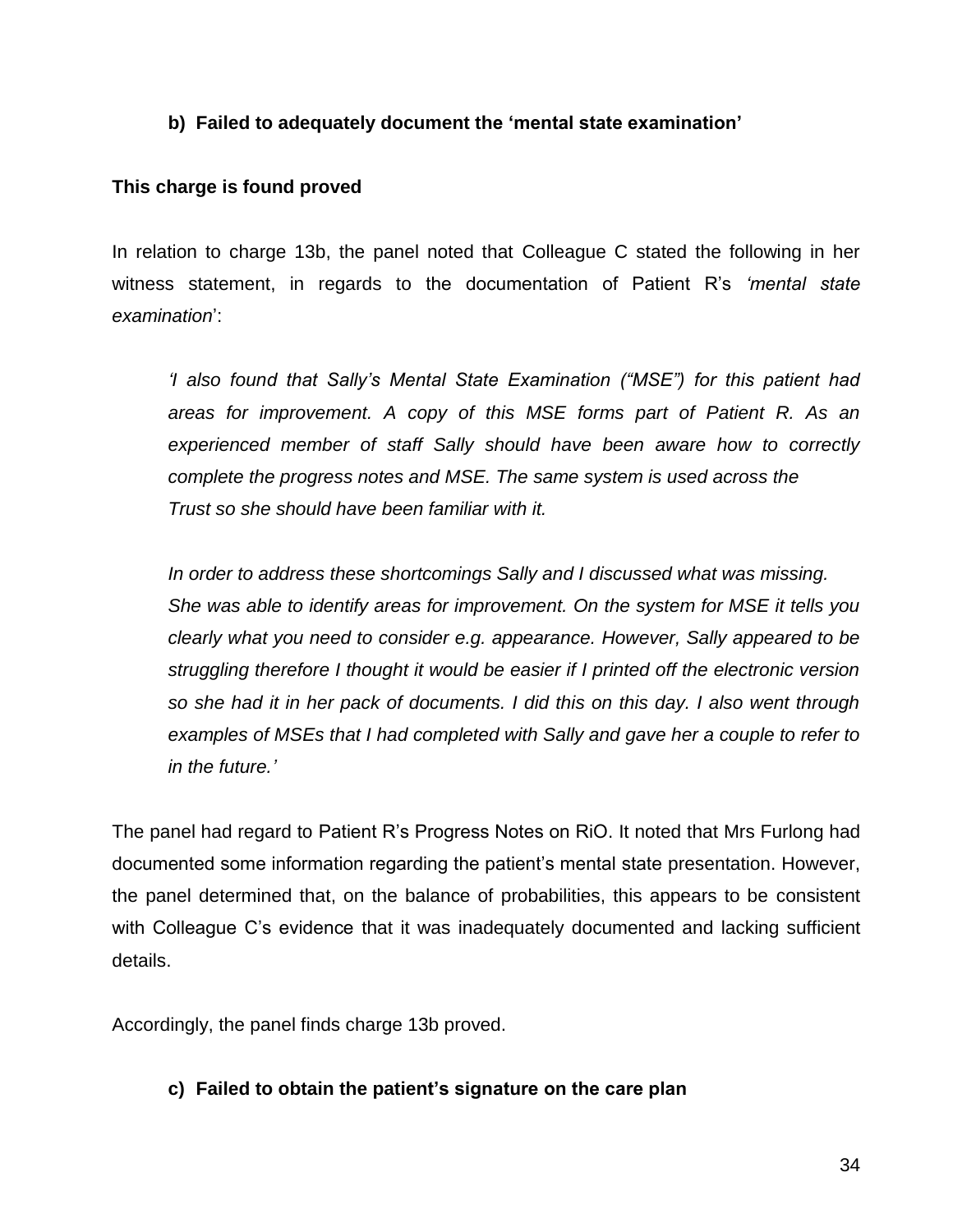### **This charge is found proved**

In relation to charge 13c, the panel noted that Colleague C stated the following in her witness statement in regards to Patient R's signature on the care plan:

*'The care plan was not signed but there was no explanation as to why. When a care plan is devised the patient needs to agree to it because it is about their wellbeing and one way of documenting this is by printing out a hardcopy of the care plan for the patient to sign. If it has not been signed it is expected that the reasons for this are documented e.g. did the patient lack capacity or did they refuse? That this information was not available is worrying because as said before, care plan are meant to be developed with the patient so a signature provides evidence of their involvement.'*

The panel considered that Colleague C's evidence is supported by notes from Mrs Furlong's Management Supervision Record, dated 5 February 2018, which states the following:

*'Sally needs to address the following by the end of the day: Where a care plan has been uploaded to clinical documentation, it is necessary to provide this narrative and the date of upload with the care plan. If the care plan is not signed, it must state why.'*

The panel noted that in the supervision discussion, Mrs Furlong did not contradict the assertion that Patient R's care plan not been signed. The panel therefore determined that, on the balance of probabilities, this appears to be consistent with Colleague C's evidence that Mrs Furlong failed to obtain the patient's signature on the care plan.

Accordingly, the panel finds charge 13c proved.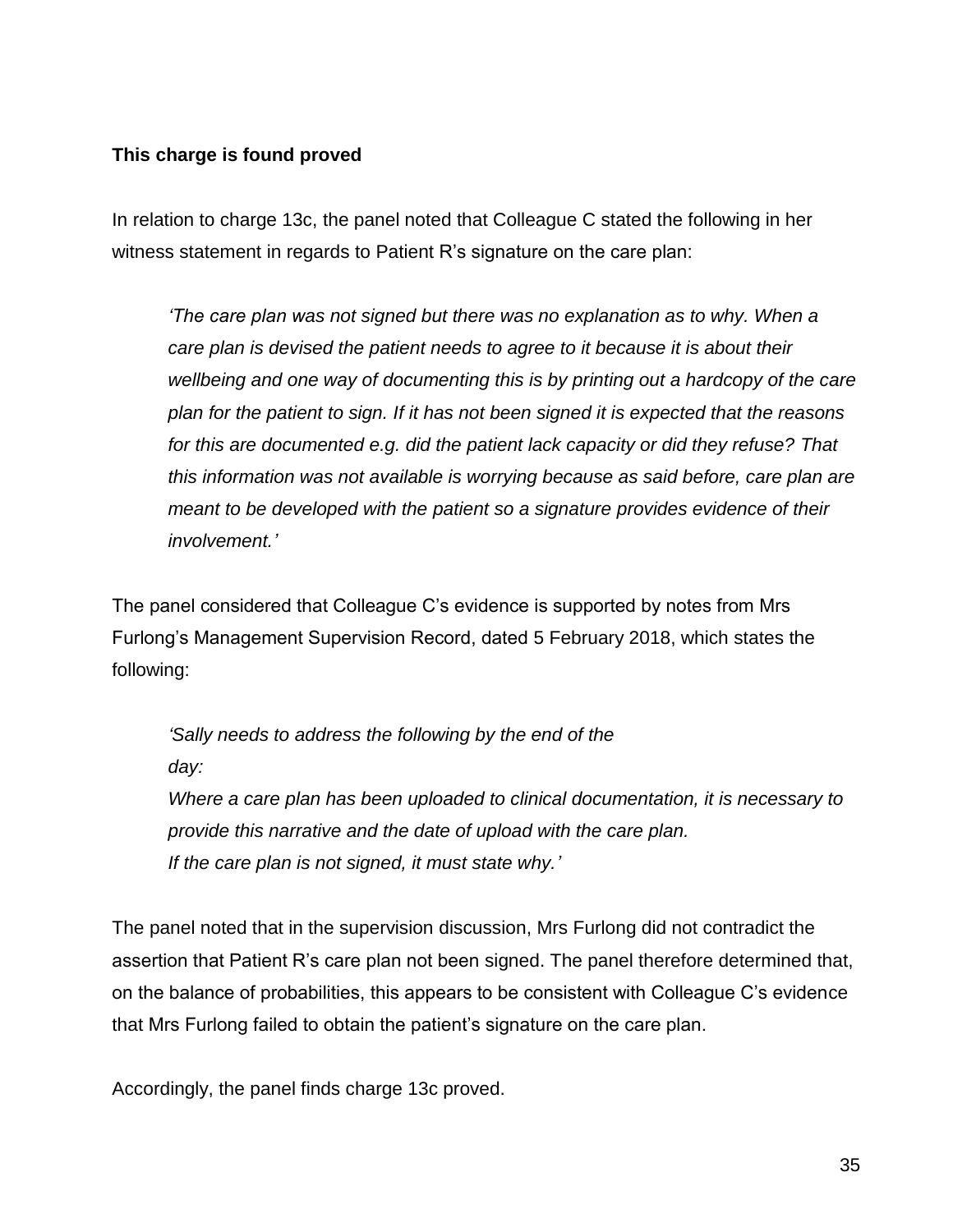# **d) Having failed to obtain the signature in charge 13 c) above, failed to document any reasons why the patient had not signed**

#### **This charge is found proved**

The panel had regard to its reasoning in charge 13c. It considered that in the supervision discussion, dated 5 February 2018, Mrs Furlong did not contradict the assertion that Patient R's care plan had not been signed, neither did she comment any reasons for this.

The panel therefore determined that, on the balance of probabilities, this appears to be consistent with Colleague C's evidence that Mrs Furlong failed to document any reasons why the patient had not signed care plan.

Accordingly, the panel finds charge 13d proved.

### **e) Failed to book an appointment with the outpatient clinic**

### **This charge is found NOT proved**

In relation to charge 13e, the panel noted that Colleague C stated the following in her witness statement in regards to Mrs Furlong booking an appointment for Patient R with the outpatient clinic:

*'In relation to:*

*a. Sally was supposed to book and appointment for this patient with the outpatient clinic but failed to do so.*

*b. The risks involved are that the patient will not get the treatment they need which could lead to discomfort and possible hospitalisation. The progress notes are attached as exhibit JW/42.'*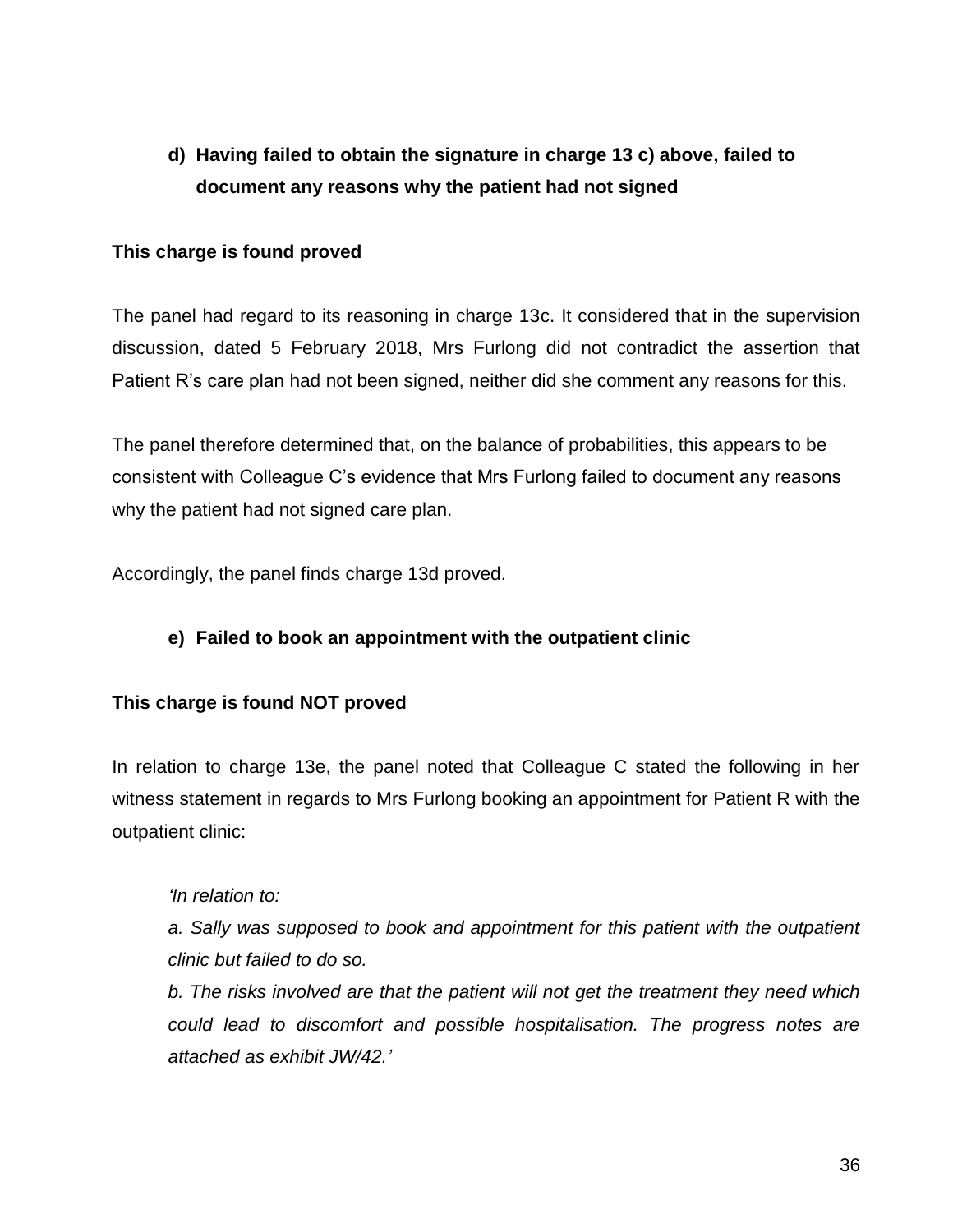The panel observed Patient R's Risk Summary on RiO, which states:

*'CPN to discuss with Team Drs re OP appointment.'* 

The panel found no further reference to the alleged actions not taken by Mrs Furlong. In the absence of any further evidence, the panel was not satisfied that there is sufficient evidence to determine that Mrs Furlong failed to book an appointment with the outpatient clinic.

Therefore, the panel finds charge 13e not proved.

# **f) Failed to adequately complete areas of the RIO notes, including:**

- **i) Advance care/recovery plans**
- **ii) Crisis and contingency plan**
- **iii) Risk assessment**

# **This charge is found proved**

In relation to charge 13f(i), 13f(ii) and 13f(iii), the panel noted that Colleague C stated the following in her witness statement in regards to different areas of Patient R's RiO notes documented by Mrs Furlong:

*'Her Advance Care Plan/Recovery Plan 'field' had not been completed. This section helps us to know if there is a plan in place and what it is.*

*[…]* 

*Not all the fields in the Crisis and Contingency Plan had been completed. As part of the Trust's minimum standards we need to list points of contact for the patient so they know who to contact should they find themselves in distress e.g. 'please let my*  aunt know' or if the person is likely to overdose when upset it could say 'all *medications need to be removed from the home'.*

*[…]*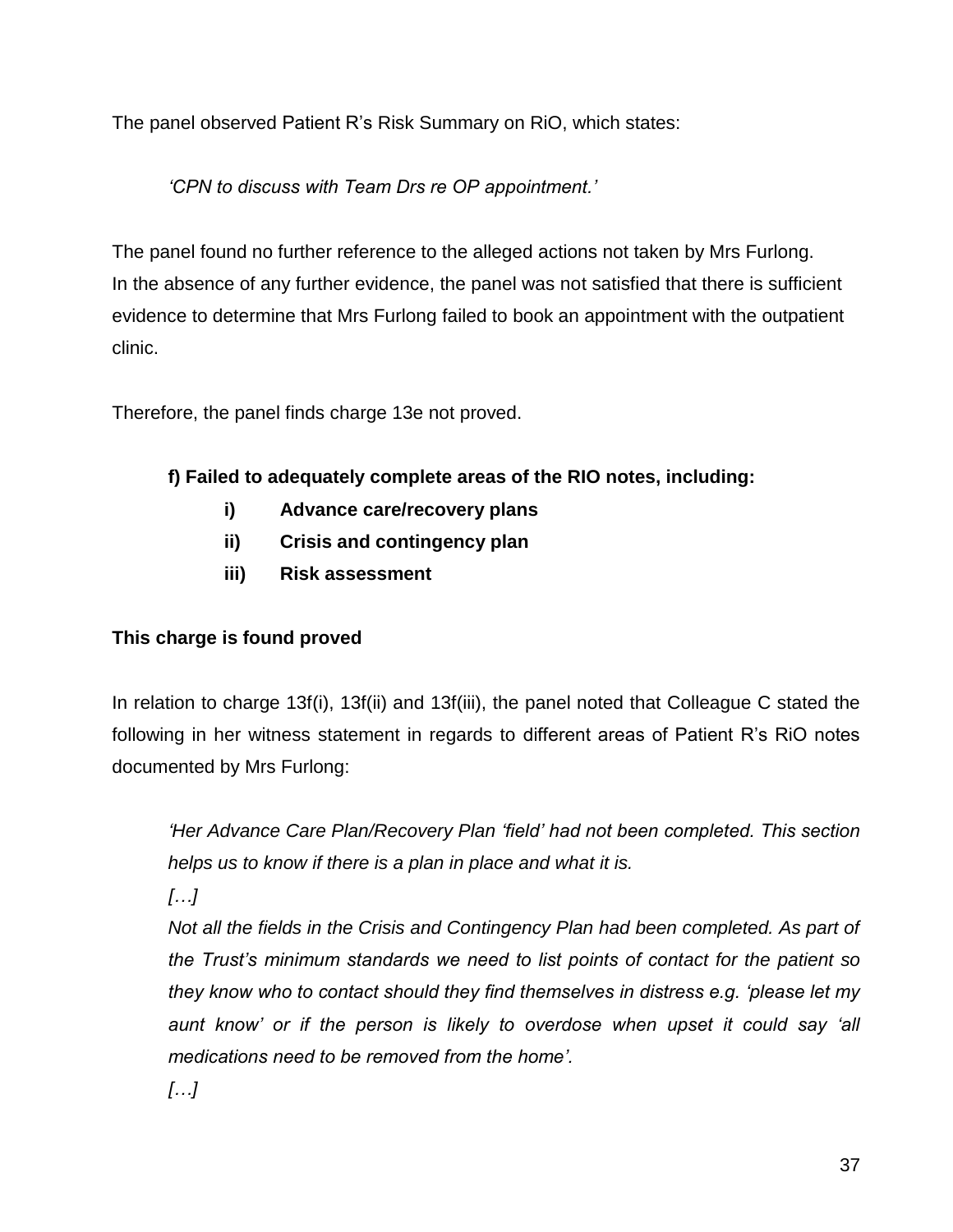*I found that Sally's risk assessment for this patient was unsatisfactory.'*

The panel considered that Colleague C's evidence is supported by notes from Mrs Furlong's Management Supervision Record, dated 5 February 2018, which states the following:

*'Advance Care Plan/Recovery Plan field must be completed.*

*All fields in Crisis end Contingency Plan must be completed. It is not sufficient to note that crisis, numbers have been given in the field around what the service would do if they began to feel unwell. This field needs to be person centred and more detailed, with all numbers, contact names and service hours provided.*

*This has not been completed to minimum standards and is unsatisfactory. N/A is not an acceptable response to the questions. Sally needs to ensure that the risk assessment is person centred and provides information to all readers to alert them*  to risk. Sally needs to provide far more information. We have discussed what *information needs to be provided and* 

*Sally will reflect on this.*

*Sally will rewrite the risk assessment and discuss this with […] and […] on Monday.'*

The panel noted that in the supervision discussion, Mrs Furlong did not object to the noted improvement points in relation to the following sections of her RiO notes; Advance care/recovery plans; Crisis and contingency plan; and Risk assessment. The panel therefore determined that, on the balance of probabilities, this appears to be consistent with Colleague C's evidence that Mrs Furlong failed to complete these sections adequately.

Accordingly, the panel finds charge 13f(i), 13f(ii) and 13f(iii) proved.

### **Charge 14**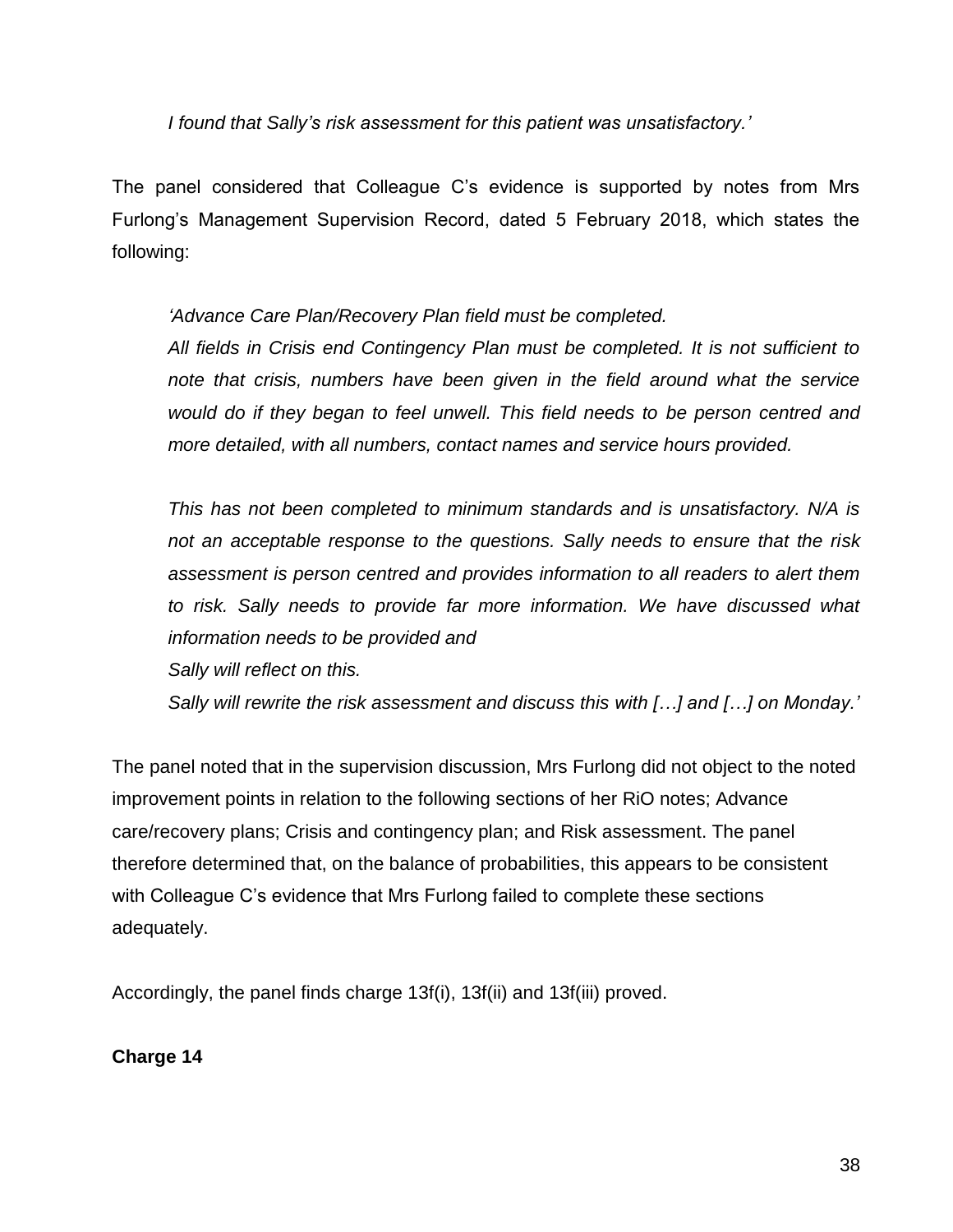14) Failed to re-arrange a follow up appointment for Patient E.

#### **This charge is found proved.**

In reaching this decision, the panel took into account the evidence of Colleague C. The panel also considered documentary evidence exhibited, which included a redacted contemporaneous caseload review, dated 22 March 2018, conducted by Colleague C on Mrs Furlong's caseload. The panel was satisfied that although redacted, the relevant comments in the caseload review correlated with the oral evidence given by Colleague C.

The panel noted that Colleague C stated the following in her witness statement, in relation to a follow up appointment for Patient E:

*'I had found that in the progress notes that Sally's last entry was on 12 February 2018. In this it was documented that this patient had been started on Memantine and Sally was meant to follow up. An appointment had been booked for 2 March 2018 but this had been cancelled and there was no detail recorded as to the reason why.'*

The panel also noted that Colleague C conducted a caseload review of Mrs Furlong's caseload, on 22 March 2018. The panel considered that the caseload review supported her account that Patient E's follow-up appointment had been cancelled and Mrs Furlong did not rearrange this appointment. Notes from Colleague C's caseload review stated the following:

'Appointment on 2<sup>nd</sup> March was cancelled. No reason given. No Progress Note. *What is happening?'*

The panel therefore accepted Colleague C's evidence and determined that Mrs Furlong failed to re-arrange a follow up appointment for Patient E.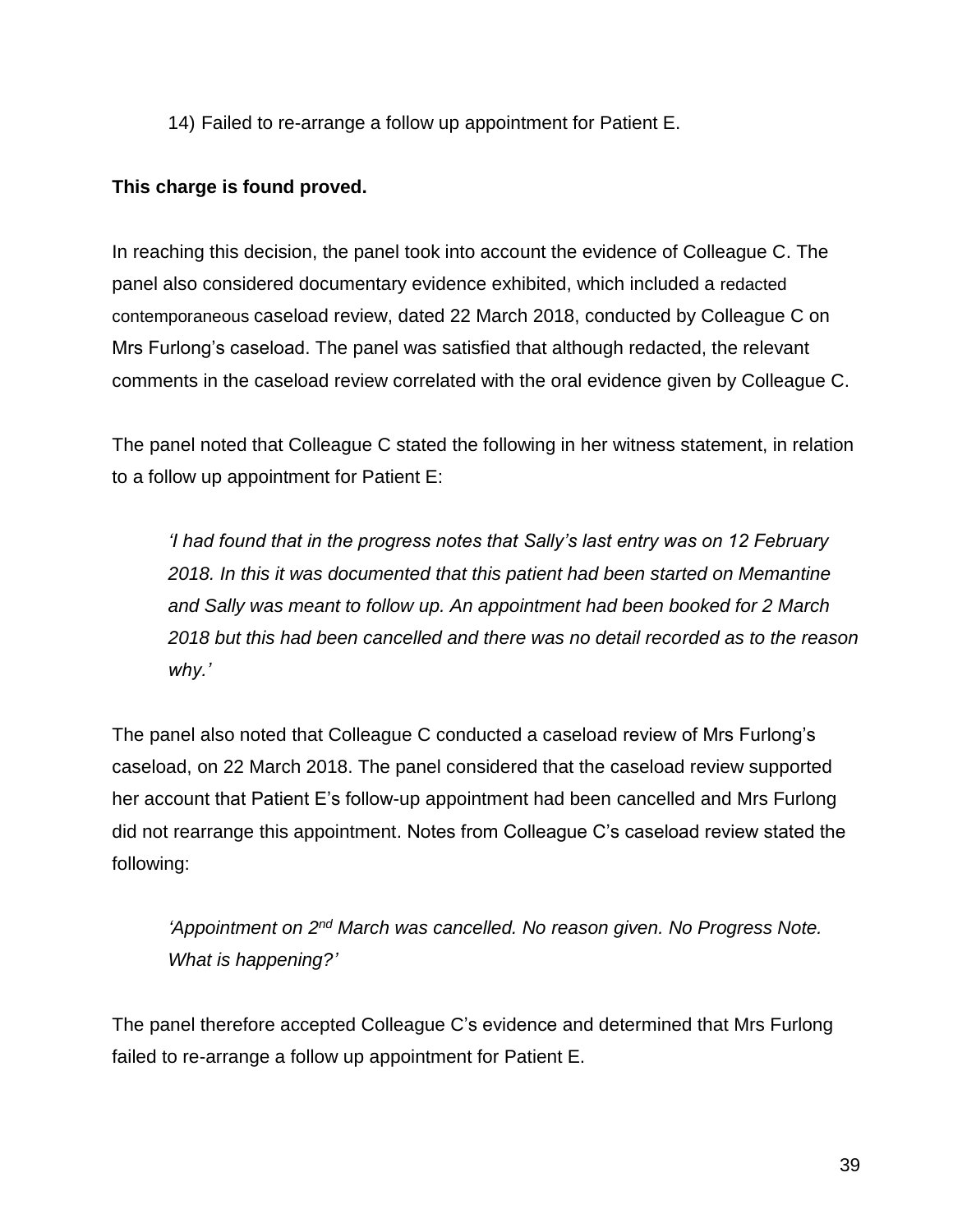Accordingly, the panel finds charge 14 proved.

### **Charge 15**

- 15) In relation to Patient F;
- a) Failed to document the 'mental state examination'
- b) Failed to adequately complete areas of the RIO notes, including:
	- i) Behaviour
	- ii) Speech
	- iii) Presenting situation
	- iv) Current medication

In reaching this decision, the panel took into account the evidence of Colleague A. The panel also considered documentary evidence exhibited, which included Patient F's Progress Notes on RiO.

The panel noted that Colleague C stated the following in her witness statement, in regards to Mrs Furlong's documentation of Patient F's mental state examination and other crucial areas of the RiO notes:

*'[…] However, the presenting situation within the core assessment section needed more information and the mental state examination ("MSE") had not been completed.*

*[…]*

*For 'Behaviour' Sally has simply put 'no concerns over self-presentation'. There are no comments about Patient F's self-care. It is important to document one's observations of how the patient is taking care of themselves e.g. are they appropriately dressed for the weather? This gives us insight into whether or not the patient is self-neglecting.*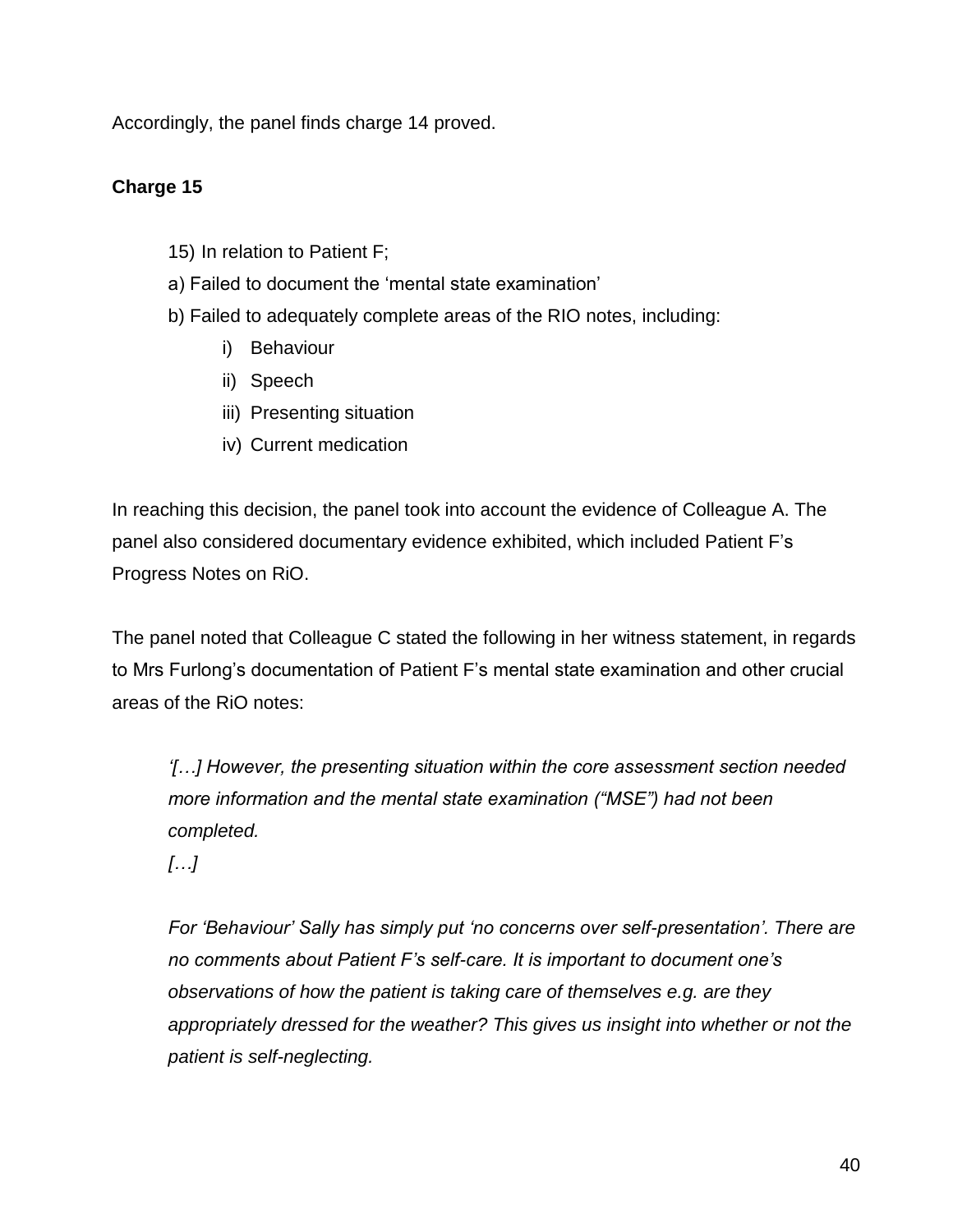*For 'Speech' Sally has put 'During assessment did not appear to struggle but ACE score 19/26'. This does not make sense. The patient did not appear to struggle but was her speech normal e.g. did she speak at an appropriate volume and speed? We sometimes get patients who, for example, speak very quietly because they think 'people' are listening to them – these things can give an indication of the patient's mental condition.*

*[…]* 

*I produce at Exhibit JW/26 this patient's Presenting Situation entry by Sally for her assessment of 12 February 2018. When talking about what is missing, in the first line of the last box at the bottom of page one, it states that this patient went to a sleep clinic when an issue with her memory was observed. When was this? It states that her husband felt there had been a decline in her memory – again how*  long had this been going on for? There is no indication as the approximate date of *onset or the time period over which this had occurred e.g. had it happened slowly or within a relatively short period of time? This information is important because that could give us an indication as to what the problem is e.g. Alzheimer's has a gradual decline whereas vascular dementia has a sudden and rapid decline. I can imagine what it means when it states she has lost her spark but in my view it is not enough. Sally has done the basics but a lot more is needed.*

*On page three, under the 'current medication' section it is documented that Patient F has poor compliance due to sleeping late in the mornings. In the box just above this there is a section that has an 'i' to the left. This is part of the template and one can see that this prompts staff as to what should be included .e.g. medication, dose, frequency etc., none of which is recorded here. Towards the bottom of page two there is a 'comment' section, where it has been recorded that the patient has 'poor insight of how dependant she is on family and friends'. Again, what does this mean and how did Sally come to this conclusion? Insight is important – does the patient understand for themselves what is going on with their body?'*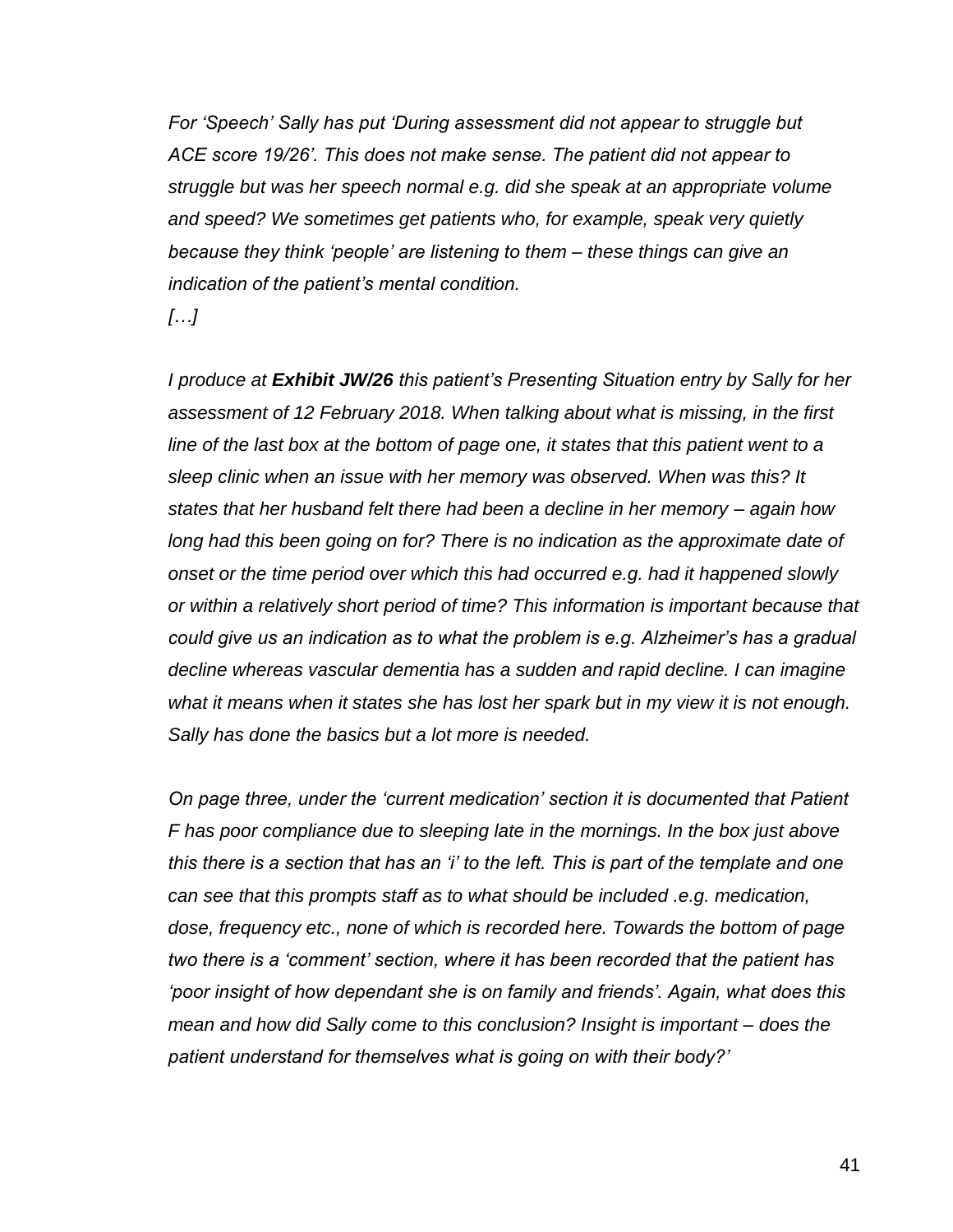### **a) Failed to document the 'mental state examination'**

#### **This charge is found NOT proved.**

In relation to charge 15a, the panel had regard to Patient F's Progress Notes on RiO. It noted that Mrs Furlong had documented some information regarding the patient's mental state examination on 12 February 2018. The panel bore in mind that Mrs Furlong's entry may not have been adequately documented to the Trust's standards, however, it determined that the entry could not be regarded as a complete failure to document.

Therefore, the panel finds charge 15a not proved.

- **b) Failed to adequately complete areas of the RIO notes, including:**
- **i) Behaviour**
- **ii) Speech**
- **iii) Presenting situation**
- **iv) Current medication**

### **This charge is found proved.**

In relation to charges 15b(i), 15b(ii), 15b(iii) and 15b(iv) the panel had regard to Patient F's Progress Notes on RiO. It noted that Mrs Furlong had documented some information in the sections pertaining to Patient F's behaviour, speech, presenting situation and current medication. However, the panel determined that, on the balance of probabilities, the entries appeared to be consistent with Colleague C's evidence that it was inadequately documented and lacking sufficient details.

Accordingly, the panel finds charges 15b(i), 15b(ii), 15b(iii) and 15b(iv) proved.

### **Charge 16**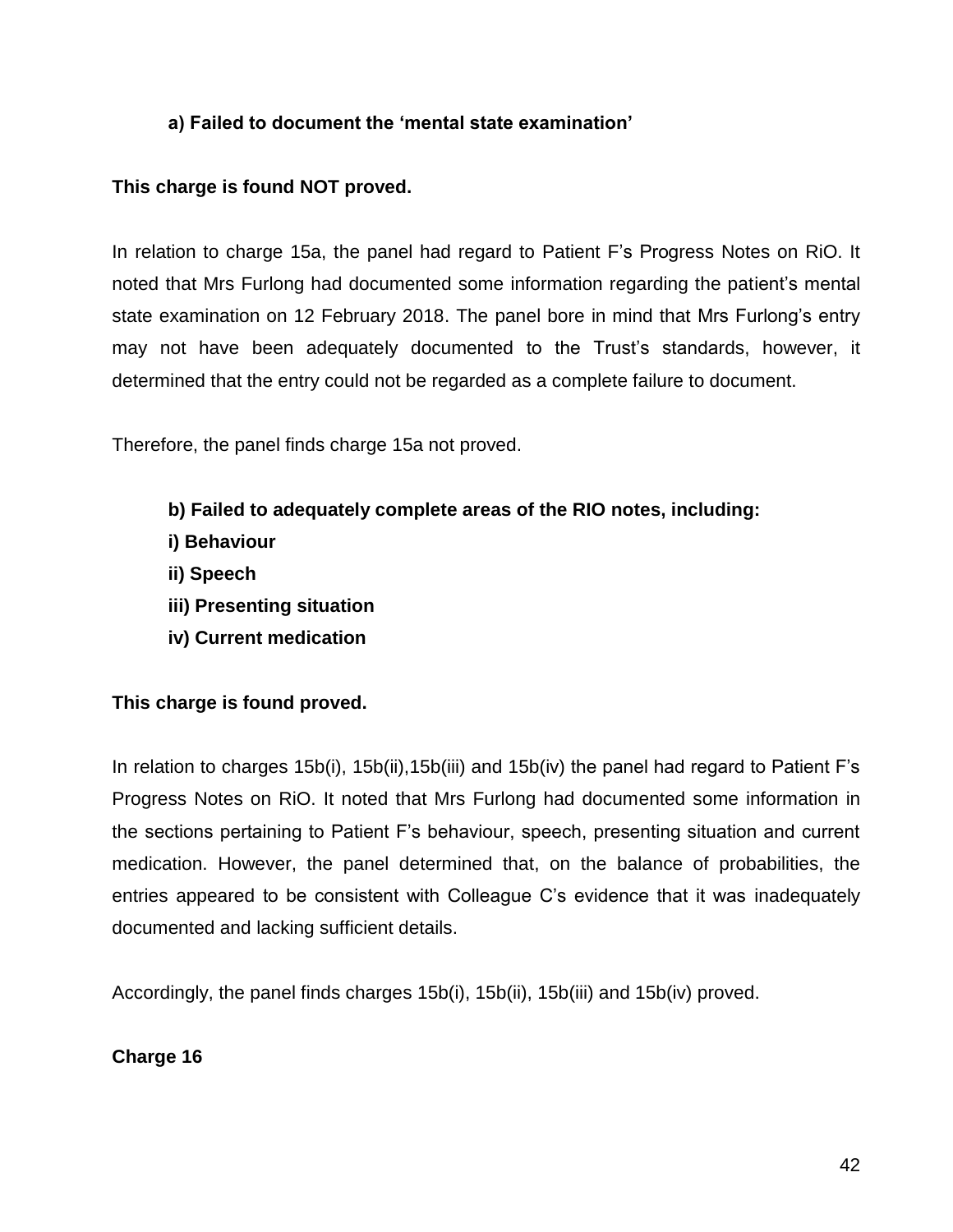16) Failed to arrange a home medic visit for Patient G.

#### **This charge is found proved.**

In reaching this decision, the panel took into account the evidence of Colleague C. The panel also considered documentary evidence exhibited, which included a caseload review, dated 22 March 2018, conducted by Colleague C on Mrs Furlong's caseload; and a letter to a GP surgery, dated 14 March 2018, regarding Patient G.

The panel noted that Colleague C stated the following in her witness statement, in regards to Patient G's medical appointment's following an assessment:

*I produce at Exhibit JW/27 a copy of this patient's care plan letter, written by […]. From reviewing this I can see that […] undertook this assessment with Sally, who was the named CPN, on 14 March 2018. It is part of our process that when staff are allocated to undertake an assessment in pairs it will be decided who would be doing the care coordinating and who would be taking notes. It is evident to me that […] was the one who had done the typing; one person does not do both. This patient scored very low on the ACE-III i.e. 45/100; there is no doubt that she suffered from dementia.*

*All patients are entitled to a medic appointment for the delivery of a diagnosis and initiation of treatment, if appropriate. We may also request a medic visit if there are concerns around medication. […]'*

The panel noted a letter to a GP surgery, dated 14 March 2018, which named Mrs Furlong as present at Patient G's assessment. The panel considered that this was consistent with Colleague C's evidence.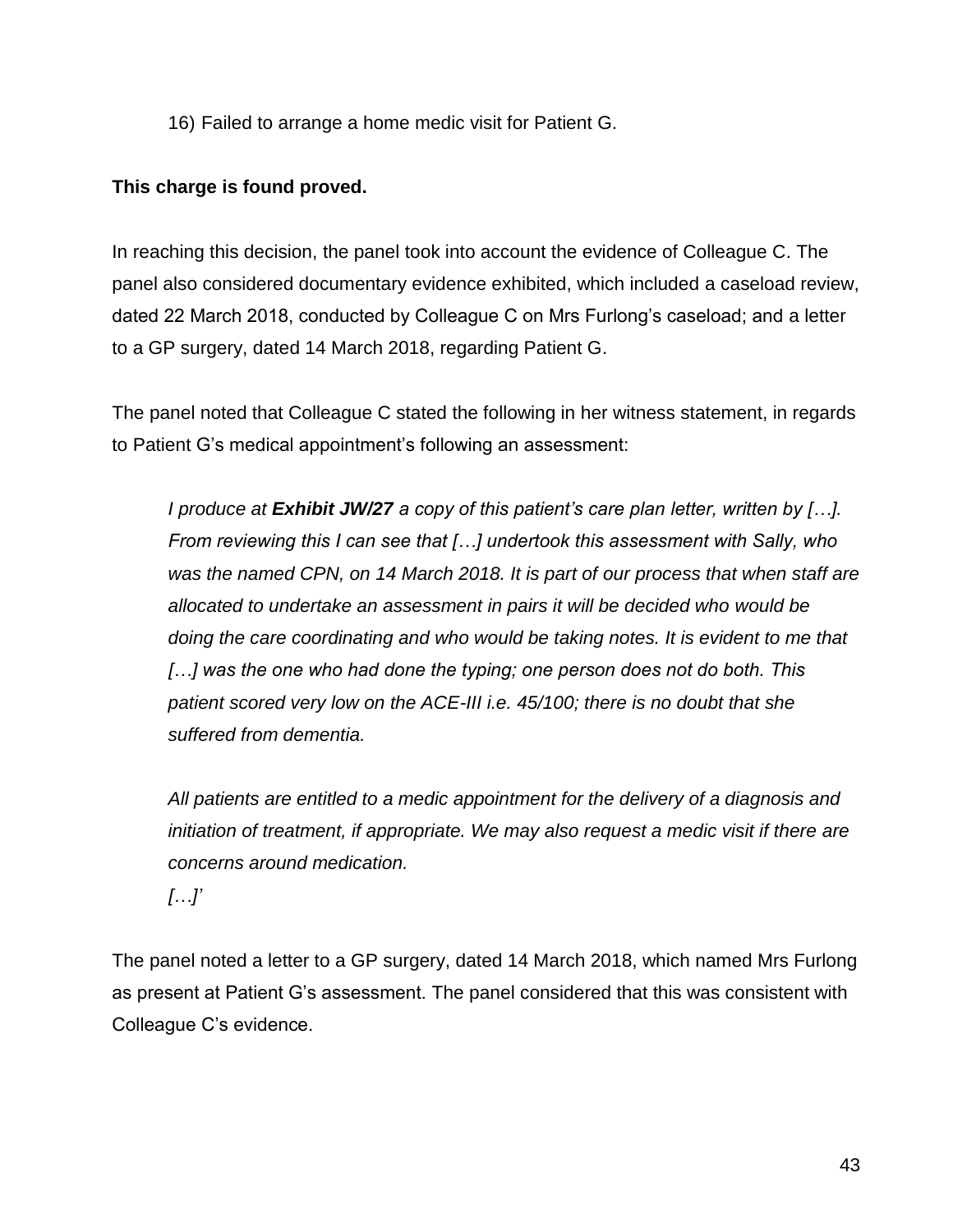The panel also noted that Colleague C conducted a caseload review of Mrs Furlong's caseload, on 22 March 2018. The panel considered that the caseload review supported her account that Mrs Furlong failed to arrange a home medic visit, as the review took place over a week after the patient's assessment took place and the medic visit was still not arranged. Notes from Colleague C's caseload review stated the following:

*'To chase home medic visit appointment'*

The panel therefore accepted Colleague C's evidence and determined that Mrs Furlong failed to arrange a home medic visit for Patient G.

Accordingly, the panel finds charge 16 proved.

# **Charge 17**

- 17) In relation to Patient Q:
- a) Failed to document any discussion with the medic regarding the CT scan results
- b) Failed to arrange a meeting with the patient to deliver their diagnosis

# **This charge is found proved in its entirety.**

In reaching this decision, the panel took into account the evidence of Colleague C. The panel also considered documentary evidence exhibited, which included a caseload review, dated 22 March 2018, conducted by Colleague C on Mrs Furlong's caseload; and Patient Q's Progress Notes on RiO.

The panel noted that Colleague C stated the following in her witness statement, in regards to Patient Q's CT scan:

*'In my review I questioned why there was no evidence of a discussion about this patient's CT scan, despite the fact that it was received in January 2018.*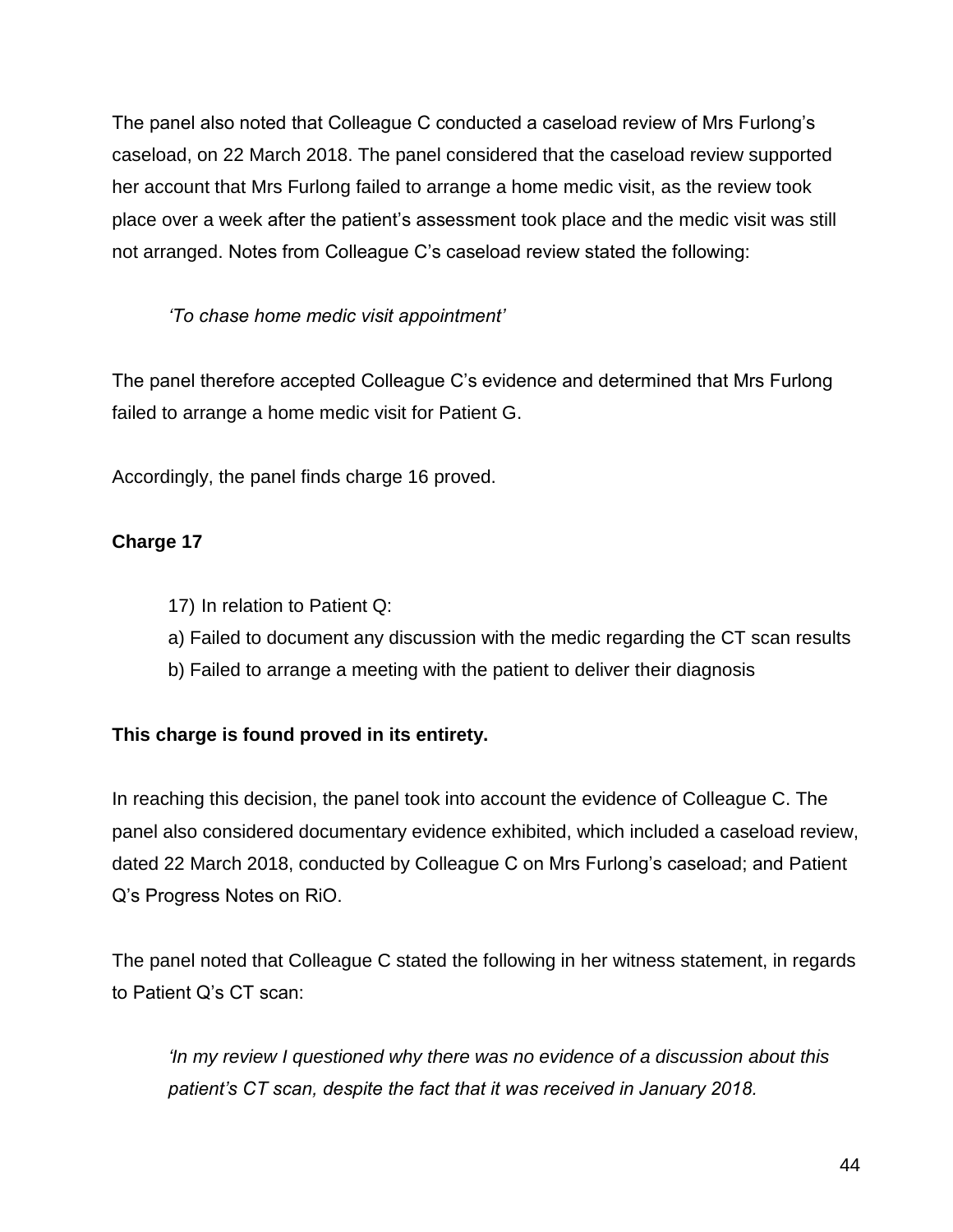*[…]*

*The patient had initially been […] patient but as Sally's caseload increased she took over this patient and received a full handover, she therefore should have been aware of the outstanding CT report. A CT report can be delayed, which is out of our hands. Once the results are back, it is expected that at the weekly meetings we have with the medics the CPN would say that the evidence has been received, here is the ACE-III and the CT scan. The medic will then make a diagnosis and the CPN will schedule a meeting with the patient for this diagnosis to be delivered. To schedule the meeting I would expect Sally to request our admin team to book the appointment into the medic's diary.'*

### **a) Failed to document any discussion with the medic regarding the CT scan**

In relation to charge 17a, the panel noted Patient Q's Progress Notes on RiO documented by Mrs Furlong. The panel found that Mrs Furlong made no reference to a discussion with a medic regarding the patient's CT scan results.

The panel also noted that Colleague C conducted a caseload review of Mrs Furlong's caseload, on 22 March 2018. The panel considered that the caseload review supported her account that Mrs Furlong failed to document any discussion with a medic regarding the patient's CT scan result. Notes from Colleague C's caseload review stated the following:

*'Head CT scan received in January. Why has this not been discussed? Needs medic appointment to receive diagnosis.'*

The panel therefore accepted Colleague C's evidence and determined that Mrs Furlong failed to document any discussion with a medic regarding Patient Q's CT scan result.

Accordingly, the panel finds charge 17a proved.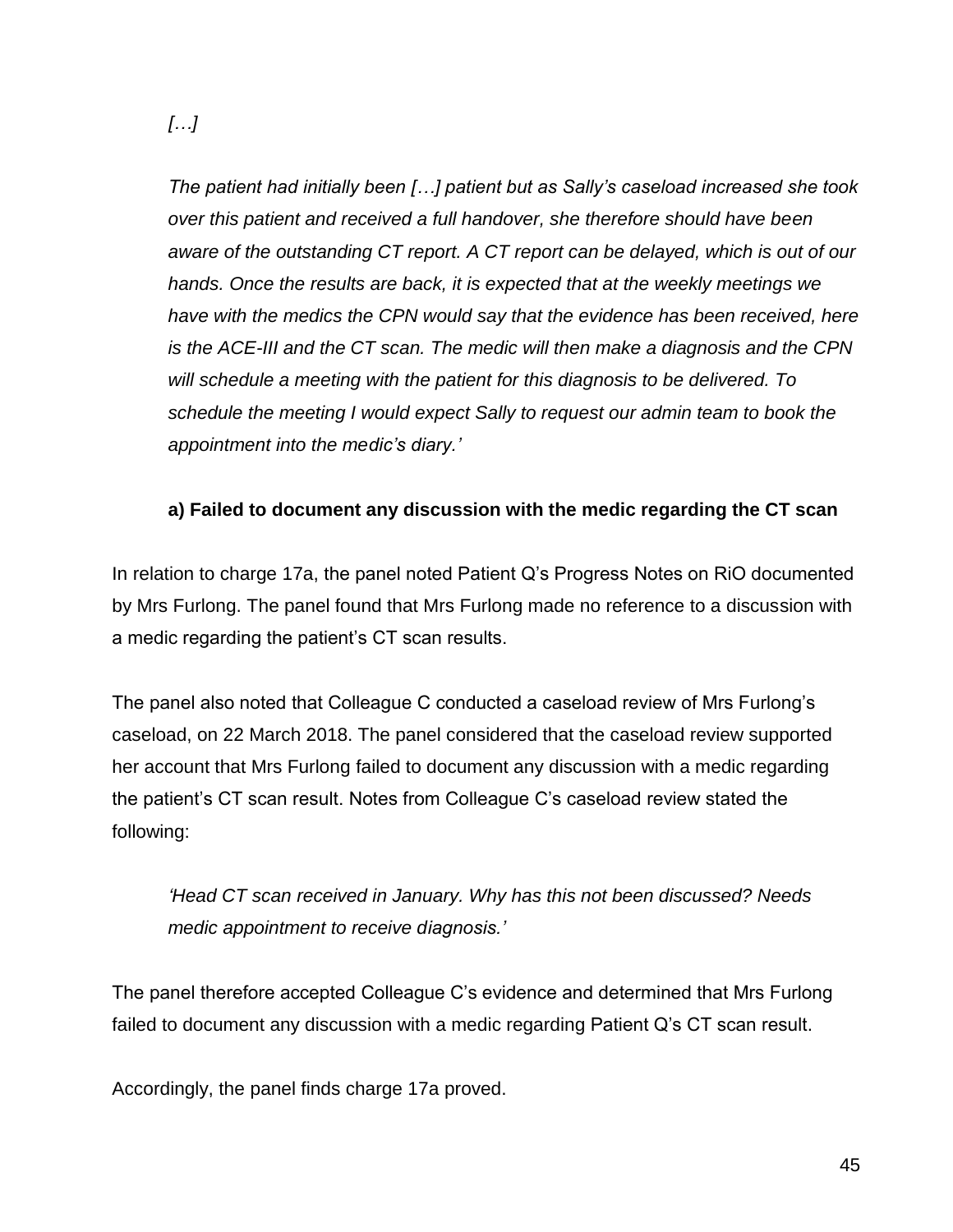### **b) Failed to arrange a meeting with the patient to deliver their diagnosis**

The panel had regard to its reasoning in charge 17a. The panel considered that it found sufficient evidence to determine that Mrs Furlong failed to document any discussion with a medic regarding the Patient Q's CT scan result. The panel considered that in the absence of a discussion with a medic, the process that follows according to Colleague C would not have happened:

*The medic will then make a diagnosis and the CPN will schedule a meeting with the patient for this diagnosis to be delivered.*

The panel therefore concluded that, on the balance of probabilities, Mrs Furlong failed to arrange a meeting with the patient to deliver their diagnosis.

Accordingly, the panel finds charge 17b proved.

# **Charge 18**

- 18) In relation to Patient N:
- a) Failed to arrange an ECG
- b) Failed to arrange a home visit wellbeing check

### **This charge is found proved in its entirety.**

In reaching this decision, the panel took into account the evidence of Colleague C. The panel also considered documentary evidence exhibited, which included a caseload review, dated 22 March 2018, conducted by Colleague C on Mrs Furlong's caseload.

The panel noted that Colleague C gave evidence that an ECG was required as a matter of course when Patient N was prescribed dementia medication, and that it was Mrs Furlong's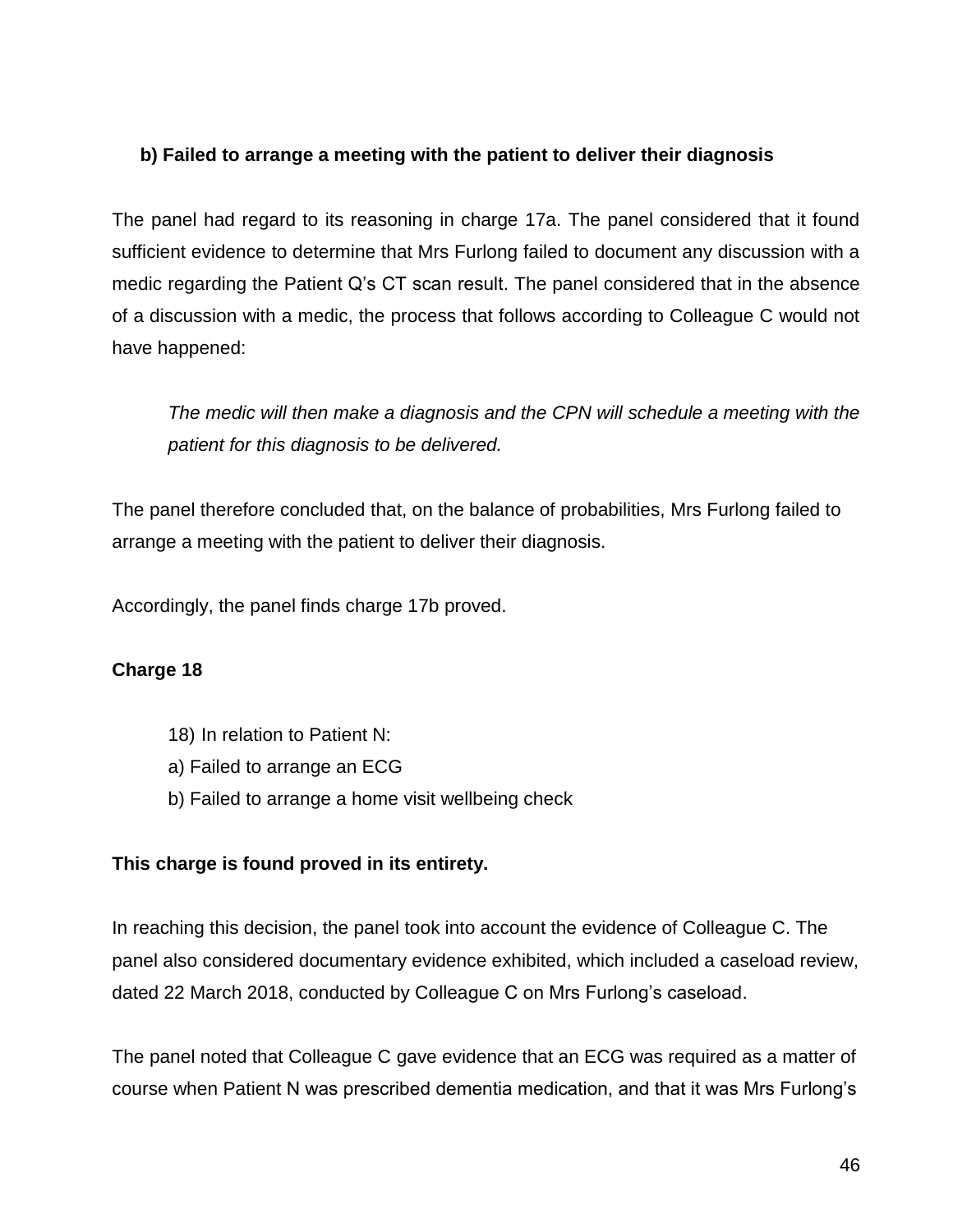responsibility to then arrange a home visit as this gives the opportunity to assess if there has been any further deterioration. Colleague C stated the following in her witness statement:

*'In my caseload audit I have referred to the fact that this patient required an electrocardiogram ("ECG"). Prior to commencing treatment all patients commencing treatment need an ECG to make sure their cardiac function is able to tolerate medication. Many of the dementia medications can cause a slowing of heart rate so if a patient already has a slow heart rate they will not be suitable for treatment. I have also noted that Sally was to arrange a home visit to check on this patient' wellbeing. Wellbeing checks are important because they are an opportunity to assess if there has been any further deterioration. It is also good patient care; it helps the patients feel like they have not been abandoned. Receiving a diagnosis can be distressing so it is not uncommon to see signs of depression and selfneglect, so the wellbeing check is also about providing the patient that emotional and mental wellbeing support. If not done there is a risk that the patient's mood will deteriorate.'*

The panel also noted that Colleague C conducted a caseload review of Mrs Furlong's caseload, on 22 March 2018. The panel considered that the caseload review supported her account that Mrs Furlong failed to document any discussion with a medic regarding the patient's CT scan result. Notes from Colleague C's caseload review stated the following:

*'Need ECG — please chase. Clinic appt. with Dr. Holmes cancelled and rebooked for February, so please make contact and arrange a home visit to check on wellbeing.'*

The panel therefore accepted Colleague C's evidence and determined that Mrs Furlong failed to arrange an ECG and failed to arrange a home visit wellbeing check.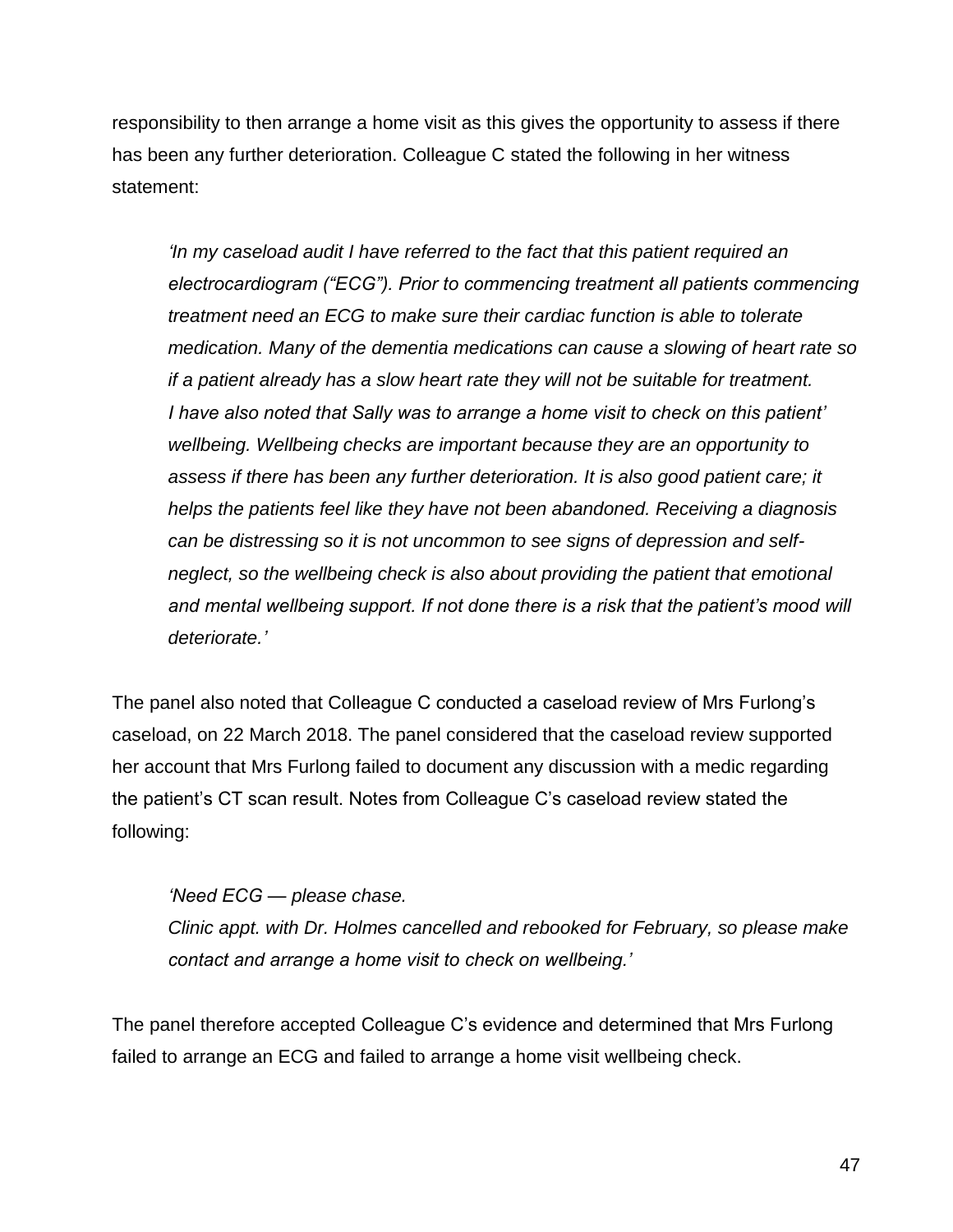Accordingly, the panel finds charge 18a and 18b proved.

# **Charge 19**

19) Failed to arrange an appointment for a wellbeing check on Patient S.

# **This charge is found proved**

In reaching this decision, the panel took into account the evidence of Colleague C. The panel also considered documentary evidence exhibited, which included a caseload review, dated 22 March 2018, conducted by Colleague C on Mrs Furlong's caseload.

The panel noted that Colleague C stated the following in her witness statement, in regards to Patient S' wellbeing check:

*'I have noted that Sally needed to make a wellbeing check on this patient. I think my issue here was about the lack of timely communication. I should not have to be telling nurses to conduct these wellbeing checks; they should know based on their experience.'*

The panel also noted that Colleague C conducted a caseload review of Mrs Furlong's caseload, on 22 March 2018. The panel considered that the caseload review supported her account that Mrs Furlong to arrange an appointment for a wellbeing check on Patient S. Notes from Colleague C's caseload review stated the following:

*'Visit booked for 06/04/18. Please make phone call to check on wellbeing w/c 26/03/18.'*

The panel therefore accepted Colleague C's evidence and determined that Mrs Furlong failed to arrange a home visit wellbeing check for Patient S.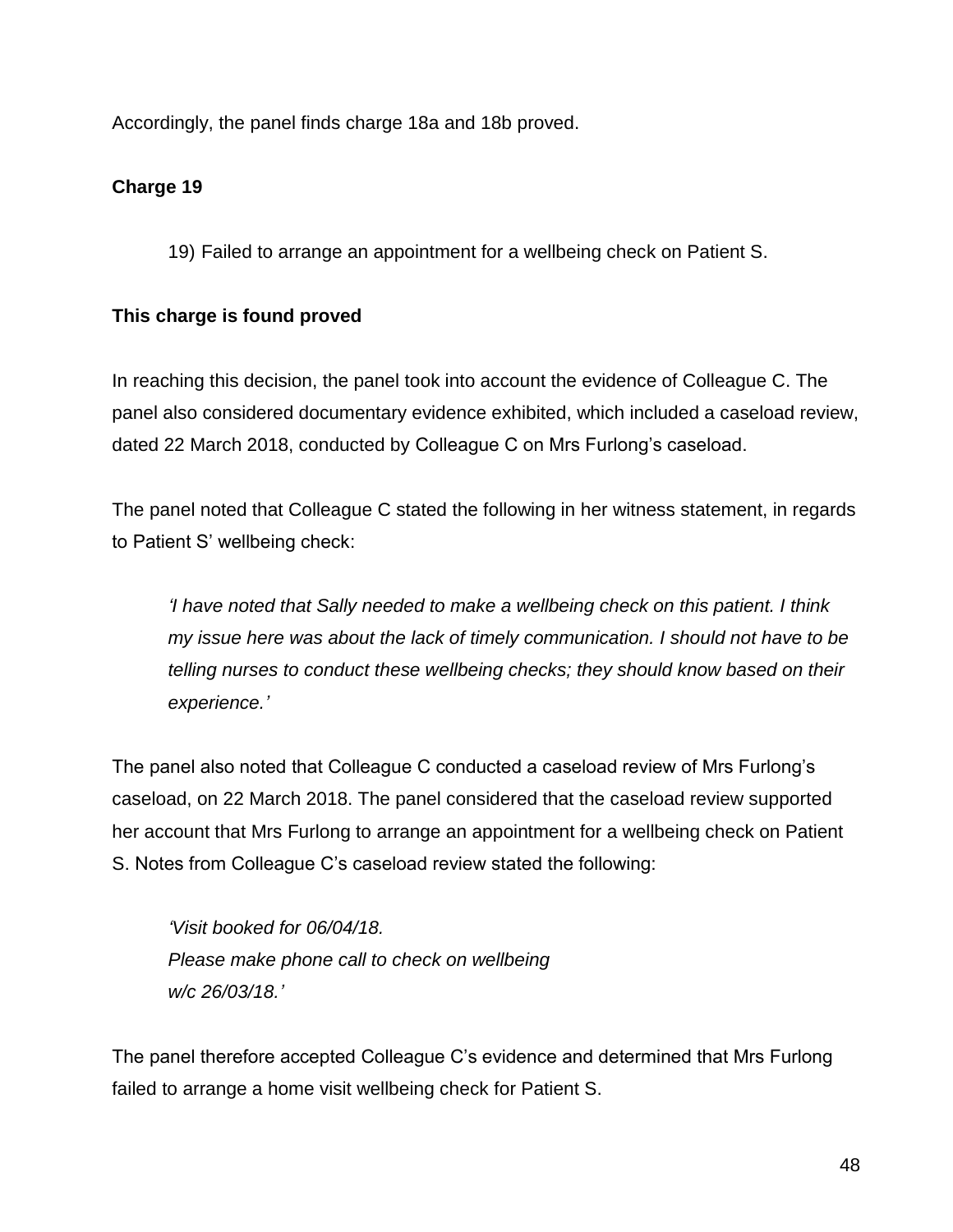Accordingly, the panel finds charge 19 proved.

### **Charge 20**

- 20) In relation to Patient T:
- a) Failed to conduct and/or document the core assessment
- b) Failed to adequately document the risk assessment
- c) Failed to adequately document the care plan

#### **This charge is found proved in its entirety.**

In reaching this decision, the panel took into account the evidence of Colleague C. The panel also considered documentary evidence exhibited, which included a caseload review, dated 22 March 2018, conducted by Colleague C on Mrs Furlong's caseload; and Patient T's Risk Summary on RiO.

The panel noted that Colleague C stated the following in her witness statement, in regards to Patient T's core assessment, risk assessment and care plan:

*'According to my caseload review there was no core assessment for this patient, and both her risk assessment and care plan were incomplete.'*

The panel also noted that Colleague C conducted a caseload review of Mrs Furlong's caseload, on 22 March 2018. The panel considered that the caseload review supported her account that Mrs Furlong failed to conduct/document the core assessment, to adequately document the risk assessment and to adequately document the care plan. Notes from Colleague C's caseload review stated the following:

*'No Core Assessment Risk assessment incomplete*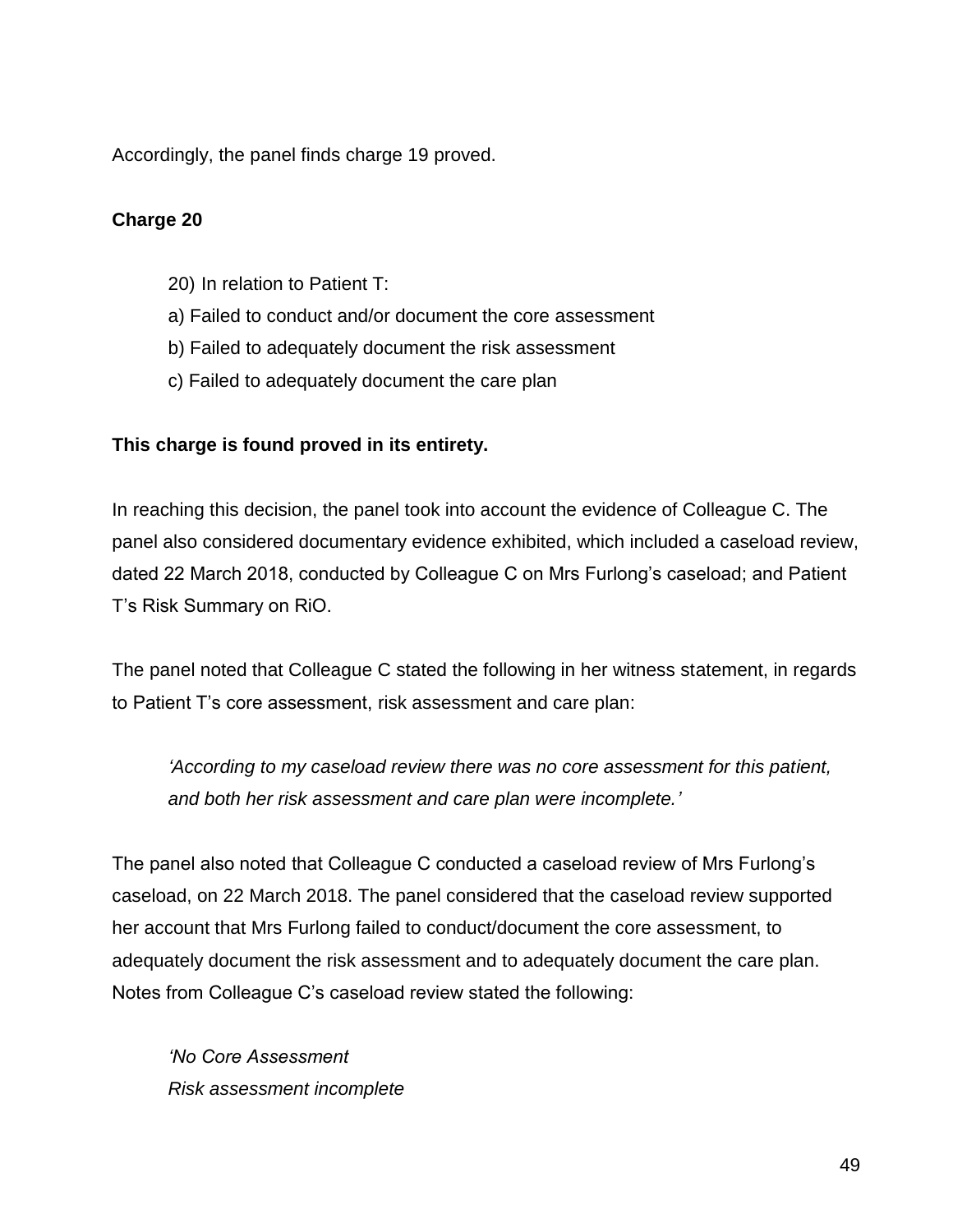*Care plan incomplete All to be completed at next home visit 09/04/18.'*

#### **a) Failed to conduct and/or document the core assessment**

In relation to charge 20a, the panel noted Colleague C's explanation of core assessment:

*'A core assessment includes the nurse's assessment of the patient's presenting situation and their formulation, which are sections within the patient's notes. One assumes that the patient is not known to the services before and therefore completion of these sections gives us all the information that we need e.g. the patient's current situation, what has been happening and where are they now.'*

The panel considered Patient T's Risk Summary on RiO documented by Mrs Furlong. The panel found that Mrs Furlong's entries were sparse and made no reference to the patient's presenting situation and their formulation.

The panel was therefore satisfied that there was clear corroborative evidence to determine that Mrs Furlong failed to conduct and/or document the patient's core assessment.

Accordingly, the panel finds charge 20a proved.

### **b) Failed to adequately document the risk assessment**

In relation to charge 20b, the panel noted that Colleague C gave evidence in regards to the standard of Mrs Furlong's risk assessment:

*'I produce at Exhibit JW/31 a copy of this patient's risk summary (five pages) for her visit with Sally on 14 March 2018. On page one, under Tier 1 there is a section for current risk factors for suicide/self-harm. Sally has written 'no previous history of*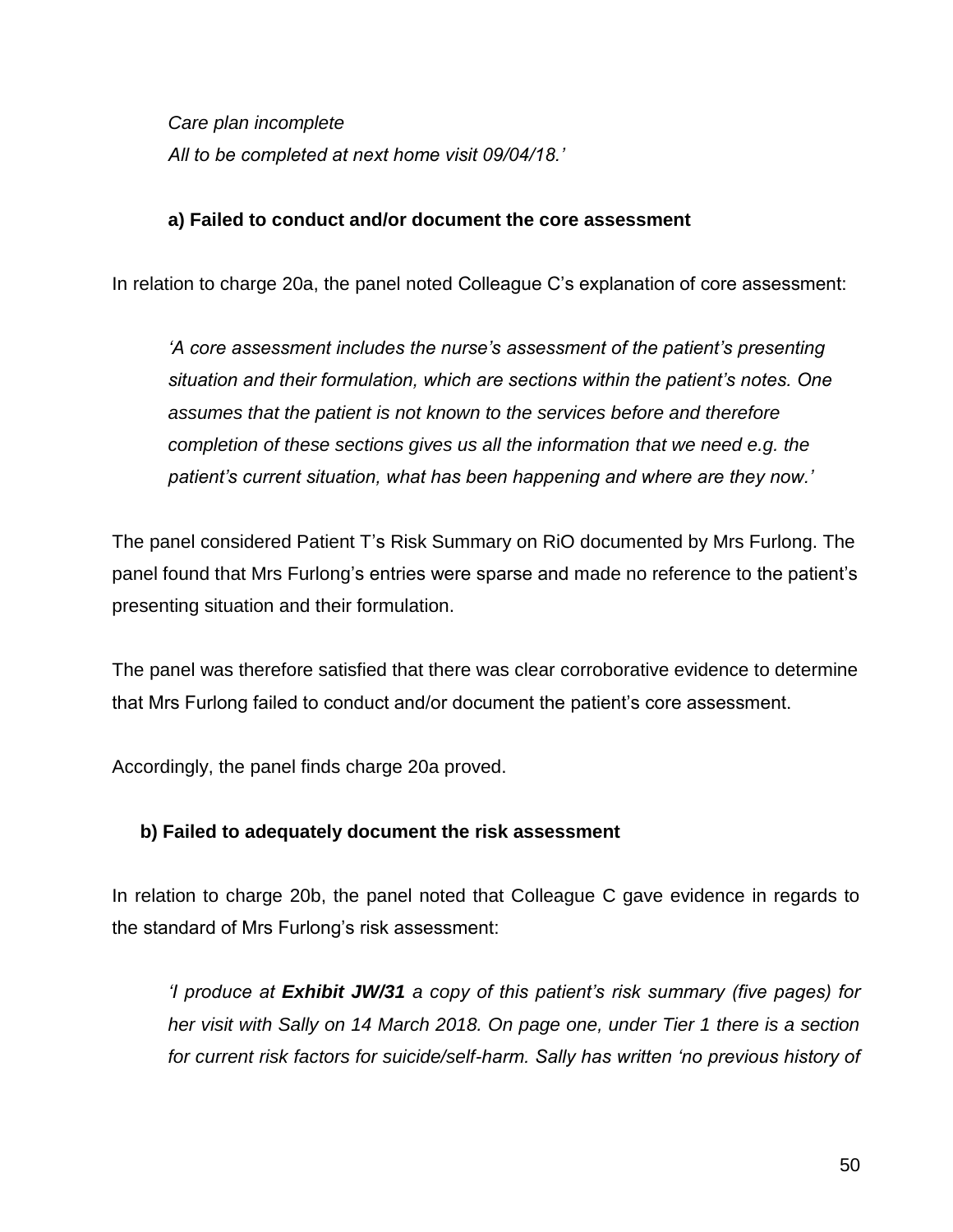*suicidal ideation. Was admitted to a psychiatric about 40 years ago due to a breakdown ??'*

*It says there is no previous history. What does that mean? Breakdown is not a term that we use these days because it does not tell you anything. There is no mention of why this patient was admitted, how long was she admitted for, what treatment did she receive and did it work? In addition, this information is in the wrong place; this section is for current risk factors. Sally should have put this information further down the page under 'previous risk events'. Even if it were in the right place, all the entry tells me is that there was an incident in the past; there is not enough detail to appropriately inform care. Was there any self-harm?'*

The panel considered Patient T's Risk Summary on RiO documented by Mrs Furlong. The panel found that Mrs Furlong's entries were sparse and mostly made reference to the patient's previous risk factors as opposed to risk factors at the relevant time.

The panel was therefore satisfied that there was clear corroborative evidence to determine that Mrs Furlong failed to adequately document the risk assessment.

Accordingly, the panel finds charge 20b proved.

### **c) Failed to adequately document the care plan**

In relation to charge 20c, the panel noted that Colleague C gave evidence in regards to the standard of Mrs Furlong's care plan for Patient T:

*'On page 5 of the assessment there is an area to complete issues on clinical management. Sally wrote, "Stormed out half way through assessment as she objected to being asked about her memory issues. Daughter reports that her mother is noncompliant with medication."*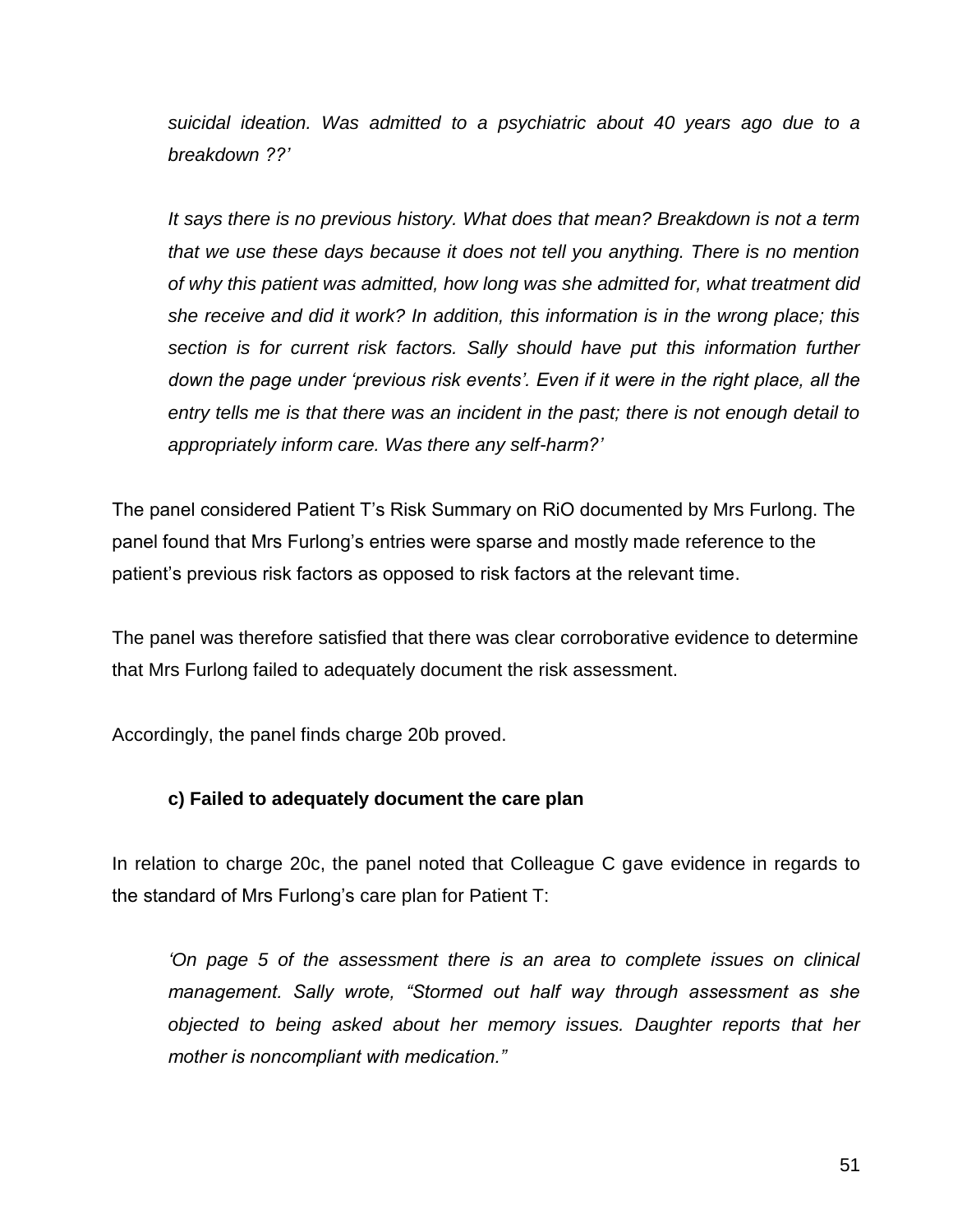*The area for clinical management should detail what our plan of action would be for the patient after the assessment. The issues surrounding medications should have*  been in the non-compliance section and if the non-compliance is also a risk then it *should come under Section B.'*

The panel considered Patient T's Risk Summary on RiO documented by Mrs Furlong. The panel found that Mrs Furlong's entry was sparse in the clinical management section and did not detail a plan of action for the patient.

The panel was therefore satisfied that there was clear corroborative evidence to determine that Mrs Furlong failed to adequately document the care plan.

Accordingly, the panel finds charge 20c proved.

# **Charge 21**

21) Failed to adequately document Patient L's 'mental state examination' without prompting and assistance

# **This charge is found proved.**

In reaching this decision, the panel took into account the evidence of Colleague C. The panel also considered documentary evidence exhibited, which included Patient L's Risk Summary on RiO.

The panel noted that Colleague C stated the following in her witness statement, in regards to Patient L's mental state examination:

*'At the time of the meeting the MSE was not done for Patient L I sat with Sally and completed this assessment. The assessment is attached to Exhibit JW/23.*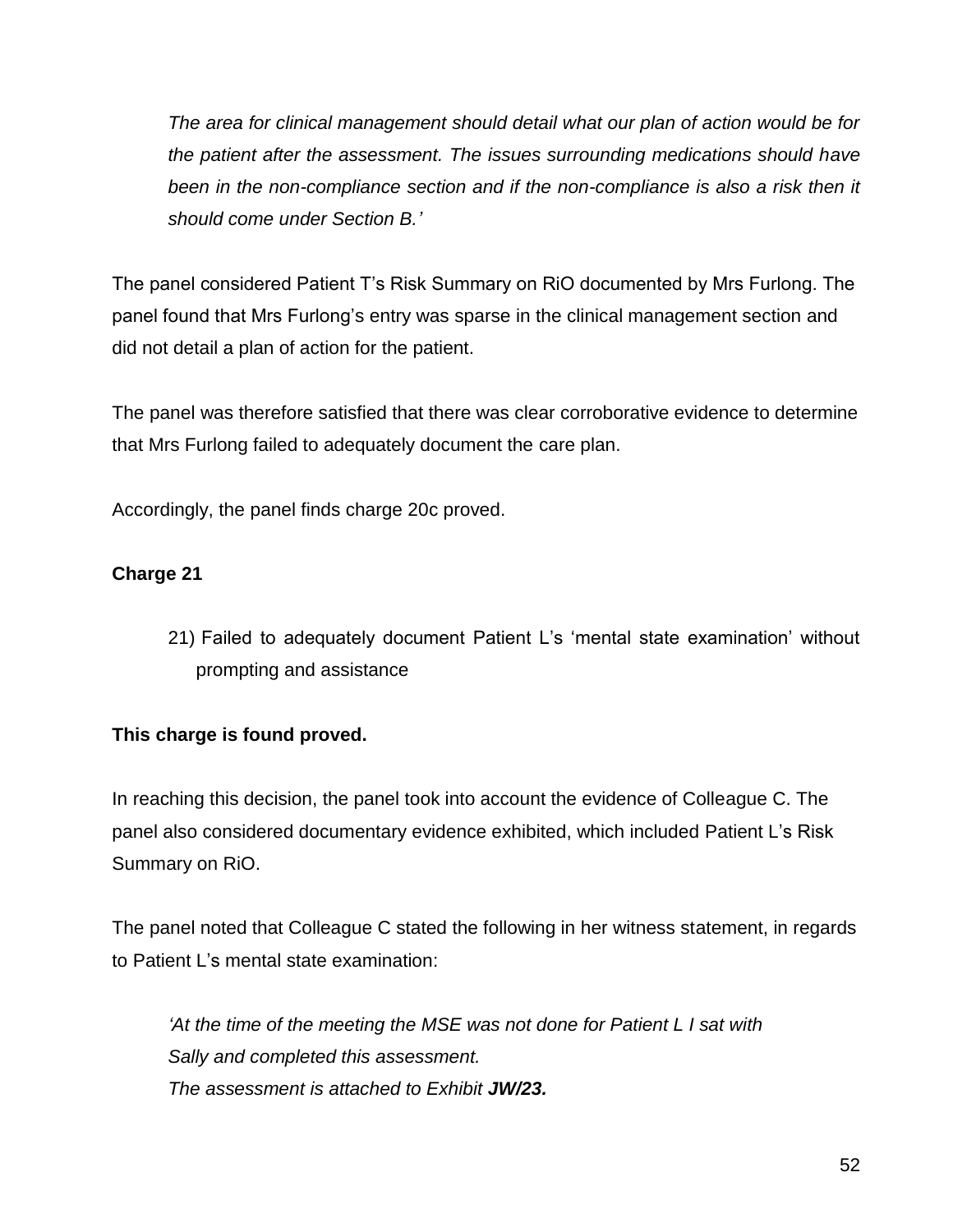*Sally forgot to put information in or placed information in the correct places, such as:*

*a. On page one under tier 1, she must be more specific when it comes to which family. This has to be specific.*

*b. On page two at the bottom, it states clinical management as low. This does not make sense, you would have to be specific on how the patient is being clinically managed or else other professionals will not know and there is a risk to the patient that they do not receive the clinical management they are supposed to get. c. On page 3 under protective factors, Sally lists rarely left alone. This is also too broad and she needed to be specific such as does the patient have walking aids? Is there adequate lighting? Are then trip hazards?'*

The panel noted Patient L's Risk Summary on RiO documented by Mrs Furlong. It had regard to the completed sections relevant to the patient's mental state examination.

The panel considered Colleague C's evidence that she sat with Mrs Furlong for the completion of this section. The panel therefore determined that, on the balance of probabilities, it is more likely than not Colleague C would have prompted Mrs Furlong while sitting with her.

Accordingly, the panel finds charge 21 proved.

# **Charge 22**

22) Failed to adequately document Patient M's care plan without assistance

### **This charge is found NOT proved.**

In reaching this decision, the panel took into account the evidence of Colleague C. The panel also considered documentary evidence exhibited, which included Patient M's Risk Summary on RiO.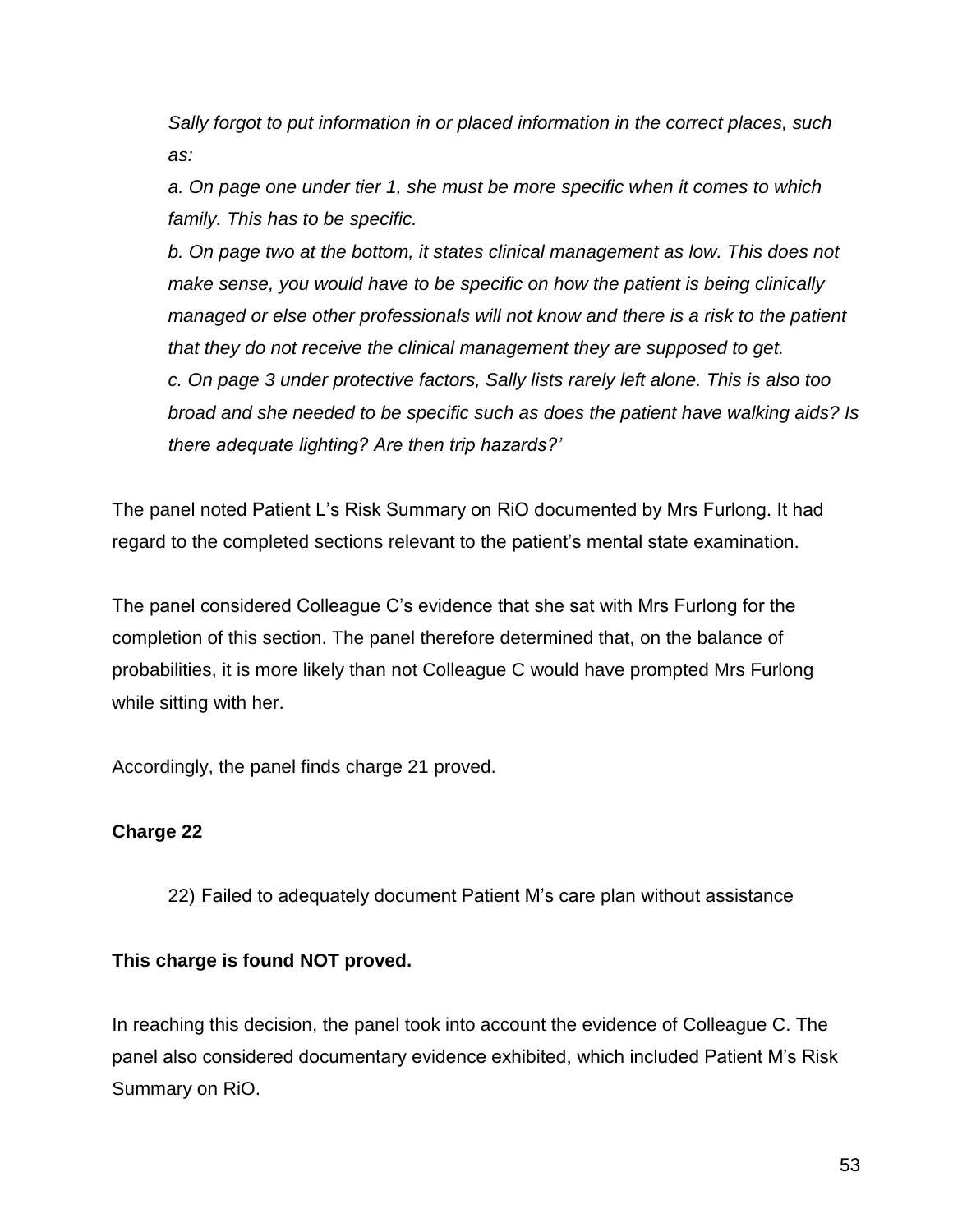The panel noted that Colleague C stated the following in her witness statement, in regards to Patient M's care plan:

*'In relation to Patient M: a. The care plan was lacking initially and I re-worked it with Sally. I am not in possession of the unedited version so cannot point out specifics in this instance.'*

The panel noted that it has only been presented with Patient M's edited Risk Summary on RiO. The panel found that it had no further evidence documented or orally pertaining to the inadequacies that was initially contained in the patient's care plan.

Therefore, in the absence of any further evidence, the panel finds charge 22 not proved.

# **Charge 23**

- 23) In relation to HH:
- a) Failed to discuss medication with the doctor
- b) Failed to discharge the patient

### **This charge is found proved in its entirety.**

In reaching this decision, the panel took into account the evidence of Colleague C. The panel also considered documentary evidence exhibited, which included Patient HH's Progress Notes on RiO.

The panel noted that Colleague C stated the following in her witness statement, in regards to Patient HH:

*'In relation to:*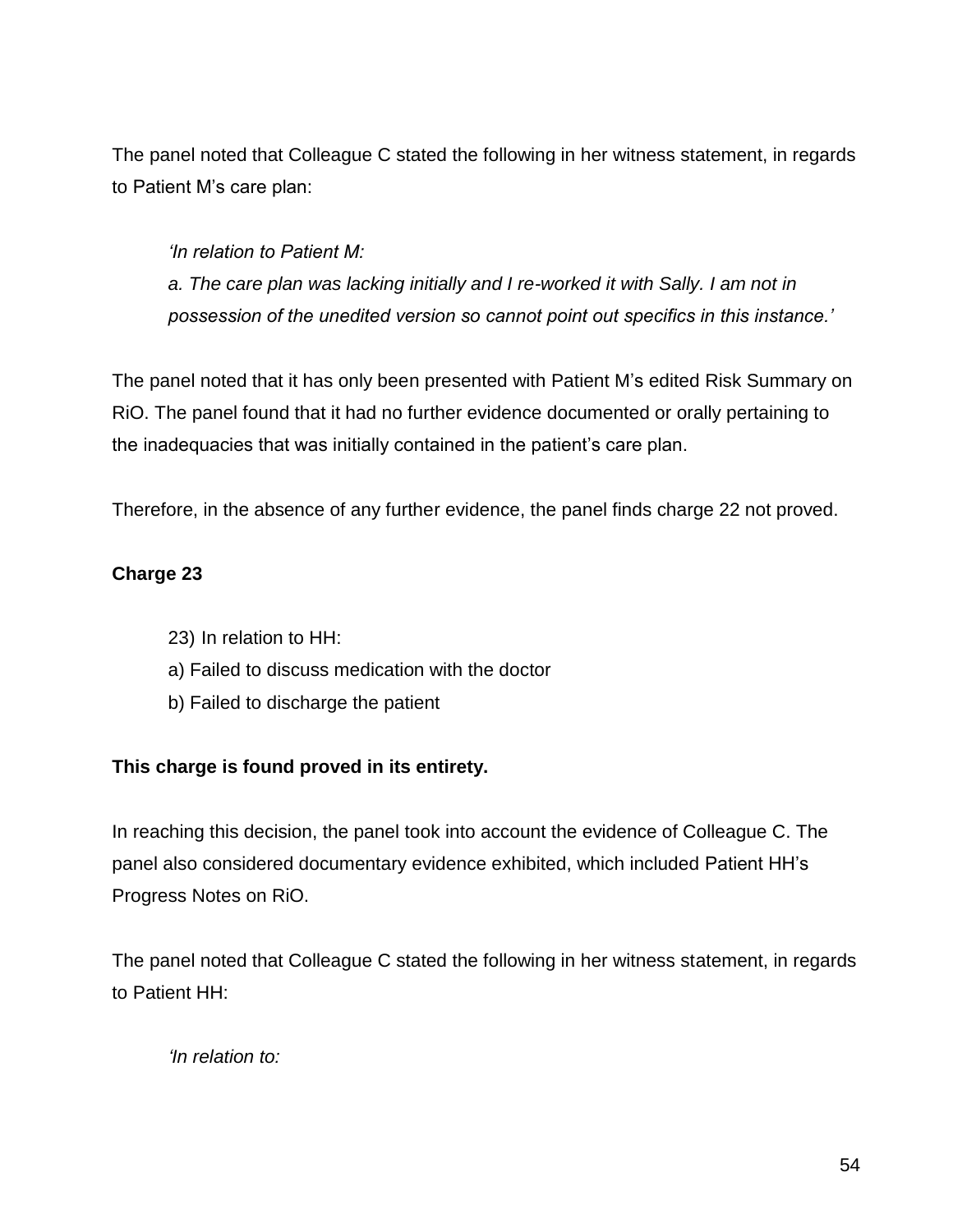*a. Sally was supposed to discuss medication times with the [team] doctor as well to discharge the patient from us but this did not occur.*

*b. The risk to the patient is that there can be medication issues such overdosing or under-dosing.*

*c. If the patient is not discharged when they could have been, this could lead to overload of case work for employees and further stress on those employees. d. I am not currently in possession of the progress notes in relation to this patient.'*

The panel considered Patient HH's Progress Notes on RiO documented by Mrs Furlong, which indicated that this had not been done.

The panel was therefore satisfied that there was clear corroborative evidence to determine that Mrs Furlong failed to discuss medication for Patient HH with the doctor and failed to discharge the patient.

Accordingly, the panel finds charge 23a and 23b proved.

### **Charge 24**

- 24) In relation to Patient F:
- a) Failed to document details of the patient's memory
- b) Failed to document details of the patient's anxiety

### **This charge is found NOT proved in its entirety.**

In reaching this decision, the panel took into account the evidence of Colleague C. The panel also considered documentary evidence exhibited, which included Patient F's Risk Summary on RiO.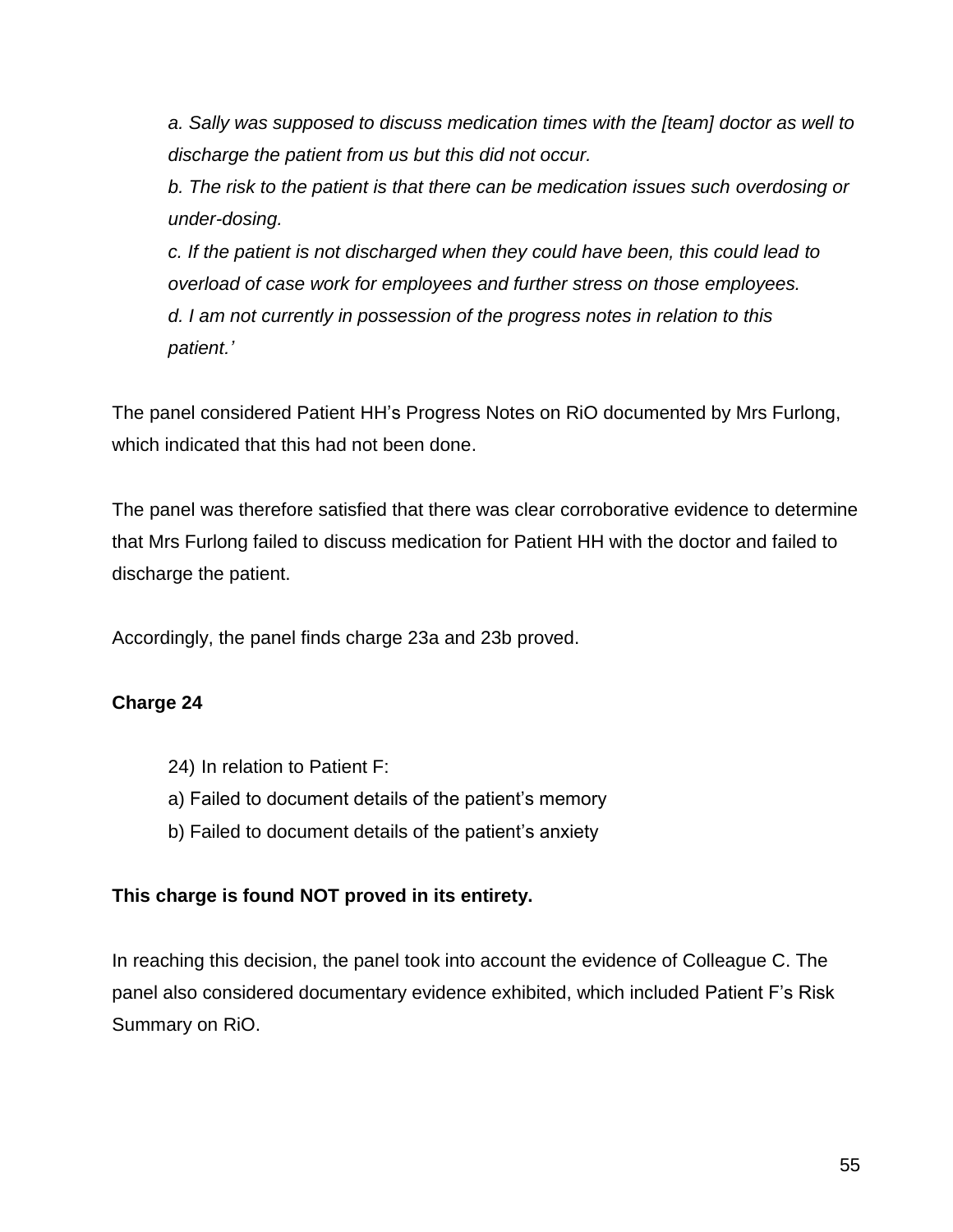The panel noted that Colleague C stated the following in her witness statement in regards to Mrs Furlong's completed formulation section in Patient F's Risk Summary:

### *'In relation to*

*a. The formulation section lacks detail. It states that the patient memory is very poor but does not states how this presents and also that the patient is anxious but does not state what makes her anxious or how it presents. This part of the form is attached as Exhibit JW/26.'*

The panel considered Patient F's Risk Summary on RiO documented by Mrs Furlong, in which it found evidence to the contrary with details of how the patient's memory and anxiety presented. The panel acknowledged that this may have been a re-worked entry, however, it determined that the entry could not be regarded as a complete failure to document the details of Patient F's memory and anxiety.

Therefore, the panel finds charge 24a and 24b not proved.

# **Charge 25**

- 25) In relation to Patient Z, failed to adequately document details including:
- a) Family and personal history
- b) Social history
- c) Formulation
- d) Pre-morbid history

### **This charge is found proved in its entirety.**

In reaching this decision, the panel took into account the evidence of Colleague C. The panel also considered documentary evidence exhibited, which included Patient Z's Care Plan on RiO.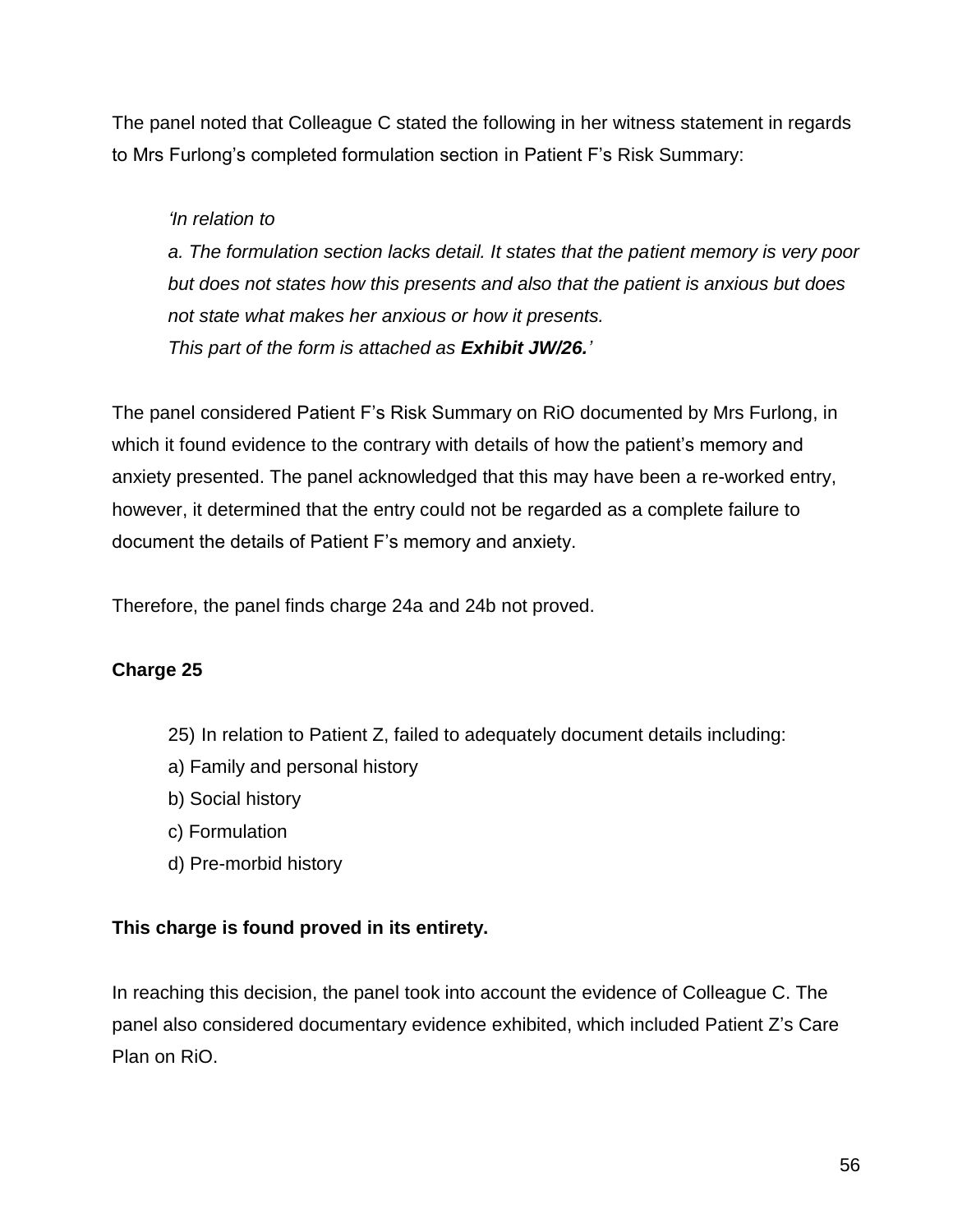The panel noted that Colleague C stated the following in her witness statement, in regards to Patient Z:

# *'In relation to*

*a. The assessment lists no family or personal history, no social history and no formulation. The forms are attached as Exhibit JW/37.'*

The panel considered Patient Z's Care Plan on RiO documented by Mrs Furlong, which indicated limited information in relation to the patient's family and personal history, social history, formulation and pre-morbid history. The panel determined that, on the balance of probabilities, the entry was more likely than not inadequately documented and lacking sufficient details.

Accordingly, the panel finds charge 25a, 25b, 25c and 25d proved.

### **Charge 26**

26) Failed to complete the 'non-compliance' section of Patient S's notes

# **This charge is found proved in its entirety.**

In reaching this decision, the panel took into account the evidence of Colleague C. The panel also considered documentary evidence exhibited, which included a caseload review, dated 1 June 2018, conducted by Colleague C on Mrs Furlong's caseload.

The panel noted that Colleague C stated the following in her witness statement, in regards to Patient S's progress notes completed by Mrs Furlong:

*'Sally did not complete the non-compliance section of the assessment. This is the plan that is followed in the event that a patient does not comply with the plan. Really important because we need to plan how we are going to ensure the patient*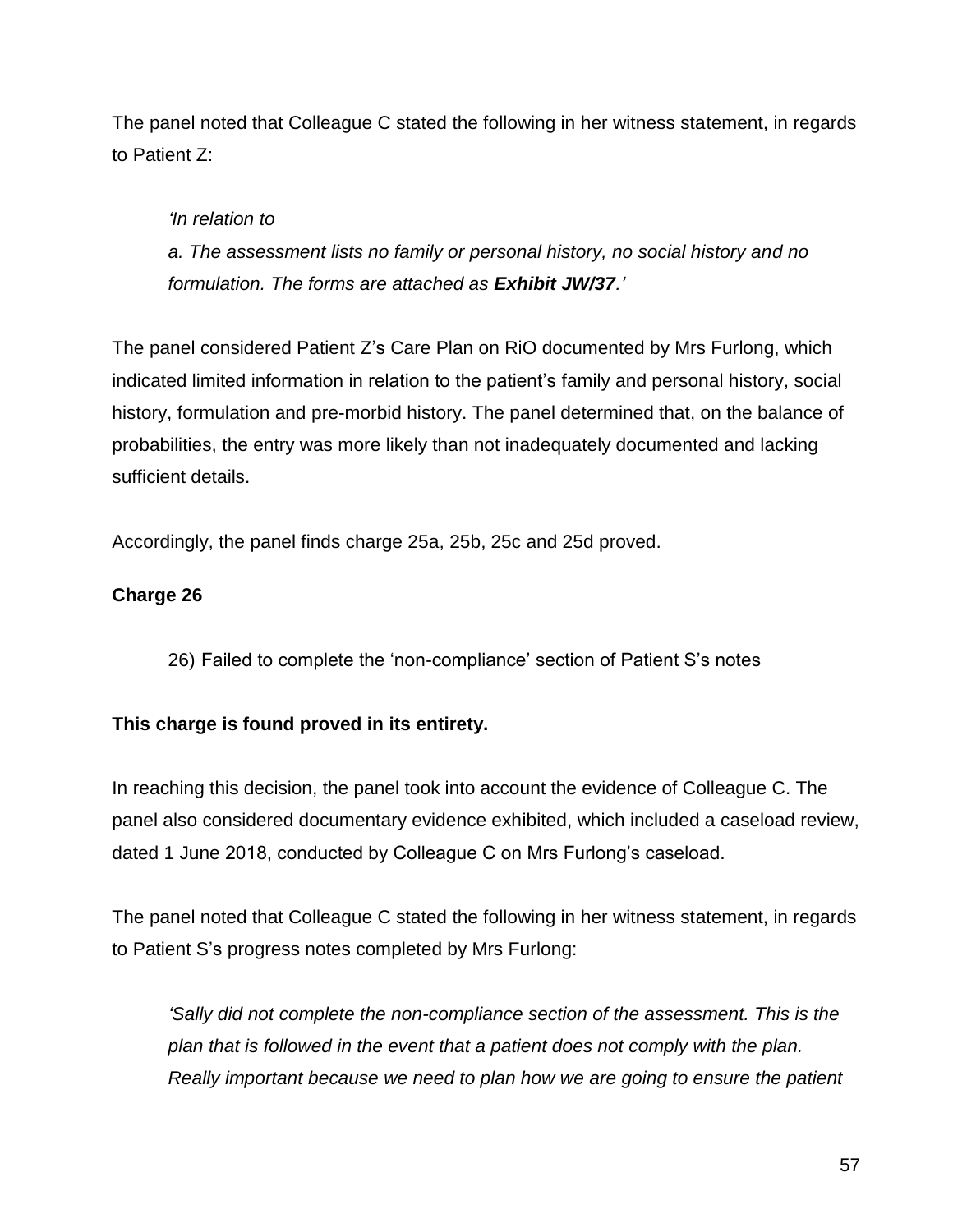*is taking medication as prescribed safely. If someone is not taking it because they do not think they need to, maybe need to plan how to educate around medication, have they got capacity to make decision, if non-concordant and suicidal, may be hoarding to commit suicide so need to demonstrate how we are managing this risk.'*

The panel also noted that Colleague C conducted a caseload review of Mrs Furlong's caseload, on 1 June 2018. The panel considered that the caseload review supported her account that Mrs Furlong failed to complete the non-compliance section of the patient's notes. Notes from Colleague C's caseload review stated the following:

*'Add non-compliance of medication plan.'*

The panel considered there was no Progress Notes on RiO documented by Mrs Furlong for Patient S. The panel was therefore satisfied this supported Colleague C's evidence that Mrs Furlong failed to complete the 'non-compliance' section of Patient S's notes.

Accordingly, the panel finds charge 26 proved.

### **Fitness to practise**

Having reached its determination on the facts of this case, the panel then moved on to consider, whether the facts found proved amount to a lack of competence and, if so, whether Mrs Furlong's fitness to practise is currently impaired. There is no statutory definition of fitness to practise. However, the NMC has defined fitness to practise as a registrant's suitability to remain on the register unrestricted.

The panel, in reaching its decision, has recognised its statutory duty to protect the public and maintain public confidence in the profession. Further, it bore in mind that there is no burden or standard of proof at this stage and it has therefore exercised its own professional judgement.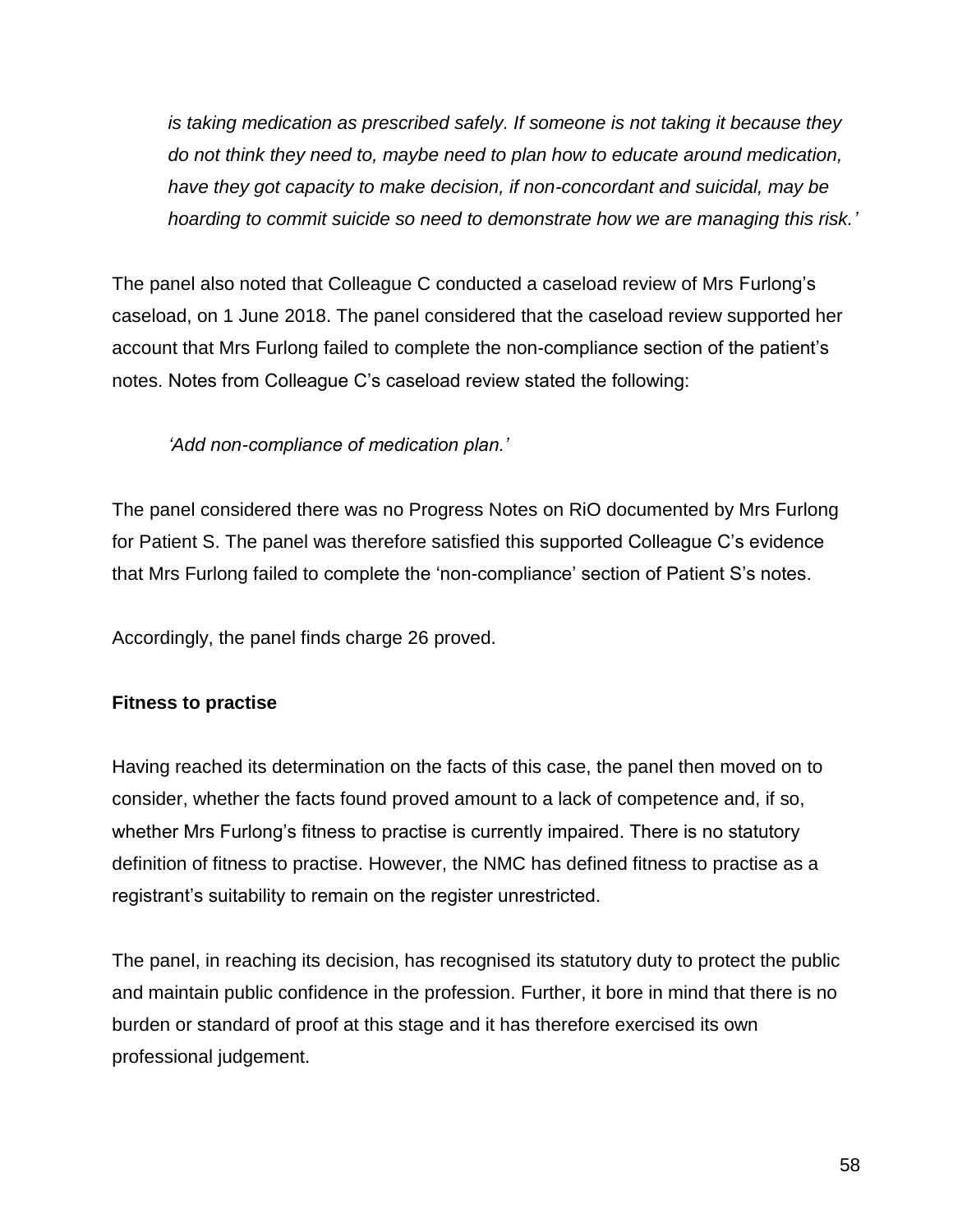The panel adopted a two-stage process in its consideration. First, the panel must determine whether the facts found proved amount to a lack of competence. Secondly, only if the facts found proved amount to a lack of competence the panel must decide whether, in all the circumstances, Mrs Furlong's fitness to practise is currently impaired as a result of that lack of competence.

### **Submissions on lack of competence**

The NMC has defined a lack of competence as:

*'A lack of knowledge, skill or judgment of such a nature that the registrant is unfit to practise safely and effectively in any field in which the registrant claims to be qualified or seeks to practice.'*

Ms Woolfson submitted that there requires to be evidence of a standard of practice which is unacceptably low, demonstrated by reference to a fair sample of work.

Ms Woolfson invited the panel to take the view that the facts found proved amount to a lack of competence. The panel had regard to the terms of 'The Code: Professional standards of practice and behaviour for nurses and midwives (2015' (the Code) in making its decision.

Ms Woolfson identified, by reference to the code, the specific relevant standards where in her submission Mrs Furlong's actions amounted to a lack of competence. Ms Woolfson submitted that the facts found proved show that Mrs Furlong's competence at the time was below the standard expected of a band 6 registered nurse.

The panel accepted the advice of the legal assessor which included reference to a number of relevant judgments. These included: *Calhaem v GMC* [2007] EWHC 2606 (Admin) and *Holton v GMC* [2006] EWHC 2960 (Admin).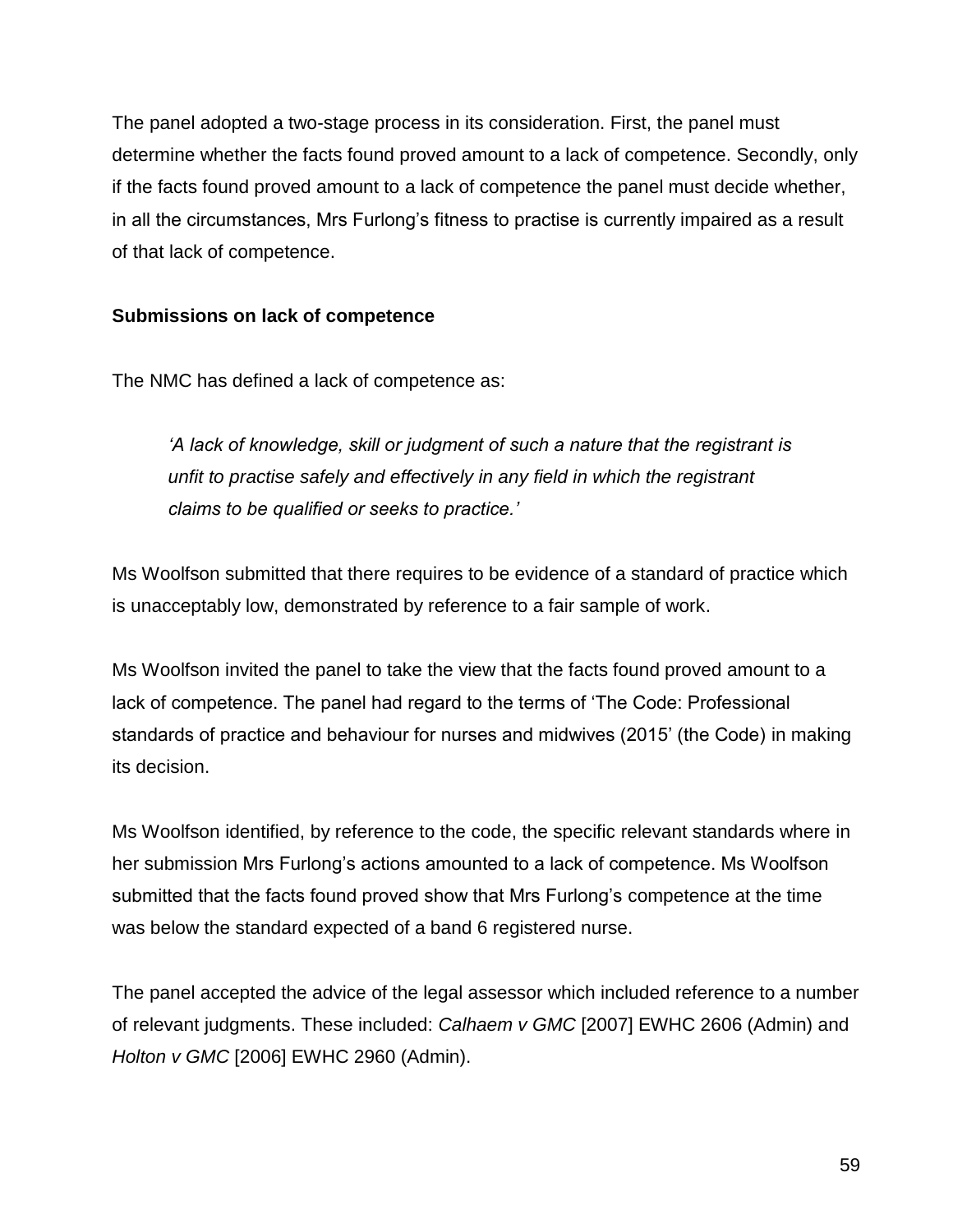#### **Submissions on impairment**

Ms Woolfson moved on to the issue of impairment and addressed the panel on the need to have regard to protecting the public and the wider public interest. This included the need to declare and maintain proper standards and maintain public confidence in the profession and in the NMC as a regulatory body. This included reference to the cases of *Council for Healthcare Regulatory Excellence v (1) Nursing and Midwifery Council (2) and Grant* [2011] EWHC 927 (Admin) and *General Optical Council v Clarke* [2018] EWCA Civ 1463.

Ms Woolfson submitted that Mrs Furlong's fitness to practise is impaired on the grounds of public protection and public interest.

In her submissions on impairment, Ms Woolfson referred the panel to Dame Janet Smith's Fifth Shipman Report, as endorsed by Mrs Justice Cox in the case of *Council for Healthcare Regulatory Excellence v (1) NMC (2) Grant [2011] EWHC 927 (Admin). She* submitted that the first three limbs of the test are engaged in this case.

Ms Woolfson submitted that the NMC is not aware of Mrs Furlong having worked as a nurse since leaving the Trust in 2018. She advised the panel that Mrs Furlong may have retired, although it is not known how fixed her intention to remain retired is. She submitted that Mrs Furlong was impaired at the time of these charges and there is no evidence that she has strengthened her practice since.

The panel accepted the advice of the legal assessor.

#### **Decision and reasons on lack of competence**

When determining whether the facts found proved amount to a lack of competence, the panel had regard to the terms of the Code. In particular, the following standards: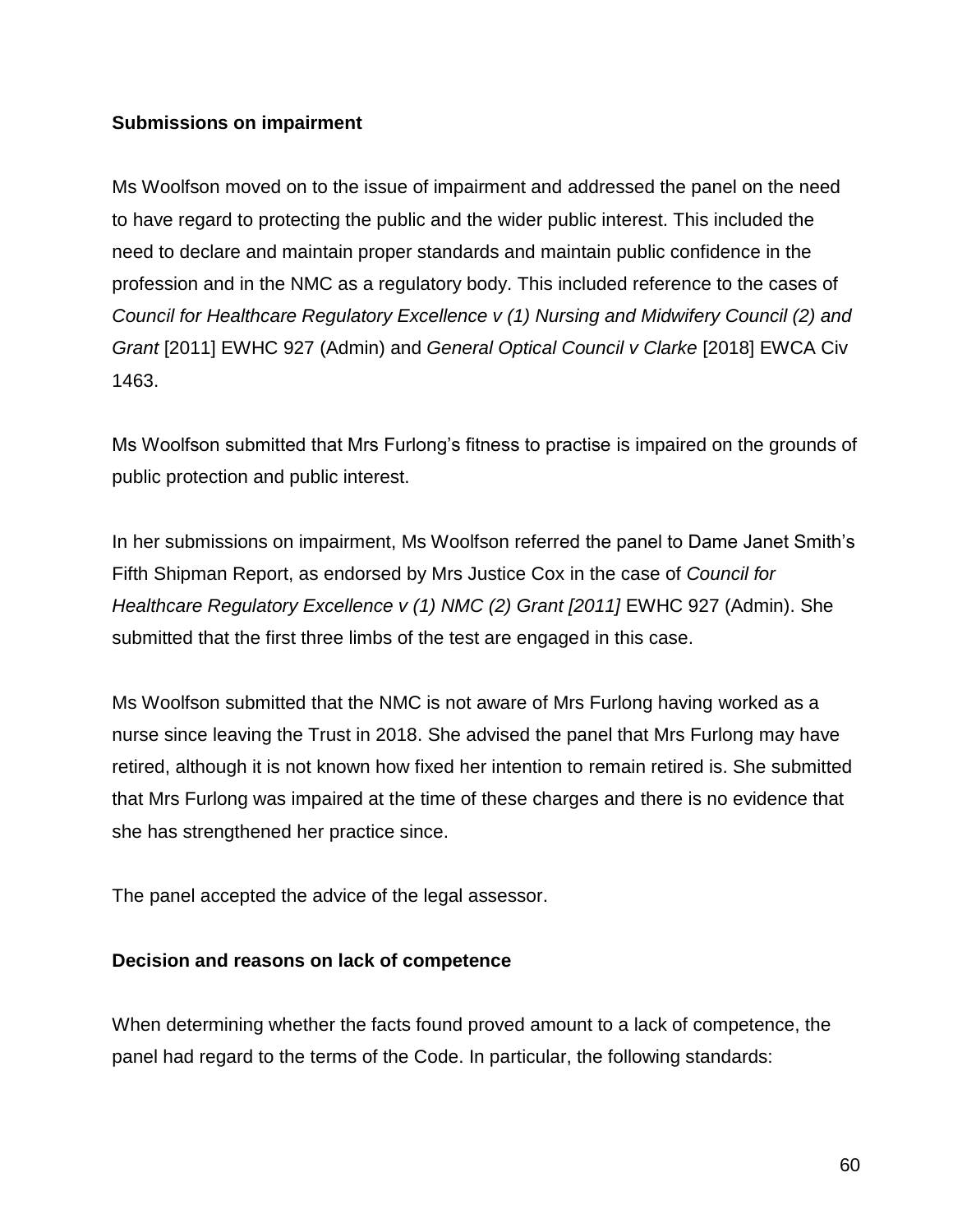### *'1 Treat people as individuals and uphold their dignity*

*To achieve this, you must: 1.2 make sure you deliver the fundamentals of care effectively 1.4 make sure that any treatment, assistance or care for which you are responsible is delivered without undue delay*

### *2 Listen to people and respond to their preferences and concerns*

*To achieve this you must:* 

*2.3 encourage and empower people to share in decisions about their treatment and care*

### *6 Always practise in line with the best available evidence*

*To achieve this, you must:*

*6.2 maintain the knowledge and skills you need for safe and effective practice*

#### *8 Work co-operatively*

*To achieve this you must: 8.1 respect the skills, expertise and contributions of your colleagues, referring matters to them when appropriate 8.2 maintain effective communication with colleagues 8.3 keep colleagues informed when you are sharing the care of individuals with other health and care professionals and staff 8.4 work with colleagues to evaluate the quality of your work and that of the team 8.5 work with colleagues to preserve the safety of those receiving care 8.6 share information to identify and reduce risk* 

# *9 Share your skills, knowledge and experience for the benefit of people receiving care and your colleagues*

*To achieve this you must:*

*9.2 gather and reflect on feedback from a variety of sources, using it to improve your practice and performance*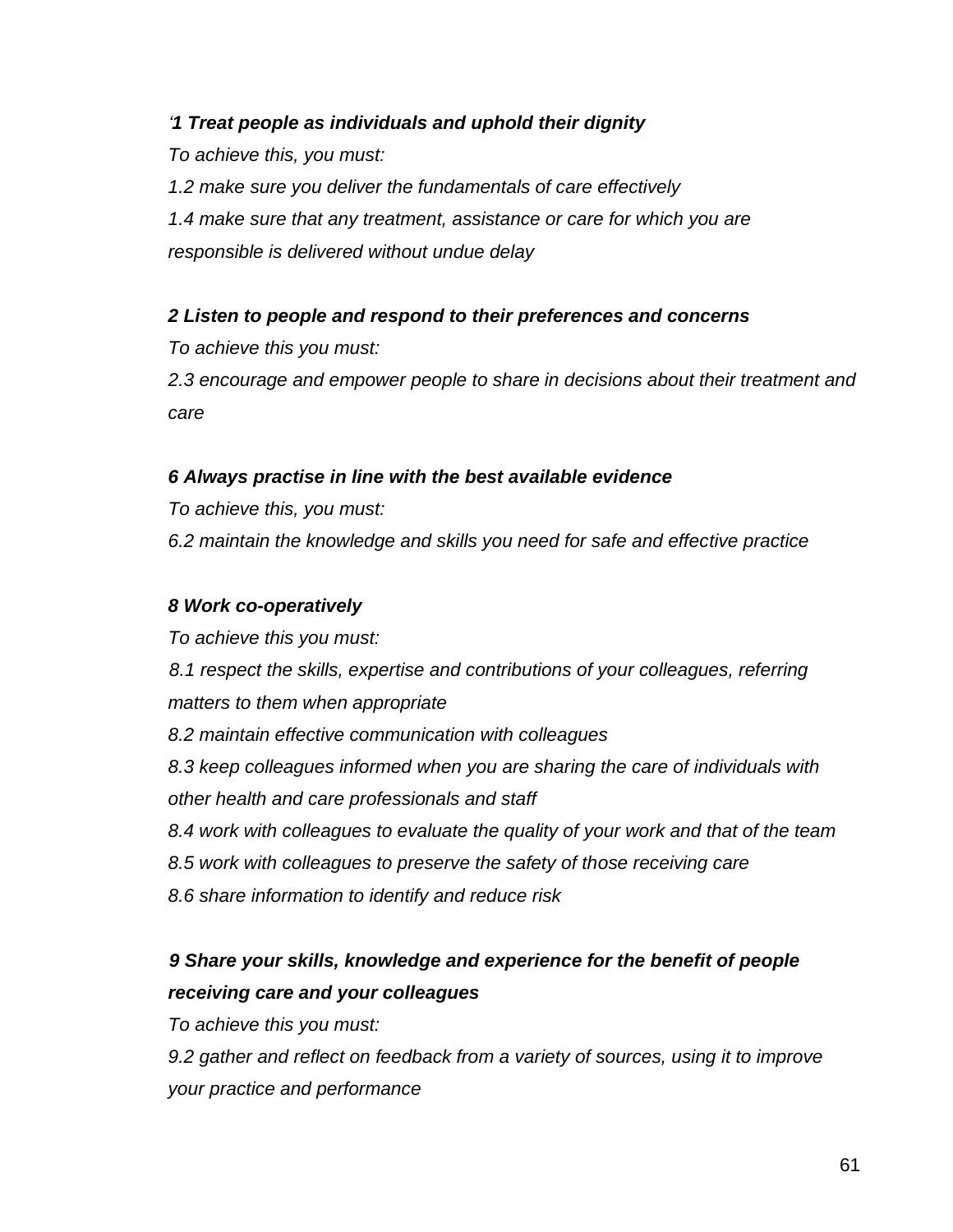*9.4 support students' and colleagues' learning to help them develop their professional competence and confidence*

#### *10 Keep clear and accurate records relevant to your practice*

*10.1 complete records at the time or as soon as possible after an event, recording if the notes are written some time after the event 10.2 identify any risks or problems that have arisen and the steps taken to deal with them, so that colleagues who use the records have all the information they need 10.3 complete records accurately and without any falsification, taking immediate and appropriate action if you become aware that someone has not kept to these requirements*

### *13 Recognise and work within the limits of your competence*

*13.2 make a timely referral to another practitioner when any action, care or treatment is required*

#### *24 Respond to any complaints made against you professionally*

*24.2 use all complaints as a form of feedback and an opportunity for reflection and learning to improve practice'*

The panel bore in mind, when reaching its decision, that Mrs Furlong should be judged by the standards applicable to a band 6 CPN and not by any higher or more demanding standard.

The panel had regard to the facts found proved and determined that Mrs Furlong's actions demonstrated a lack of competence in basic fundamental elements of nursing. The panel was of the view that as an experienced nurse, the range and nature of the documentation errors/omissions and lack of support for a student nurse demonstrated an unacceptably low standard of professional competence in this area.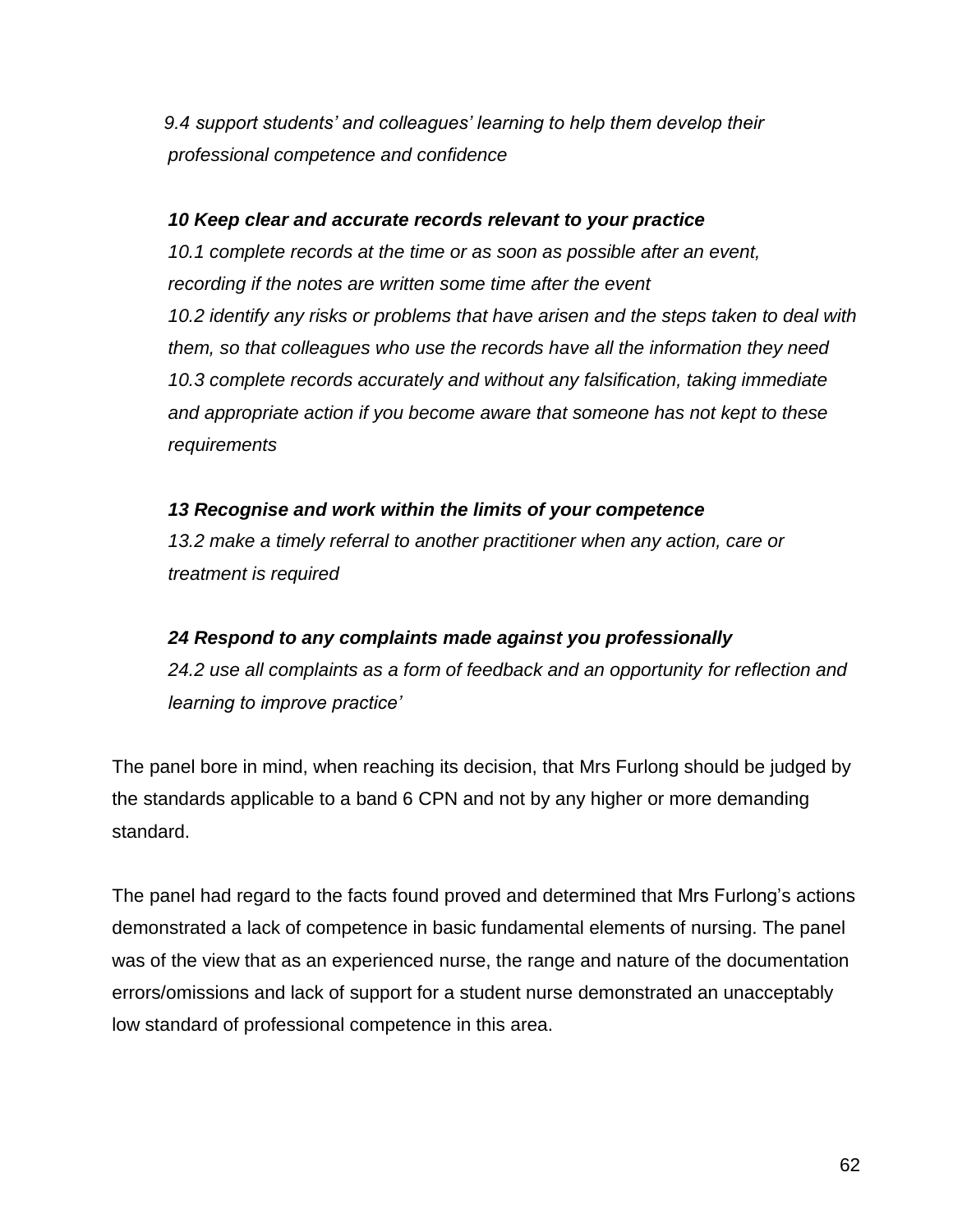The panel also had regard to context within Mrs Furlong's team at Highlands, such as alleged bullying. However, the panel noted that no formal grievance had been submitted. The panel noted that Mrs Furlong had been given the opportunity to change locations, had further training, and was offered extensive support and assistance from the Trust in relation to her performance, aspects of which she declined. It considered that despite the various measures of support offered by the Trust, Mrs Furlong did not make any sustained improvements to the standard of her performance.

The panel also considered that the facts found proved are not indicative of an isolated incident, rather that they demonstrate a pattern of a lack of competence over a protracted period of time.

The panel determined that Mrs Furlong's actions exposed numerous patients to serious risk of unwarranted harm and also impacted on the follow up care patients received from other professionals.

Taking into account the reasons given by the panel for the findings of the facts, the panel has concluded that Mrs Furlong's practice was below the standard that one would expect from the average band 6 CPN acting in Mrs Furlong's role.

In all the circumstances, the panel determined that Mrs Furlong's performance demonstrated a lack of competence as a band 6 CPN when assessed across a fair sample of her work.

### **Decision and reasons on impairment**

The panel next went on to decide if as a result of the lack of competence, Mrs Furlong's fitness to practise is currently impaired.

Nurses occupy a position of privilege and trust in society and are expected at all times to be professional. Patients and their families must be able to trust nurses with their lives and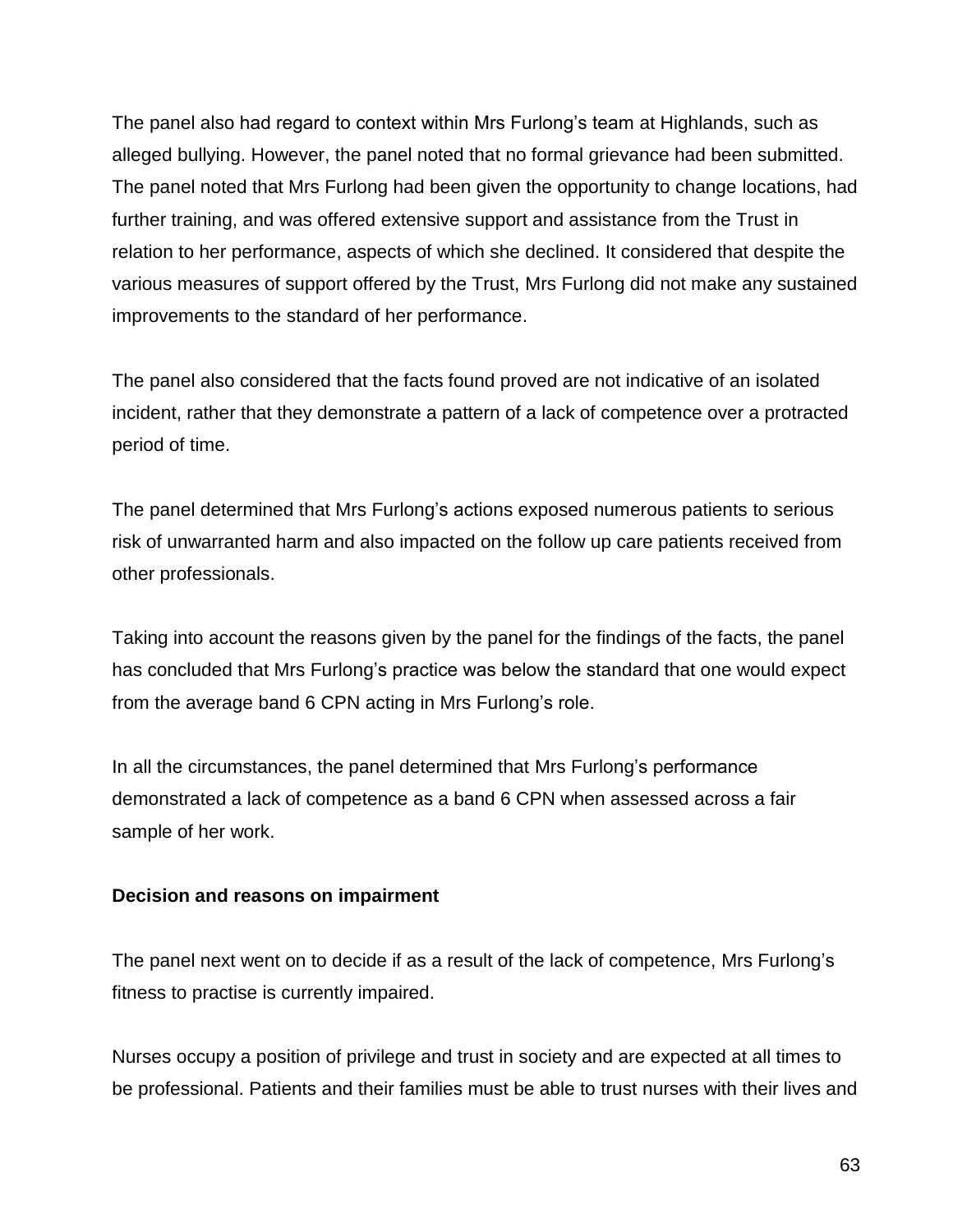the lives of their loved ones. They must make sure that their conduct at all times justifies both their patients' and the public's trust in the profession.

In paragraph 76, Mrs Justice Cox referred to Dame Janet Smith's "test" which reads as follows:

*'Do our findings of fact in respect of the doctor's misconduct, deficient professional performance, adverse health, conviction, caution or determination show that his/her fitness to practise is impaired in the sense that s/he:*

- *a) has in the past acted and/or is liable in the future to act so as to put a patient or patients at unwarranted risk of harm; and/or*
- *b) has in the past brought and/or is liable in the future to bring the medical profession into disrepute; and/or*
- *c) has in the past breached and/or is liable in the future to breach one of the fundamental tenets of the medical profession; and/or*
- *d) ....'*

The panel determined that limbs a, b and c in the above test were engaged both in the past and likely to continue in the future.

Taking into account all of the evidence adduced in this case, the panel finds that patients were put at risk of serious harm as a result of Mrs Furlong's lack of competence. Mrs Furlong's lack of competence had breached the fundamental tenets of the nursing profession and therefore brought it into disrepute.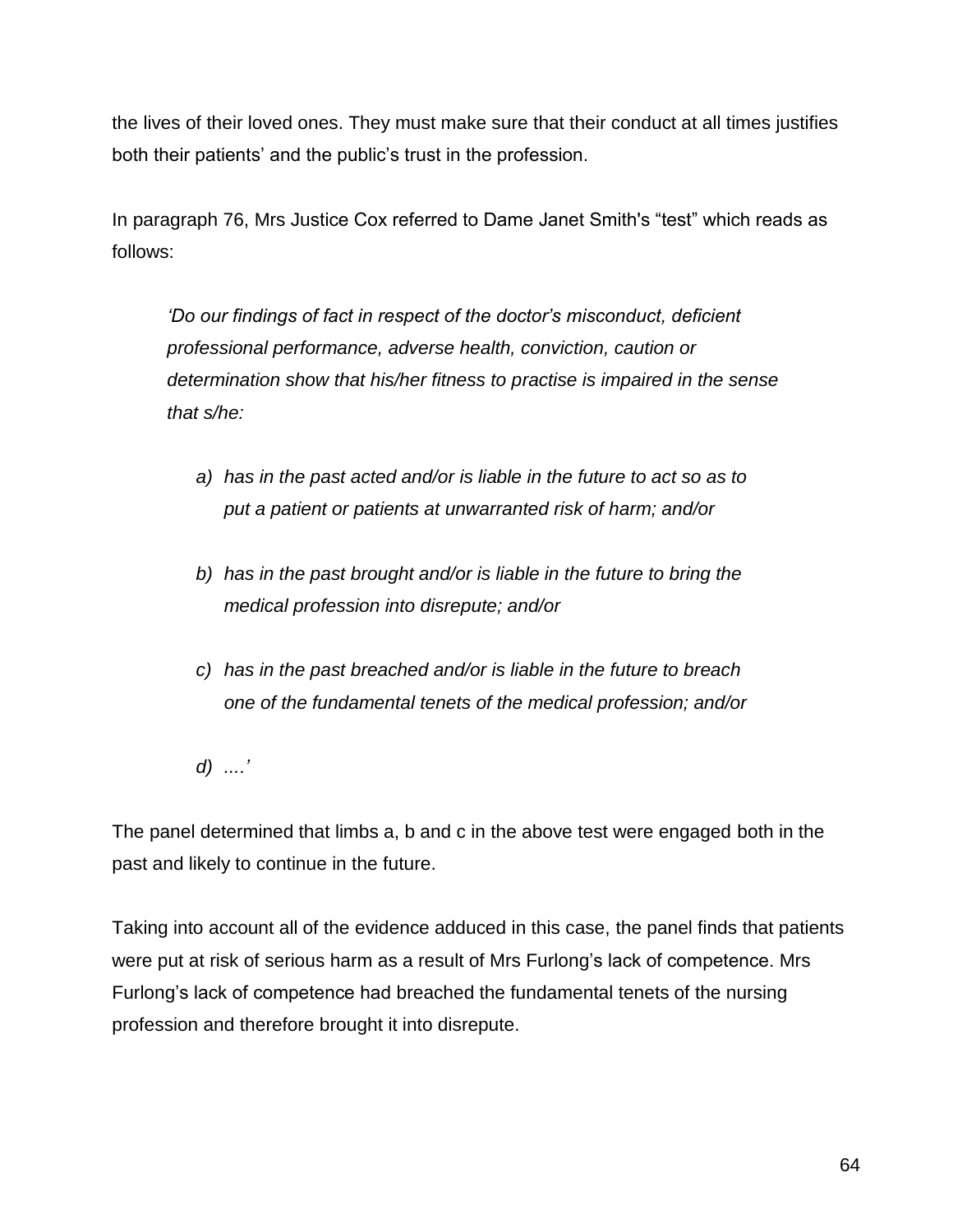The panel noted that it had not received any evidence to suggest that Mrs Furlong has demonstrated an understanding of how her actions put patients at a risk of serious harm or how this impacted negatively on the reputation of the nursing profession. The panel found that Mrs Furlong has not demonstrated any insight or remorse. In addition, the panel has not received any information to suggest that Mrs Furlong has taken any steps to strengthen her practice. The panel bore in mind that Mrs Furlong does not appear to have worked in a clinical setting since the referral.

The panel was of the view that there is a high risk of repetition based on the lack of evidence of any insight, remorse, or evidence that she has strengthened her practice. On the basis of all the information before it, the panel decided that there is a risk to the public if Mrs Furlong was allowed to practise without restriction. The panel therefore determined that a finding of current impairment on public protection grounds is necessary.

The panel bore in mind that the overarching objectives of the NMC are to protect, promote and maintain the health safety and well-being of the public and patients, and to uphold/protect the wider public interest, which includes promoting and maintaining public confidence in the nursing and midwifery professions and upholding the proper professional standards for members of those professions.

The panel concluded that public confidence in the profession would be undermined if a finding of impairment were not made in this case and therefore finds Mrs Furlong's fitness to practise is also impaired on the grounds of public interest.

Having regard to all of the above, the panel was satisfied that Mrs Furlong's fitness to practise is currently impaired.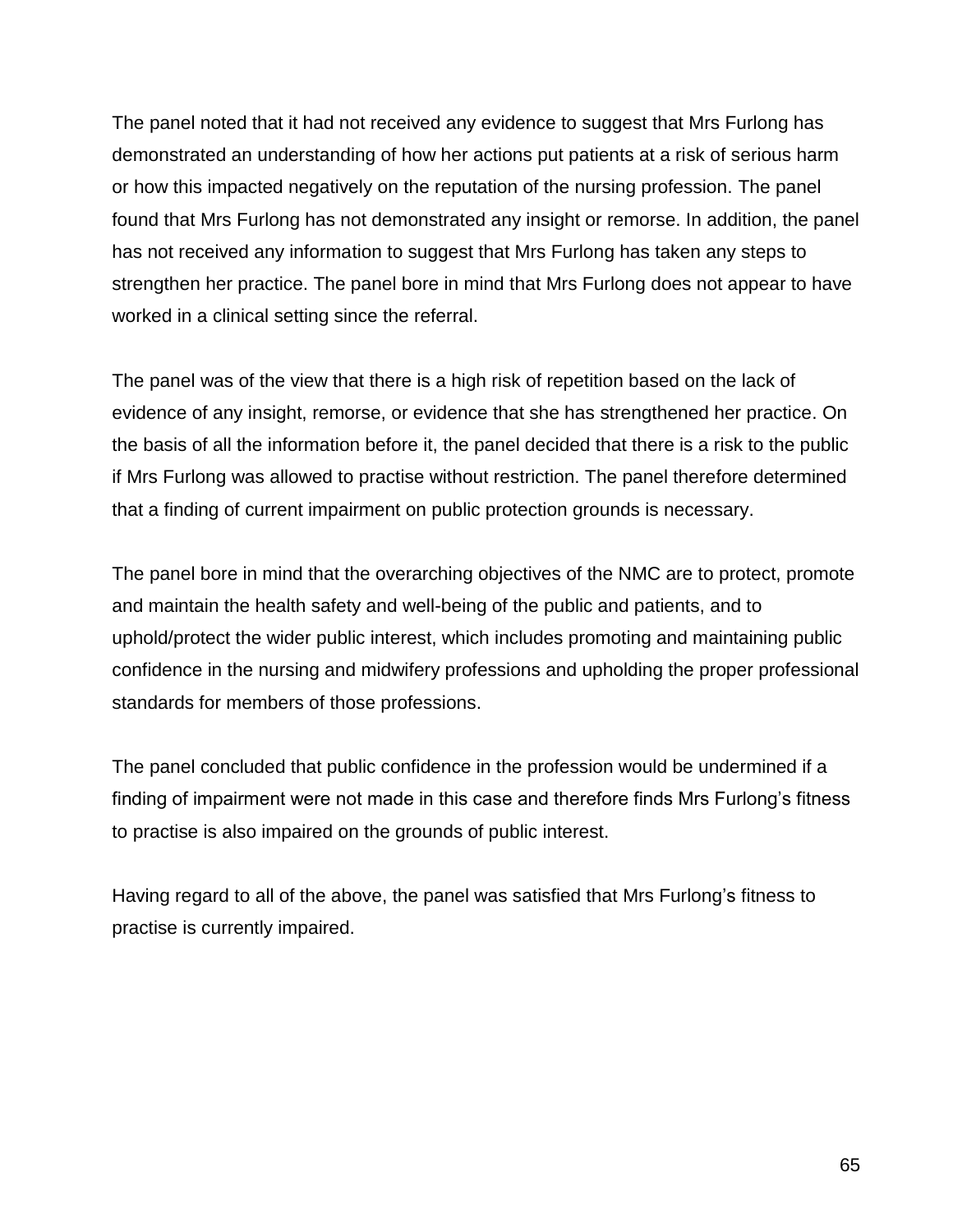### **Sanction**

The panel has considered this case very carefully and has decided to make a suspension order for a period of 12 months. The effect of this order is that the NMC register will show that Mrs Furlong's registration has been suspended.

In reaching this decision, the panel has had regard to all the evidence that has been adduced in this case and had careful regard to the Sanctions Guidance (SG) published by the NMC. The panel accepted the advice of the legal assessor.

#### **Submissions on sanction**

The panel noted that in the Notice of Hearing, dated 9 March 2022, the NMC had advised Mrs Furlong that it would seek the imposition of a conditions of practice order for 12 months with review, if it found Mrs Furlong's fitness to practise currently impaired.

Ms Woolfson invited the panel to take a number of matters into account. She advised the panel that for cases solely relating to a lack of competence, a striking off order is not available at this stage in NMC proceedings.

Ms Woolfson submitted that if the panel was to impose a conditions of practice order it would need to be sufficient to protect the public, satisfy public interest and would need to address the areas of competence Mrs Furlong's practice has been found to be lacking. She submitted that the panel should also be confident that any conditions imposed would be workable.

Ms Woolfson submitted that if the panel does not consider a conditions of practice order workable it should move to a suspension order. She submitted that in the absence of positive engagement from Mrs Furlong, although she should not be punished for not engaging, the panel may consider a suspension order appropriate.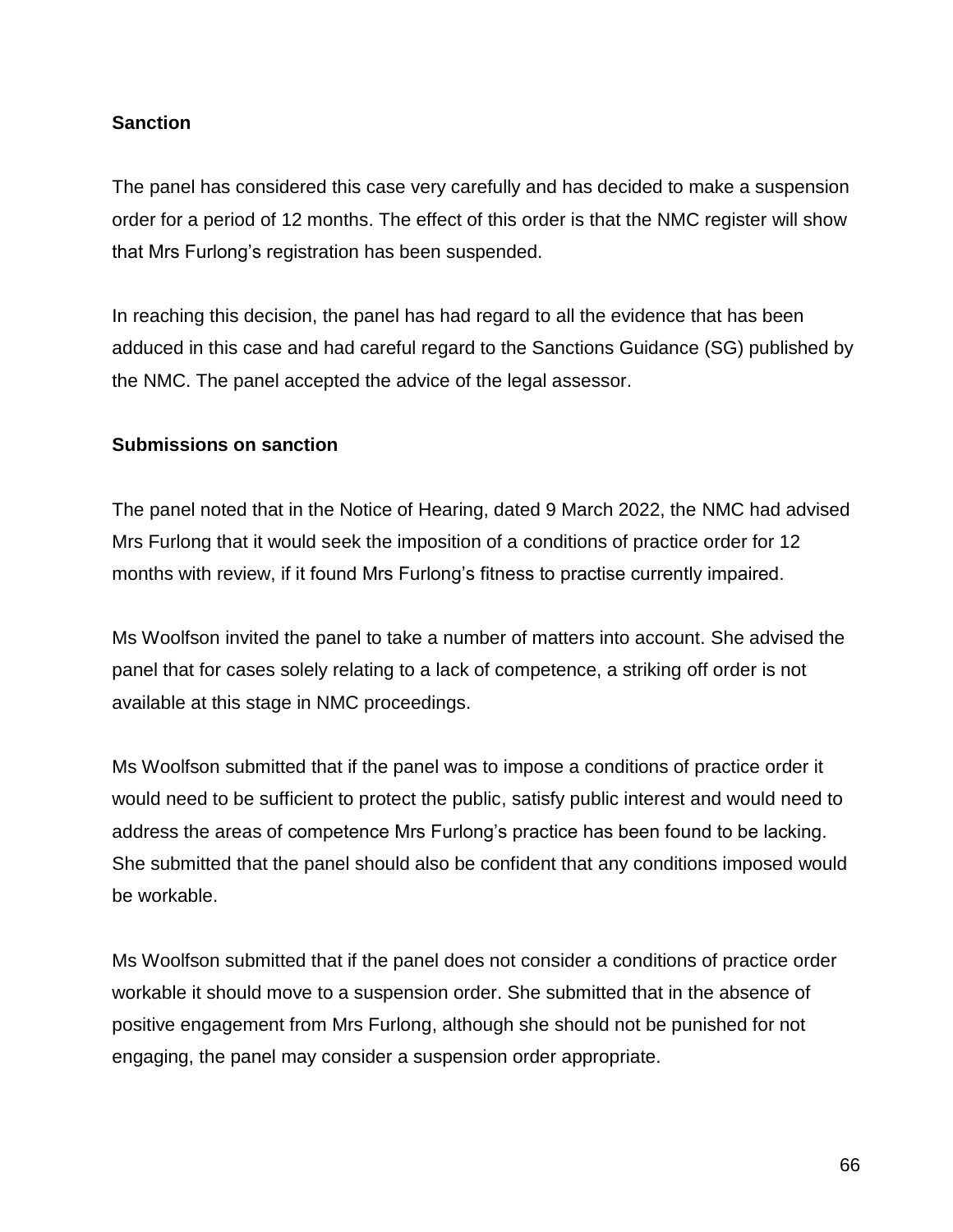#### **Decision and reasons on sanction**

Having found Mrs Furlong's fitness to practise currently impaired, the panel went on to consider what sanction, if any, it should impose in this case. The panel has borne in mind that any sanction imposed must be appropriate and proportionate and, although not intended to be punitive in its effect, may have such consequences. The panel had careful regard to the SG. The decision on sanction is a matter for the panel independently exercising its own judgement.

The panel took into account the following aggravating features:

- Repetition of errors/omissions despite extensive support and assistance;
- Conduct which put patients at risk of suffering serious harm;
- The clinical incidents spanned an extended period of time;
- Lack of insight into failings;
- Unwillingness to change behaviour despite support and assistance.

The panel also took into account the following mitigating features:

• No previous regulatory concerns.

The panel had regard to contextual factors, namely Mrs Furlong's allegations of bullying. However, the panel noted that no formal grievance had been submitted by Mrs Furlong. It therefore determined that this was not a mitigating feature in the circumstances of this case.

The panel first considered whether to take no action but concluded that this would be inappropriate in view of the seriousness of the case. The panel decided that it would be neither proportionate nor in the public interest to take no further action.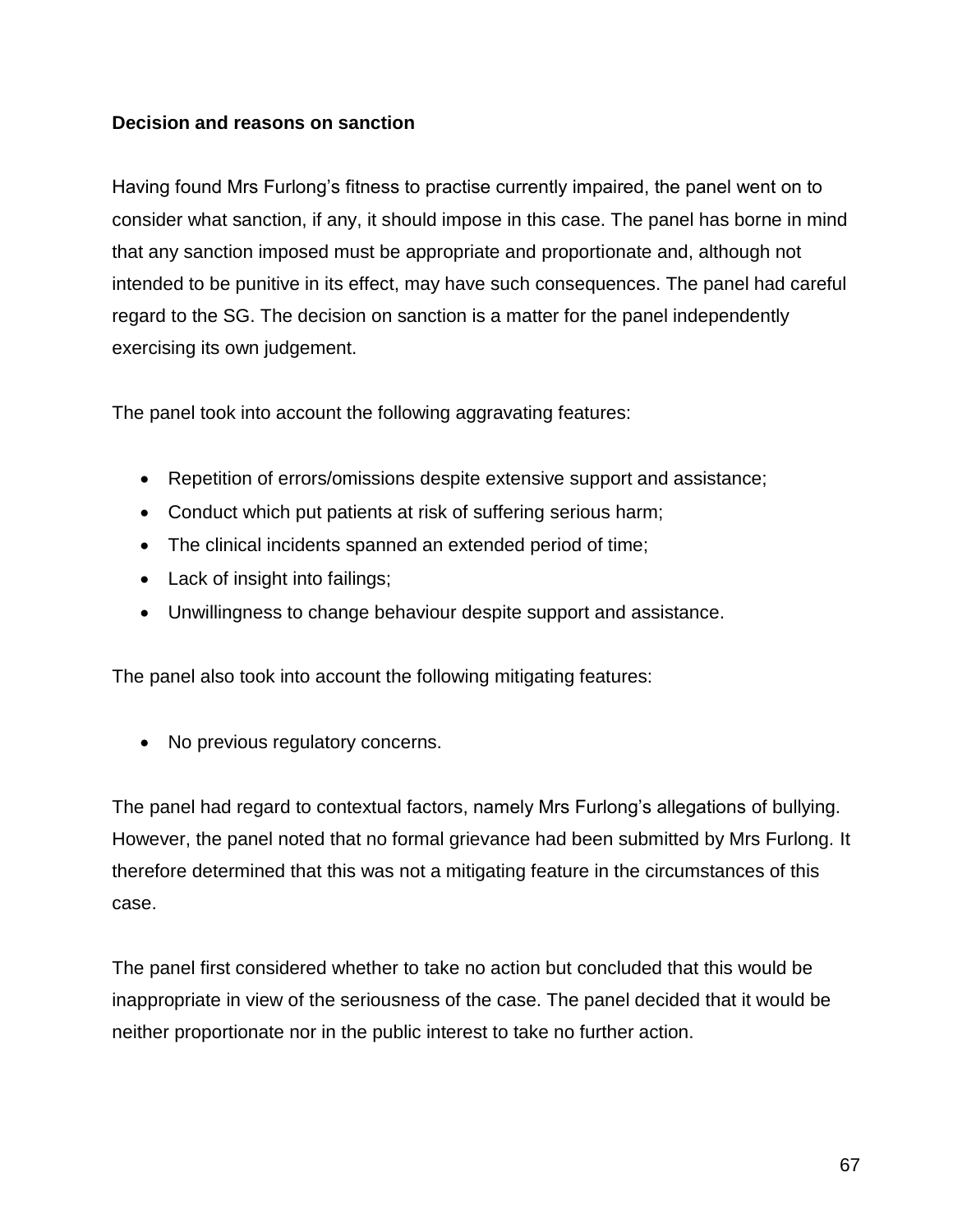It then considered the imposition of a caution order but again determined that, due to the seriousness of the case, and the public protection issues identified, an order that does not restrict Mrs Furlong's practice would not be appropriate in the circumstances. The SG states that a caution order may be appropriate where '*the case is at the lower end of the spectrum of impaired fitness to practise and the panel wishes to mark that the behaviour was unacceptable and must not happen again.'* The panel considered that Mrs Furlong's lack of competence was not at the lower end of the spectrum and that a caution order would be inappropriate in view of the issues identified. The panel decided that it would be neither proportionate nor in the public interest to impose a caution order.

The panel next considered whether placing conditions of practice on Mrs Furlong's registration would be a sufficient and appropriate response. The panel is mindful that any conditions imposed must be proportionate, measurable and workable. The panel noted that Mrs Furlong did not accept any fundamental issues with her practice, and that it did not receive any evidence of insight or remorse. In these circumstances, the panel was of the view that it had no information to suggest if Mrs Furlong would be willing to submit to and comply with conditions. The panel took into account the SG and the range and nature of the issues identified with Mrs Furlong's practice as a band 6 CPN. The panel noted the support and assistance that had already been offered by her employer, some of which had been declined. The panel considered that given there had been no sustained improvements in Mrs Furlong's practice, workable conditions could not be formulated, which would adequately protect the public and meet the public interest, even if there was a willingness to comply.

The panel bore in mind that in cases solely relating to a lack of competence, a striking off order is not available at this stage in NMC proceedings.

The panel then went on to consider whether a suspension order would be an appropriate sanction. The SG states that suspension order may be appropriate where some of the following factors are apparent:

68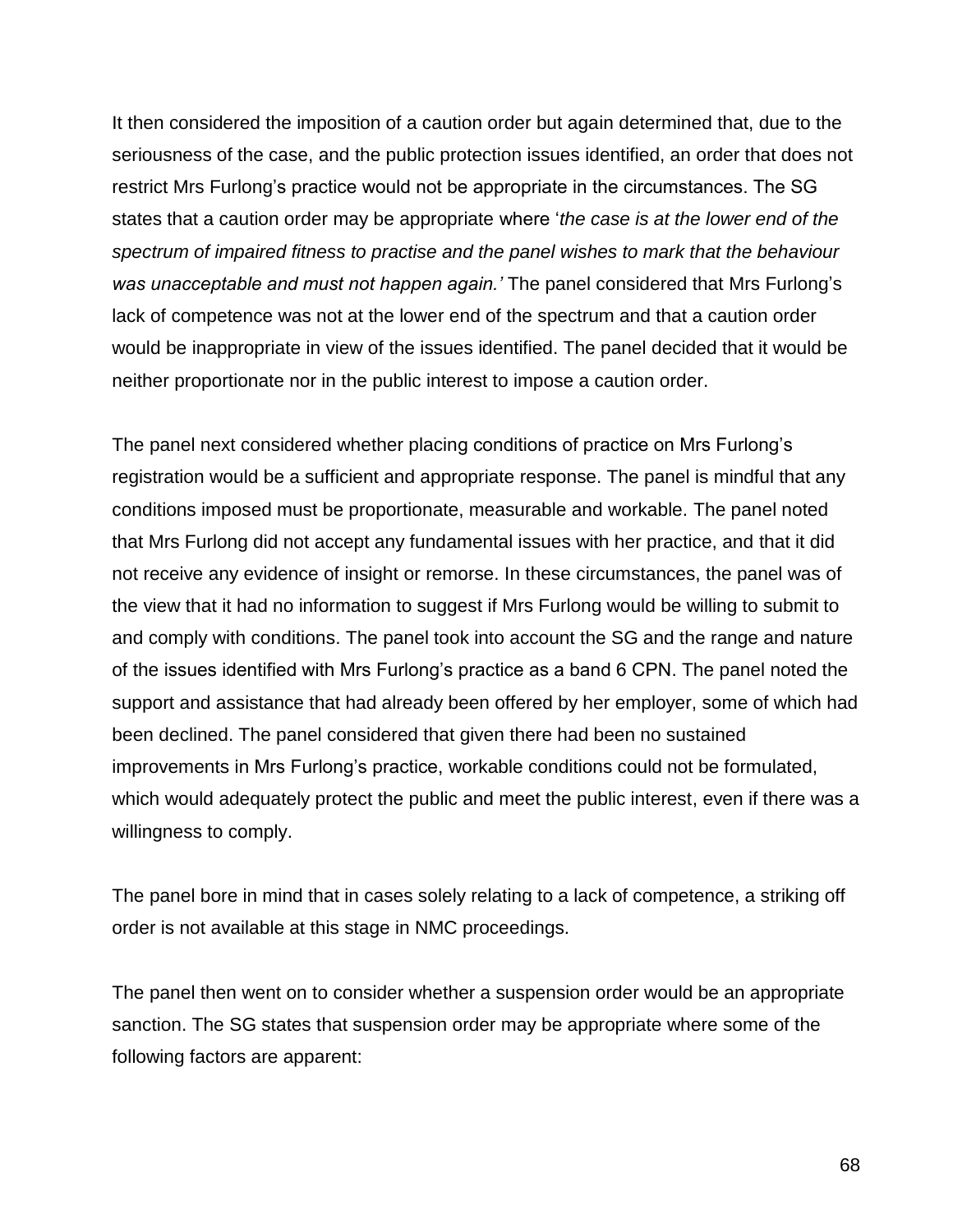*In cases where the only issue relates to the nurse or midwife's lack of competence, there is a risk to patient safety if they were allowed to continue to practise even with conditions.*

The panel noted that the concerns in this case do not relate to an isolated incident and there has been significant repetition. The panel considered that some of the concerns within the lack of competence had the potential for patient harm and Mrs Furlong resigned before demonstrating that she had strengthened her practice. The panel also considered that it received no evidence that Mrs Furlong has demonstrated any insight or remorse. For these reasons, the panel determined that there remains a risk to patients from the short comings in Mrs Furlong's clinical practice associated with lack of competence.

Balancing all of these factors the panel has concluded that a suspension order would be the appropriate and proportionate sanction.

The panel noted the hardship that such an order may cause Mrs Furlong. However this is outweighed by the public interest in this case.

The panel considered that this order is necessary to mark the importance of maintaining public confidence in the profession, and to send to the public and the profession a clear message about the standard of behaviour required of a registered nurse.

The panel determined that a suspension order for a period of 12 months was appropriate in this case to mark the seriousness of the lack of competence and also to give Mrs Furlong the opportunity to reflect and undertake retraining should she wish to retain her place on the register.

At the end of the period of suspension, another panel will review the order. At the review the panel may revoke the order, or it may confirm the order, or it may replace the order with another order.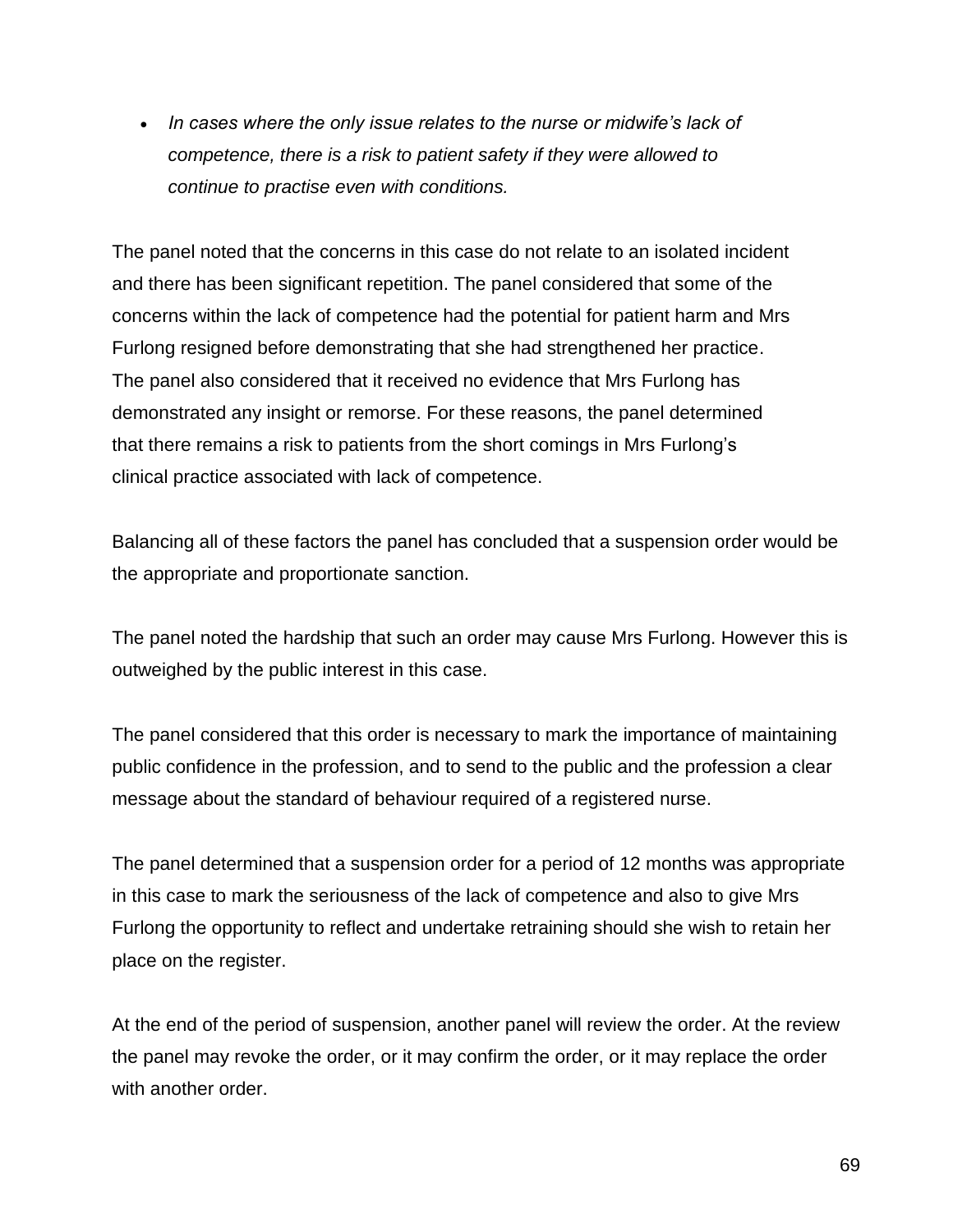Any future panel reviewing this case would be assisted by:

- Evidence of insight and reflection;
- Evidence of training to address the specific issues identified with Mrs Furlong's practice;
- Character references;
- Reference from a recent employer;
- Confirmation of Mrs Furlong's intention in relation to her return to nursing.

This will be confirmed to Mrs Furlong in writing.

#### **Interim order**

As the suspension order cannot take effect until the end of the 28-day appeal period, the panel has considered whether an interim order is required in the specific circumstances of this case. It may only make an interim order if it is satisfied that it is necessary for the protection of the public, is otherwise in the public interest or in Mrs Furlong's own interest until the suspension sanction takes effect.

The panel heard and accepted the advice of the legal assessor.

### **Submissions on interim order**

The panel took account of the submissions made by Ms Woolfson. She submitted that an interim order should be made on the grounds that it is necessary for the protection of the public and it is otherwise in the public interest.

Ms Woolfson invited the panel to impose an interim suspension order for a period of 18 months.